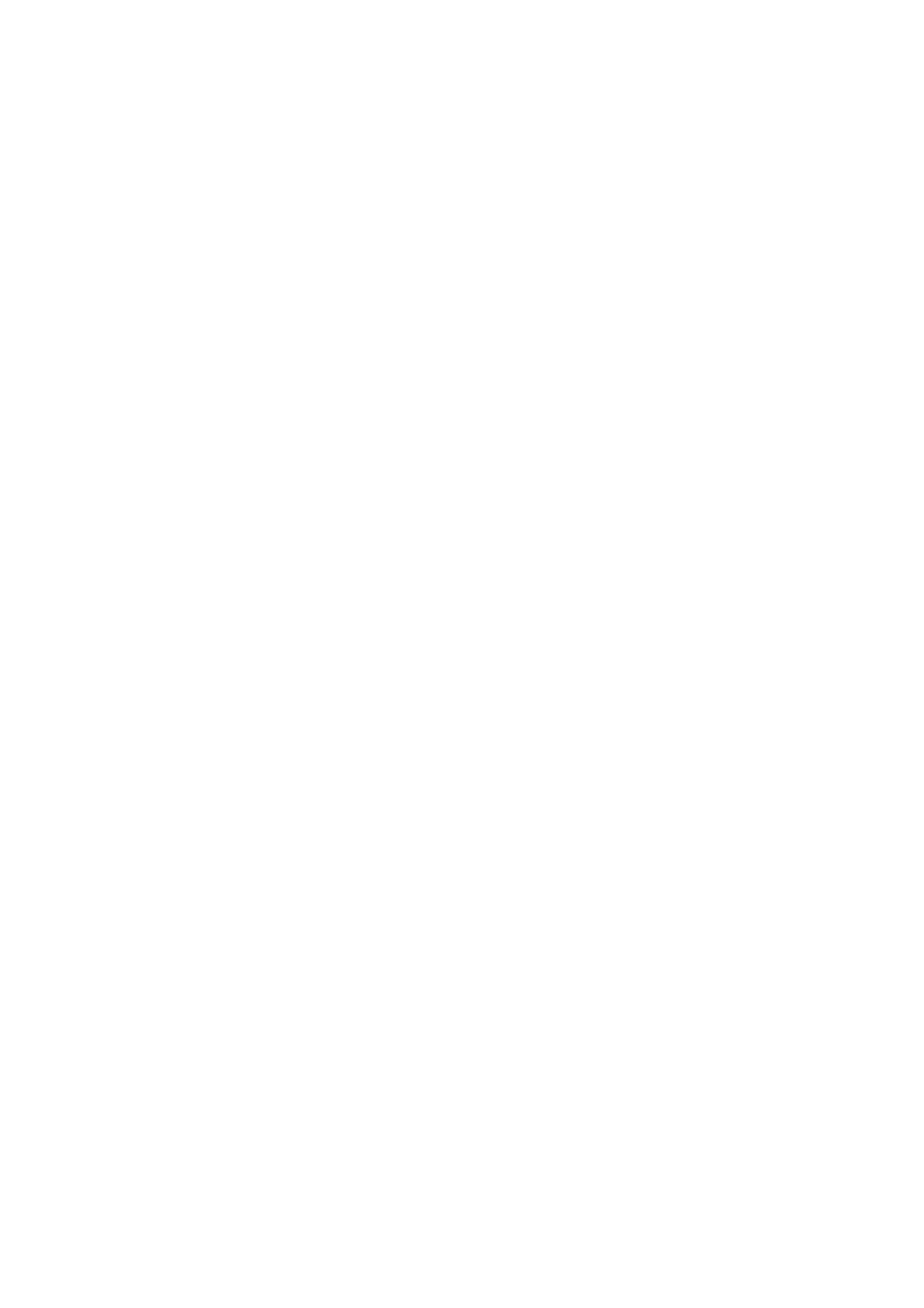# **REPORT ON FARES FOR PRIVATE BUSES**

**From 4 January 2005** 

**Report to the NSW Minister for Transport Services**

**December 2004**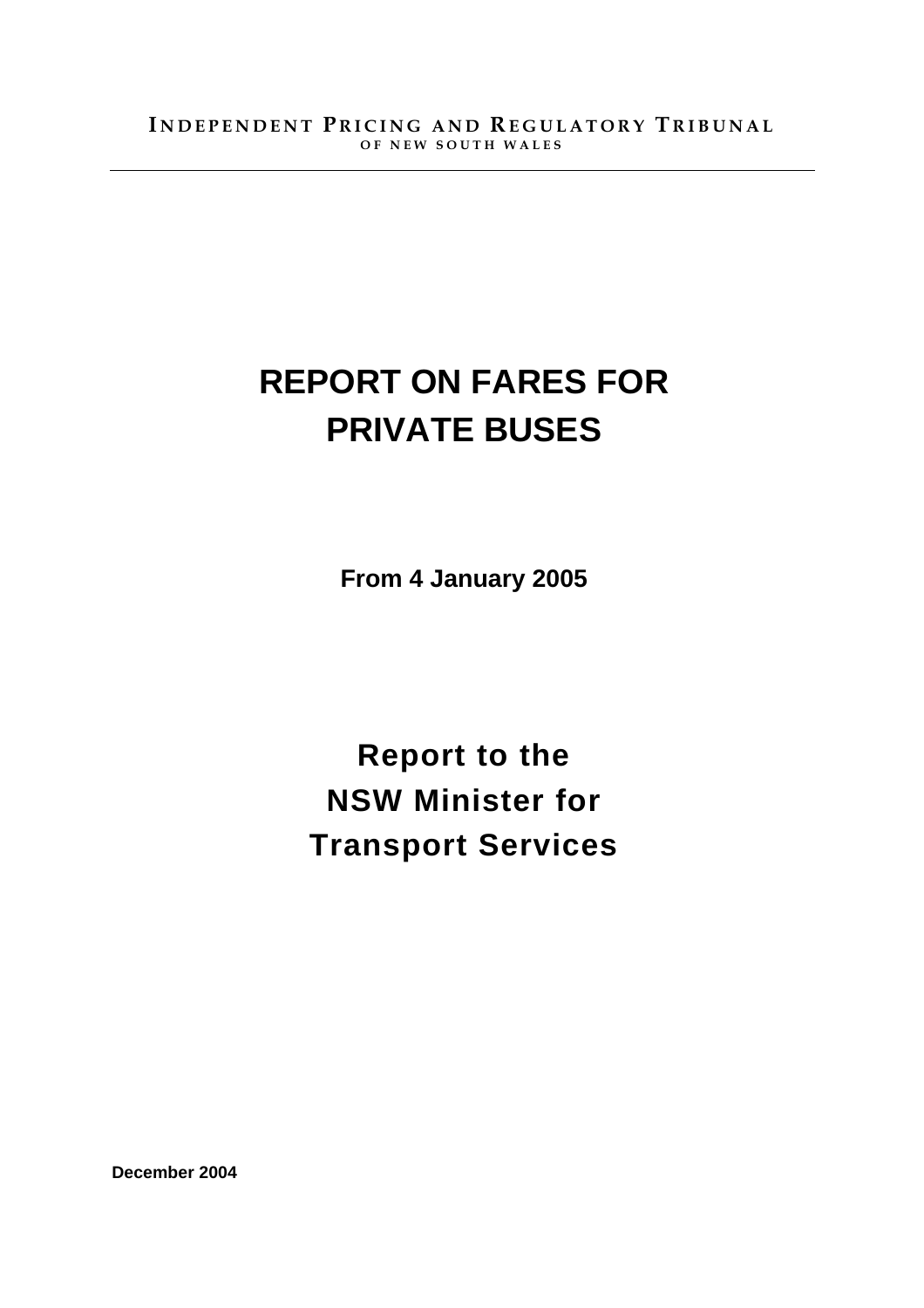**The Tribunal members for this review are:** 

**Mr James Cox, Acting Chairman Ms Cristina Cifuentes, Part Time Member** 

*Inquiries regarding this review should be directed to:* 

**Colin Reid 2 (02) 9290 8414**<br>**Dennis Mahoney 2 (02) 9290 8494**  $D$ ennis Mahoney *Sheridan Rapmund (02) 9290 8430* 

**Independent Pricing and Regulatory Tribunal of New South Wales**  Level 2, 44 Market Street, Sydney NSW 2000 2 02 9290 8400 Fax 02 9290 2061 www.ipart.nsw.gov.au **All correspondence to: PO Box Q290, QVB Post Office NSW 1230**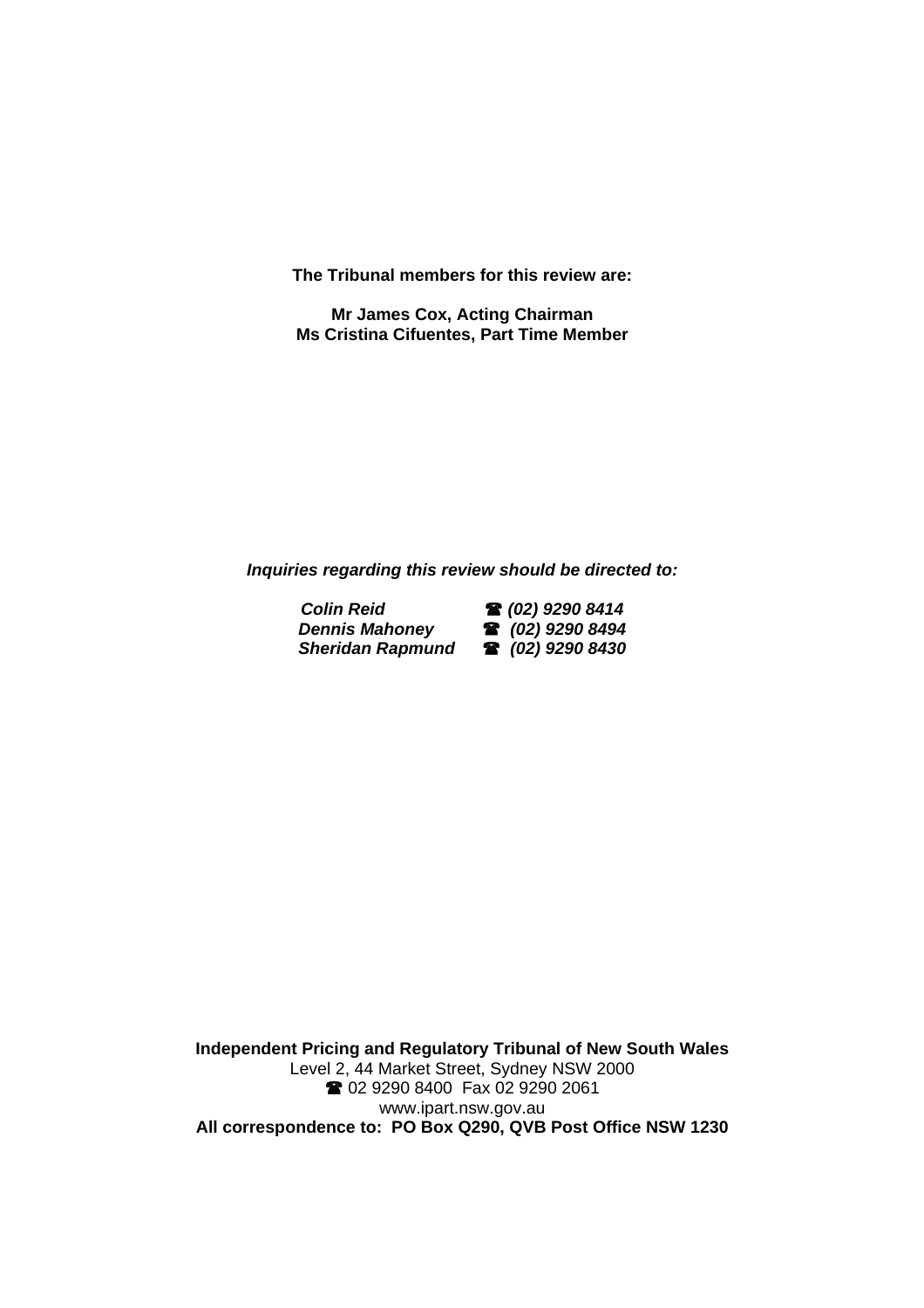| <b>TABLE OF CONTENTS</b> |
|--------------------------|
|--------------------------|

| 1              | <b>SUMMARY OF RECOMMENDATIONS</b><br>1.1 Recommendation on fare levels<br>1.2 Recommendation on metropolitan fare harmonisation<br>1.3 Recommendation on the Bus Industry Cost Index (BICI)<br>1.4 Recommendations on non-commercial contracts |                                                                                                                                                                                                                                                                                                                                                                                                                                                                                                                                                |                                                                                        |  |  |
|----------------|------------------------------------------------------------------------------------------------------------------------------------------------------------------------------------------------------------------------------------------------|------------------------------------------------------------------------------------------------------------------------------------------------------------------------------------------------------------------------------------------------------------------------------------------------------------------------------------------------------------------------------------------------------------------------------------------------------------------------------------------------------------------------------------------------|----------------------------------------------------------------------------------------|--|--|
| $\mathbf{2}$   |                                                                                                                                                                                                                                                | <b>INTRODUCTION AND REVIEW PROCESS</b><br>2.1 Scope<br>2.2 Tribunal's review process<br>2.3 Decision making                                                                                                                                                                                                                                                                                                                                                                                                                                    | 3<br>3<br>3<br>$\overline{\mathbf{4}}$                                                 |  |  |
| 3              |                                                                                                                                                                                                                                                | <b>SUMMARY OF SUBMISSIONS</b><br>3.1 Ministry of Transport<br>MoT's proposal for Sydney metropolitan private bus fares<br>3.1.1<br>3.1.2<br>T-Card<br>3.1.3 MoT's arguments in support of its fare harmonisation proposal<br>3.1.4<br>MoT's proposal for private bus services outside Sydney<br>3.2 Bus and Coach Association<br>3.3 Western Sydney Regional Organisation of Councils<br>3.4 Western Sydney Community Forum<br>3.5 Action for Public Transport<br>3.6 NSW Council of Social Service<br>3.7 Other organisations and individuals | 5<br>5<br>$6\phantom{1}6$<br>$\overline{7}$<br>8<br>8<br>9<br>9<br>9<br>10<br>10<br>10 |  |  |
| 4              |                                                                                                                                                                                                                                                | TRIBUNAL'S ASSESSMENT OF FARE HARMONISATION<br>4.1 Fare Harmonisation<br>4.2 Calculation of weighted average fare change<br>4.3 Possible effects on patronage<br>4.4 Service quality                                                                                                                                                                                                                                                                                                                                                           | 11<br>11<br>11<br>12<br>12                                                             |  |  |
| 5              |                                                                                                                                                                                                                                                | TRIBUNAL'S ASSESSMENT OF THE BICI<br>5.1 Analysis of the Bus Industry Cost Index<br>Bus capital costs<br>5.1.1<br>5.1.2<br>People costs<br>5.1.3 Bus insurance and registration<br>5.1.4 Bus lubricants<br>5.1.5<br>Bus repairs and maintenance<br>5.1.6 All other costs<br>Delayed implementation adjustment - additional quarter of data<br>5.1.7<br>5.2 Compensation for 2003 freeze of rural fares<br>5.3 Tribunal recommendation on private bus fares                                                                                     | 13<br>13<br>15<br>16<br>16<br>16<br>16<br>17<br>17<br>18<br>19                         |  |  |
| 6              |                                                                                                                                                                                                                                                | TRIBUNAL'S ASSESSMENT OF NON-COMMERCIAL MODEL<br>6.1 Assessment of the non-commercial model<br>Design of the PwC model<br>6.1.1<br>6.2 Applying the revenue requirements to Ministry payments<br>6.3 Unsworth Report critique<br>6.4 Tribunal recommendation on revenue required                                                                                                                                                                                                                                                               | 21<br>21<br>22<br>22<br>23<br>24                                                       |  |  |
| $\overline{7}$ |                                                                                                                                                                                                                                                | <b>FURTHER MATTERS TO BE CONSIDERED</b><br>7.1 Impact of fare recommendations on private bus customers<br>7.1.1<br>Income profile of private bus users<br>7.2 Environmental issues<br>7.3 Government funding for private operators<br>7.4 Matters raised in the Premier's letter<br>7.4.1<br>Five-year price path considerations<br>7.4.2<br>Fare increases up to the CPI subject to efficiency gains                                                                                                                                          | 25<br>25<br>25<br>27<br>27<br>28<br>28<br>28                                           |  |  |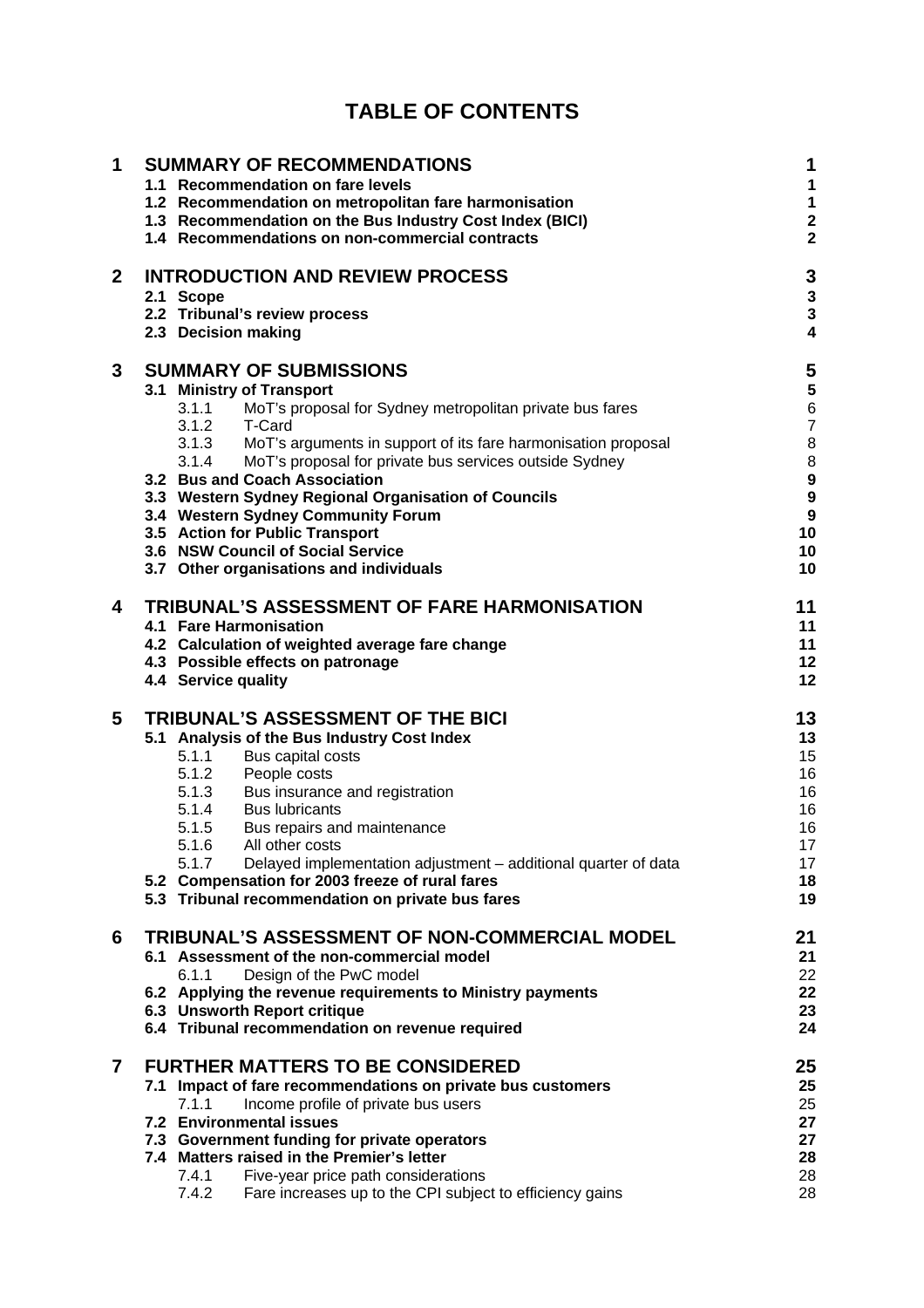| 7.4.3 Fare increases above CPI for service improvements | 29 |
|---------------------------------------------------------|----|
| <b>APPENDIX 1 TERMS OF REFERENCE</b>                    | 31 |
| <b>APPENDIX 2 PREMIER'S LETTER</b>                      | 33 |
| APPENDIX 3 LIST OF SUBMISSIONS AND HEARING PARTICIPANTS | 35 |
| <b>APPENDIX 4 FARE HARMONISATION PROPOSAL IN FULL</b>   | 37 |
| <b>APPENDIX 5 ABBREVIATIONS USED IN THIS REPORT</b>     | 39 |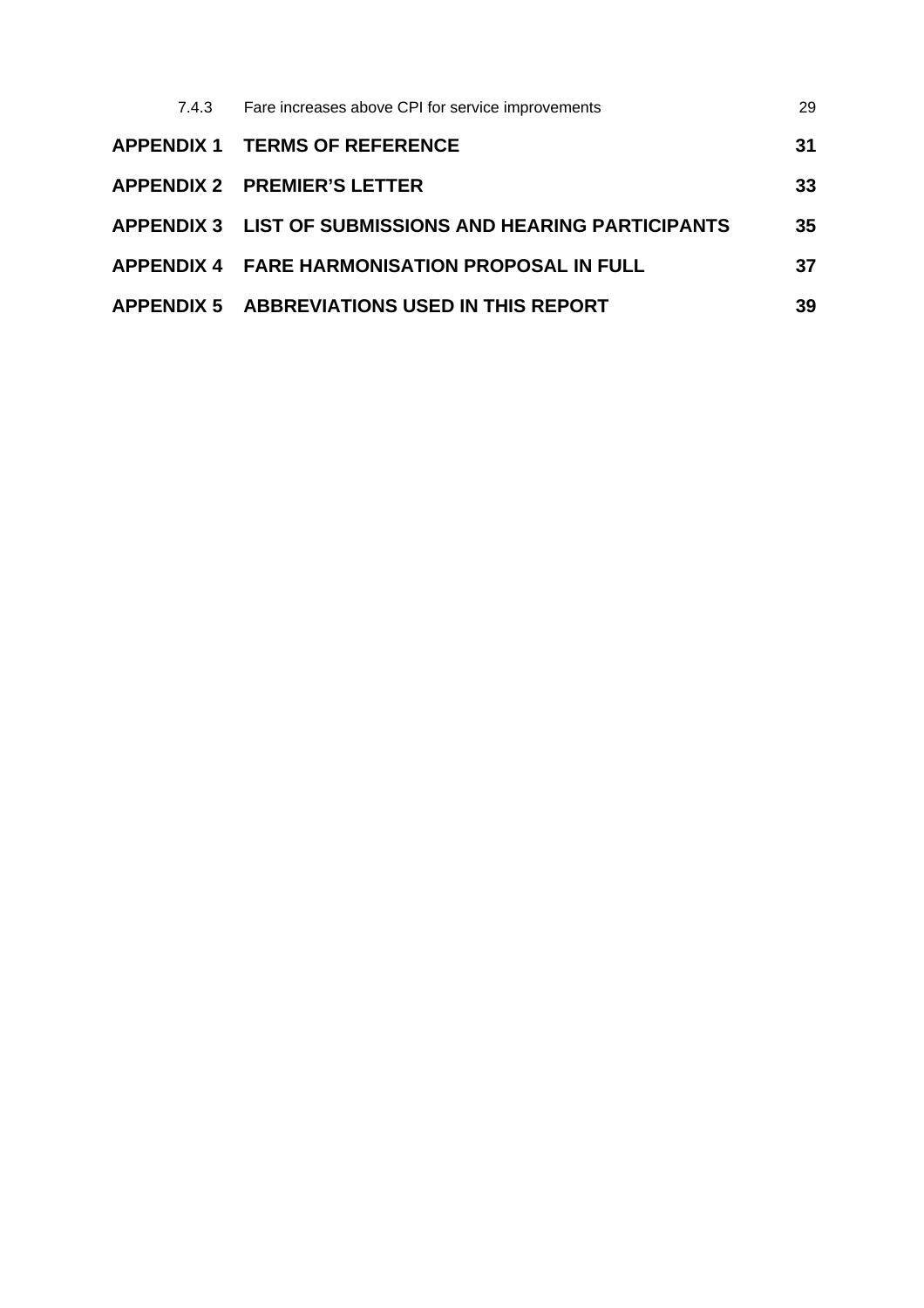# **1 SUMMARY OF RECOMMENDATIONS**

The Tribunal has conducted its 2004 review of fares for NSW private buses. As part of the review process, the Tribunal undertook extensive public consultation, invited submissions and held a public hearing on 14 October 2004 in conjunction with its hearing on fares for Sydney Buses.

# **1.1 Recommendation on fare levels**

The Tribunal recommends that:

- Maximum private bus fares for single journeys in the Sydney metropolitan area covered under new contracts with the Ministry of Transport should be brought into line with the new maximum single fares determined by the Tribunal for Sydney Buses as from 4 January 2005. While most fares will decrease, in absolute terms, the changes will range from an increase of 40 cents for one-section fares to a decrease of \$4.60 for 36-section fares.
- Maximum Transitway bus fares for single journeys should be brought into line with the new maximum single fares determined by the Tribunal for Sydney Buses as from 4 January 2005. While most fares will decrease, in absolute terms, the changes will range from an increase of 10 cents for 1 to 2 section fares to a decrease of \$1.40 for 16+ section fares.
- Maximum Transitway fares for TravelTen tickets should be adjusted such that a discount of at least 15 per cent relative to ten single Transitway fares is maintained.
- Maximum private bus fares under existing commercial contracts should be permitted to rise by **3.81** per cent in line with the increase in the Bus Industry Cost Index (BICI).
- Revenue required under non-commercial contracts should be increased by between **3.14** per cent and **7.59** per cent, depending on the bus category involved and the revenue requirement determined by the PwC 2004 model.

# **1.2 Recommendation on metropolitan fare harmonisation**

A unique feature of this review is the fare harmonisation proposal put forward by the Ministry of Transport (MoT). The Tribunal examined the MoT proposal and accepts the important role fare harmonisation must play in the context of the reforms that are currently underway in the NSW bus industry. In particular, the Tribunal notes that government and private buses will be running the same services over selected routes, notably along 43 proposed strategic corridors. The Tribunal accepts that, in general, buses of the same quality, travelling the same distance, should charge the same full fare.

The Tribunal has received assurances from the Minister for Transport Services that the Government will assist operators who are in financial difficulty as a result of the new arrangements1.

 $\overline{a}$ 1 Letter to the Tribunal from the Minister for Transport Services dated 4 November 2004.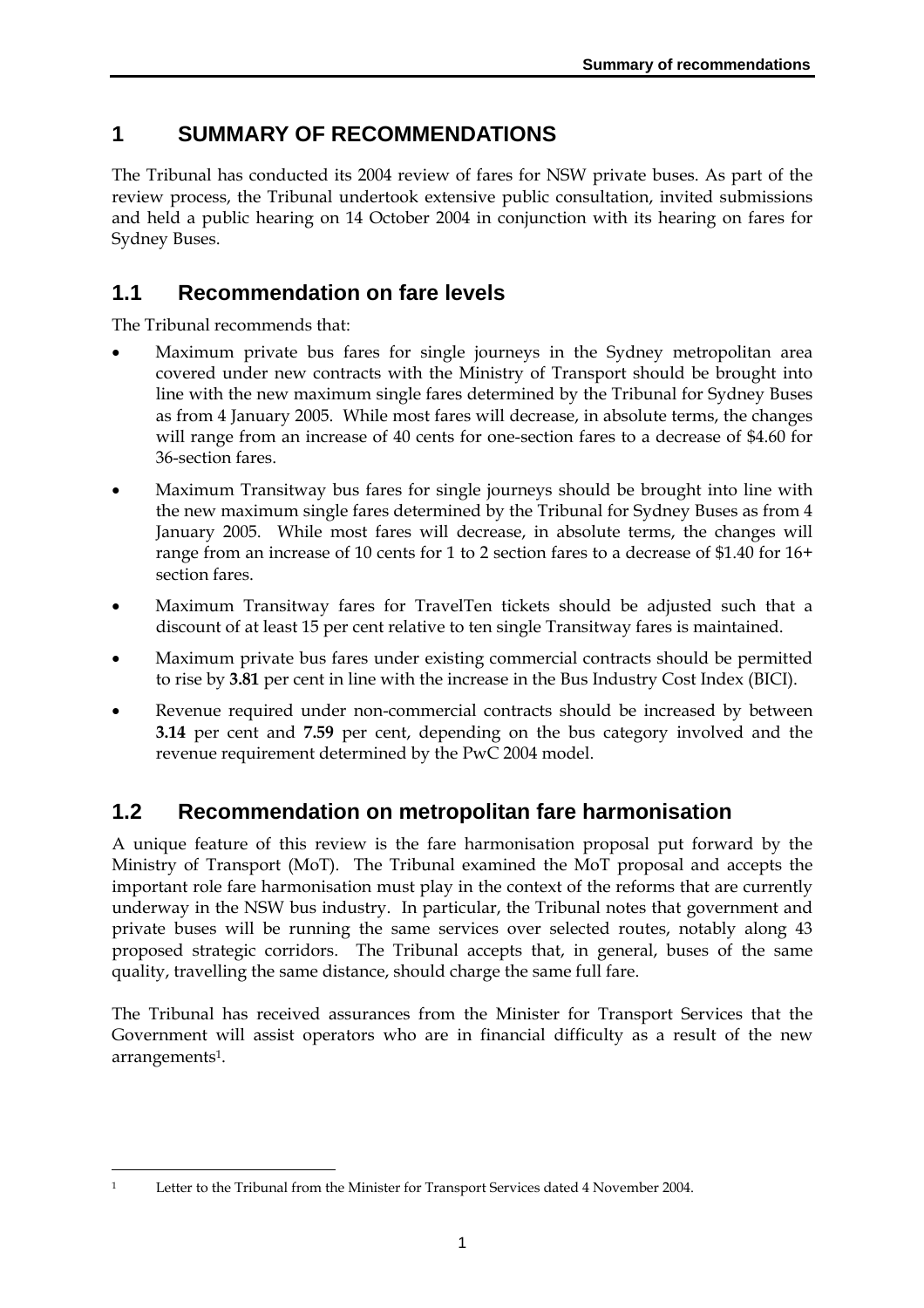For these reasons, in relation to fares for private buses in the Sydney metropolitan area subject to new contracts and Transitway services, the Tribunal supports the general direction of MoT's fare harmonisation approach, and recommends the adoption of its specific fare proposals for single private bus and single Transitway fares.

However the Tribunal has not been persuaded by the Ministry's argument that the discount on all TravelTen tickets should be standardised at 15 per cent. The Tribunal requests the Ministry to consider this issue further before next year's fare review.

# **1.3 Recommendation on the Bus Industry Cost Index (BICI)**

The Tribunal reviewed the Bus Industry Cost Index, verified as far as it could the consistency and representativeness of the cost items and made some amendments to them based on the latest available data. It extended the period over which the percentage rise in the index was considered to 15 months. It did this as a means of compensating operators for the delay that has occurred since the previous fare review.

# **1.4 Recommendations on non-commercial contracts**

In order to determine the revenue required across four different bus categories, the Tribunal reviewed the PricewaterhouseCoopers (PwC) model supplied by the BCA. It has examined the movements in various cost items in the model and has recommended increases in revenue required consistent with the model.

It also recommends that the structure and assumptions of the PwC model be revisited by the MoT with a view to correcting payment anomalies that appear to exist between operators of different bus categories.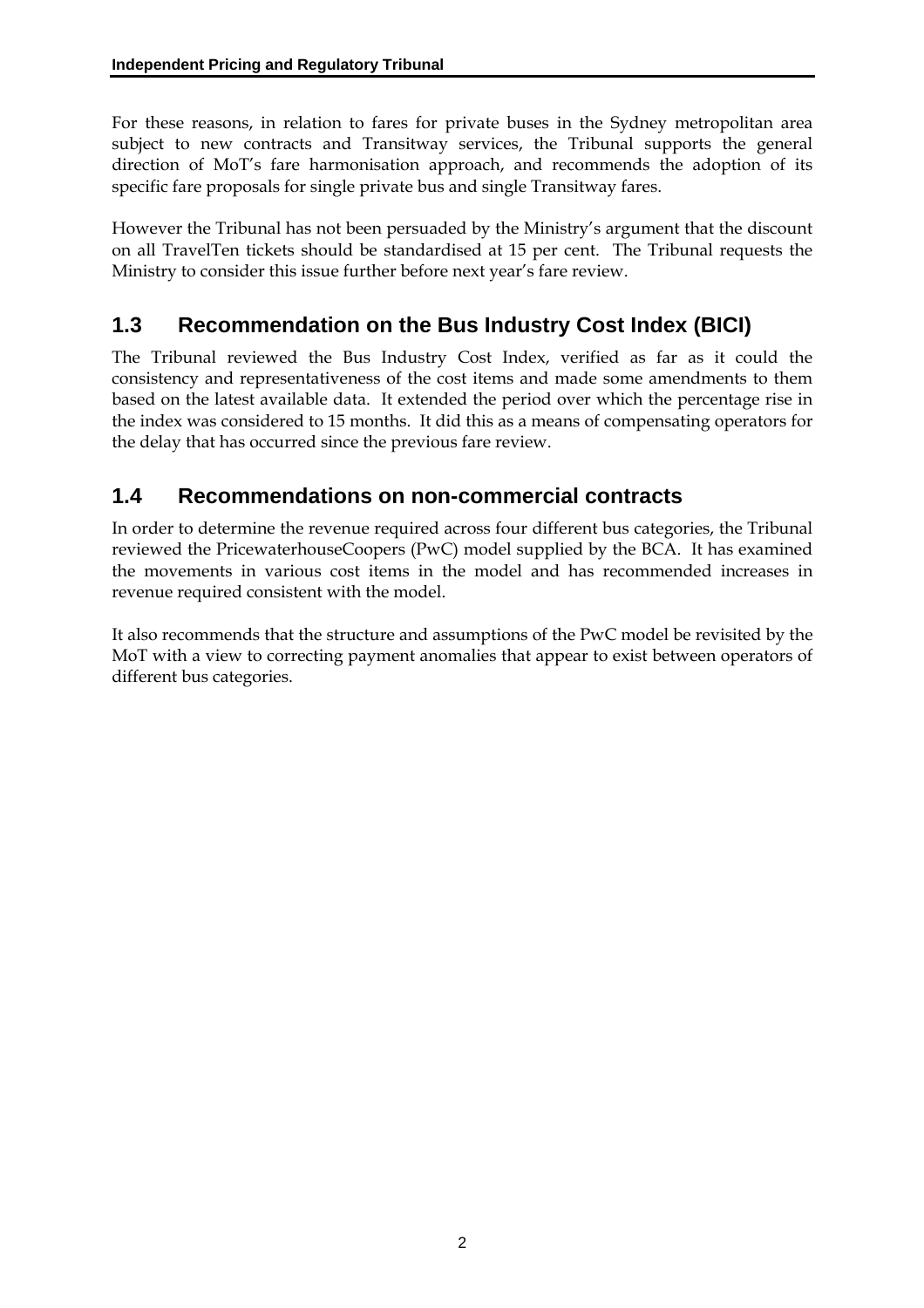# **2 INTRODUCTION AND REVIEW PROCESS**

In reaching its recommendations, the Tribunal was guided by:

- the Ministry of Transport's proposal on fare harmonisation in the broader context of its bus reform program
- the Terms of Reference for the review (Appendix 1) and
- the Premier's letter dated 18 May 2004 (Appendix 2).

The Tribunal's recommendations aim to balance the concerns of the Ministry of Transport, the private bus operators (as represented by the Bus and Coach Association) and private bus customers. In particular, its pricing decisions support the Ministry's proposals for bus reform in the metropolitan area and its broad intentions for bus reform in outer metropolitan and other areas.

# **2.1 Scope**

The Tribunal's role in regulating private buses is to recommend the **maximum fares** that operators can charge for regular passenger services under commercial contracts.2 The Tribunal also makes recommendations on reimbursements to operators on non-commercial contracts.

# **2.2 Tribunal's review process**

The Tribunal's review process included undertaking its own research and analysis, and conducting public consultation. As part of this review, the Tribunal:

- invited the Ministry of Transport (MoT), the Bus and Coach Association (BCA) and other interested parties to submit their views, and received 35 written responses (see Appendix 3 for a list of submissions)
- collected detailed financial information from the Ministry of Transport (MoT)
- held a public hearing on 14 October 2004 and invited some of the parties who made submissions to discuss relevant issues (see Appendix 3 for a list of participants).

In addition, the Tribunal explicitly considered all the matters outlined in the Terms of Reference. These matters, which are listed in full in Appendix 1, relate to:

- **consumer protection**—protecting consumers from abuses of monopoly power; standards of quality, reliability and safety of the services concerned; social impact of decisions
- **economic efficiency**—greater efficiency in the supply of services; the cost of providing the services concerned; relativities with the Government owned bus services, including in terms of service, efficiency, cost and ticketing products
- **financial viability**—the impact of pricing policies on borrowing and capital requirements and, in particular, the impact of any need to renew or increase relevant

 $\overline{a}$ 2 For the next fare review, under the *Passenger Transport Amendment (Bus Reform) Act 2004*, which became law on 16 July 2004, the Tribunal's role is altered from one in which it makes maximum fare recommendations to the Director-General of the Ministry of Transport to one in which it makes maximum fare determinations that apply to the whole metropolitan bus industry.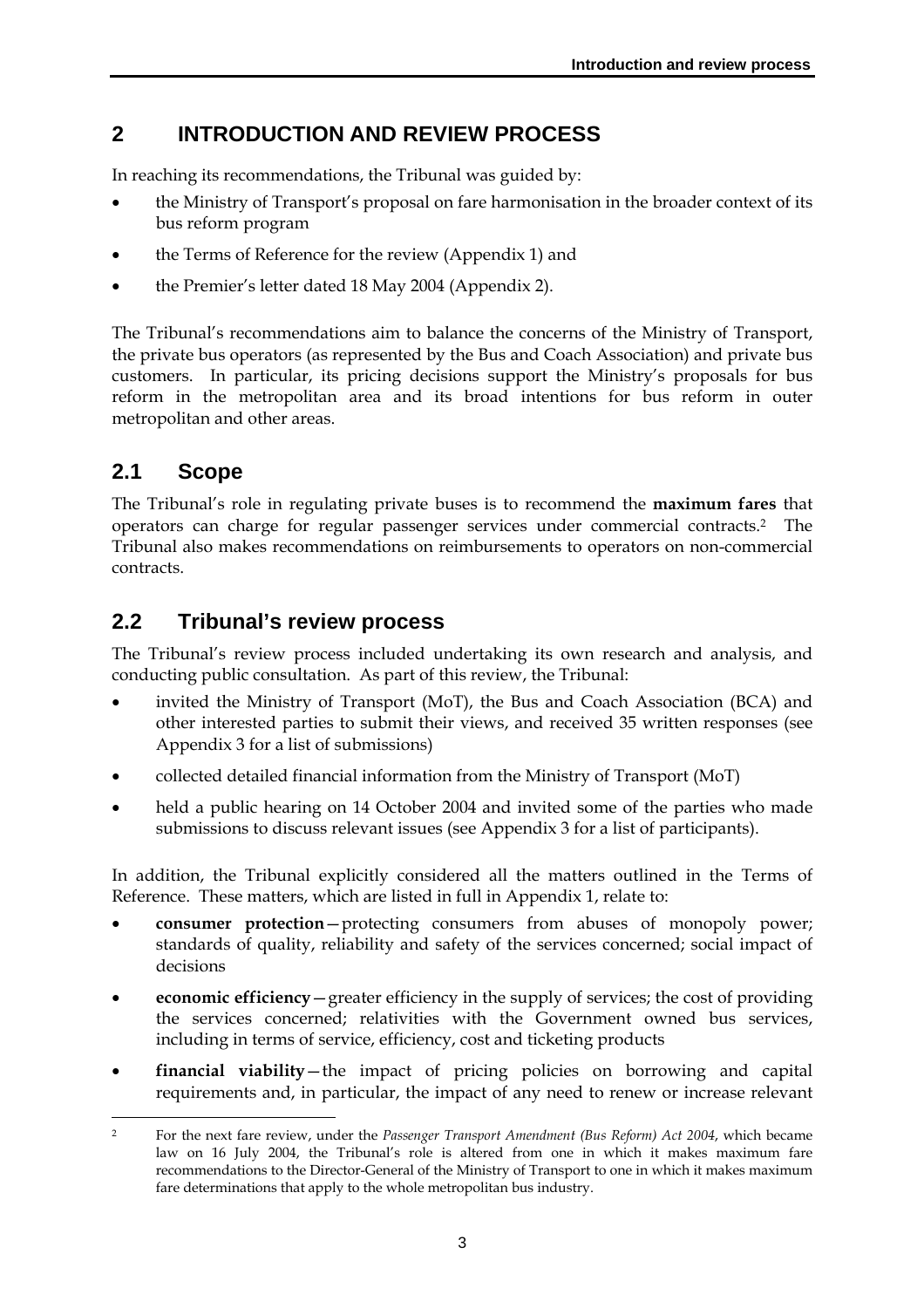assets; the effect of any pricing recommendation on the level of Government funding provided to private operators under commercial and non-commercial contracts

• **environmental protection**—promotion of ecologically sustainable development via appropriate pricing policies.

It also considered each of the issues raised in the Premier's letter dated 18 May 2004 (see Appendix 2) which included:

- making determinations based on five-year price paths
- providing fare increases that reflect the rise in the Consumer Price Index (CPI) as long as the operators involved have made efficiency gains
- providing fare increases above CPI if operators can demonstrate improvements in service quality that are linked to specific initiatives
- shifting to a single fare review and making a single fare change for all metropolitan bus operators.

The Tribunal also took into account likely future developments in the Ministry's bus reform agenda. Such developments included:

- new bus regions and routes throughout metropolitan Sydney
- a new bus funding model, applied to the metropolitan area in 2005 and to be rolled out to other areas in subsequent years
- the introduction of an electronic card as the centrepiece of a new ticketing system; the card is to be known as T-Card.

Finally, the Tribunal considered all the information it obtained through its own investigations and public consultations.

# **2.3 Decision making**

In reaching its recommendations on fares, the Tribunal had to weigh the relative interests of private bus transport stakeholders. For example, passengers seek affordable public transport and ongoing improvements in service quality. Bus operators seek prices that provide financial viability and the ability to enhance services. The general community seeks to maximise the benefits of public transport to the environment and the economy.

The diversity of these interests usually requires the Tribunal to trade off passenger affordability concerns, service quality expectations and social and environmental benefits against the financial viability of private bus operators and any public funding requirements. This year, the proposed reduction in metropolitan fares and the new funding model reduced customers' concerns over fare levels, particularly for single tickets.

The Tribunal's consideration of the terms of reference and the Premier's letter in relation to specific pricing decisions is discussed throughout the report. Table A1.1 indicates where each matter is discussed. For further information relating to the Tribunal's review, including copies of all submissions, see the Tribunal website: www.ipart.nsw.gov.au.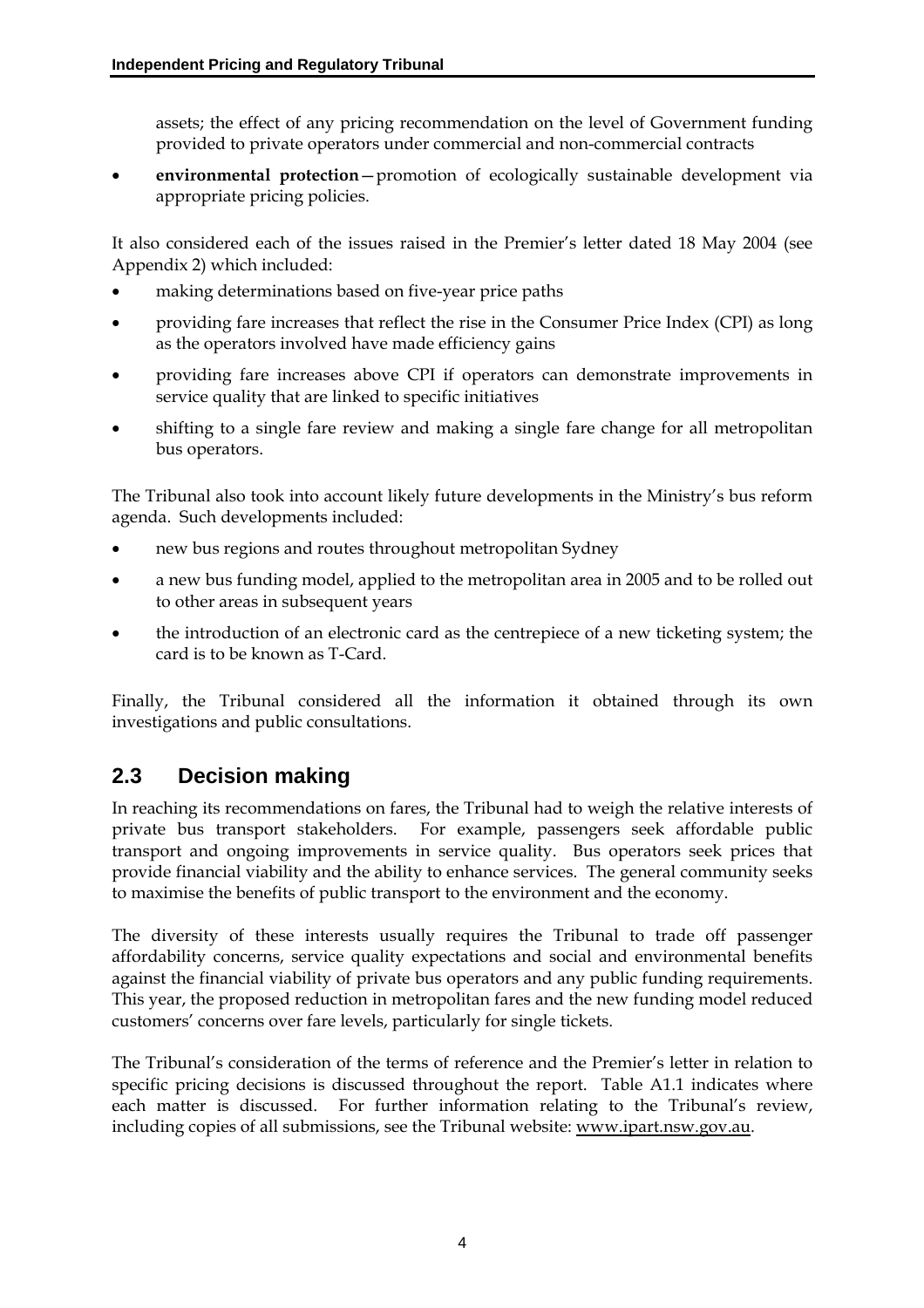# **3 SUMMARY OF SUBMISSIONS**

The Tribunal received and considered submissions from the MoT, the BCA and other stakeholders as part of its review. The main issues raised in submissions are summarised below.

# **3.1 Ministry of Transport**

In response to the Ministerial Inquiry into Sustainable Transport3 and the Ministerial Review of Bus Services in NSW,4 the MoT is undertaking major reform of bus services in New South Wales. It has identified the following as key parts of its reform agenda:

- introducing new legislation to remove what were, in effect, perpetual contracts for bus operators, and instead to encourage integrated services for better service to commuters
- reducing Sydney's 87 bus contract areas to 15 in 2005 and then to 8 by 2012; one "lead entity" is to be responsible for the planning and delivery of services in each region with a view to improving service planning and delivery
- establishing 43 strategic corridors across Sydney that will link key regional centres, supported by a bus priority investment program to improve service reliability
- developing new service planning guidelines to increase community involvement in service design and to target resources to demand
- negotiating new performance-based contracts that will combine incentives and penalties to drive improvements, improve performance reporting and encourage fleet upgrades to improve accessibility, ride quality and environmental performance
- establishing a new funding model for metropolitan bus services that will provide:
	- incentives to operators to increase patronage
	- more capacity for Government to target subsidies to priority services
	- payment for actual school travel
	- more effective risk allocation between operators and Government.

To implement this agenda successfully, the fares charged by private and government buses would need to be similar. Currently the fares are quite different – with those charged by private buses generally being higher than those charged by government buses.

In recognition of this, MoT proposed in its submission to the Tribunal that fares charged by private and government bus operators in the Sydney metropolitan region should be harmonised as part of this review. MoT's specific proposals in relation to private bus fares within and outside the Sydney metropolitan area are outlined below.

 $\overline{a}$ <sup>3</sup> Widely known as the Parry Report, after its chairman Dr Thomas Parry, it made 45 recommendations aimed at developing a framework for better funding and delivery of public transport in NSW.

<sup>4</sup> Widely known as the Unsworth Report, after its chairman Mr Barrie Unsworth, it made 48 recommendations designed to improve bus services in NSW.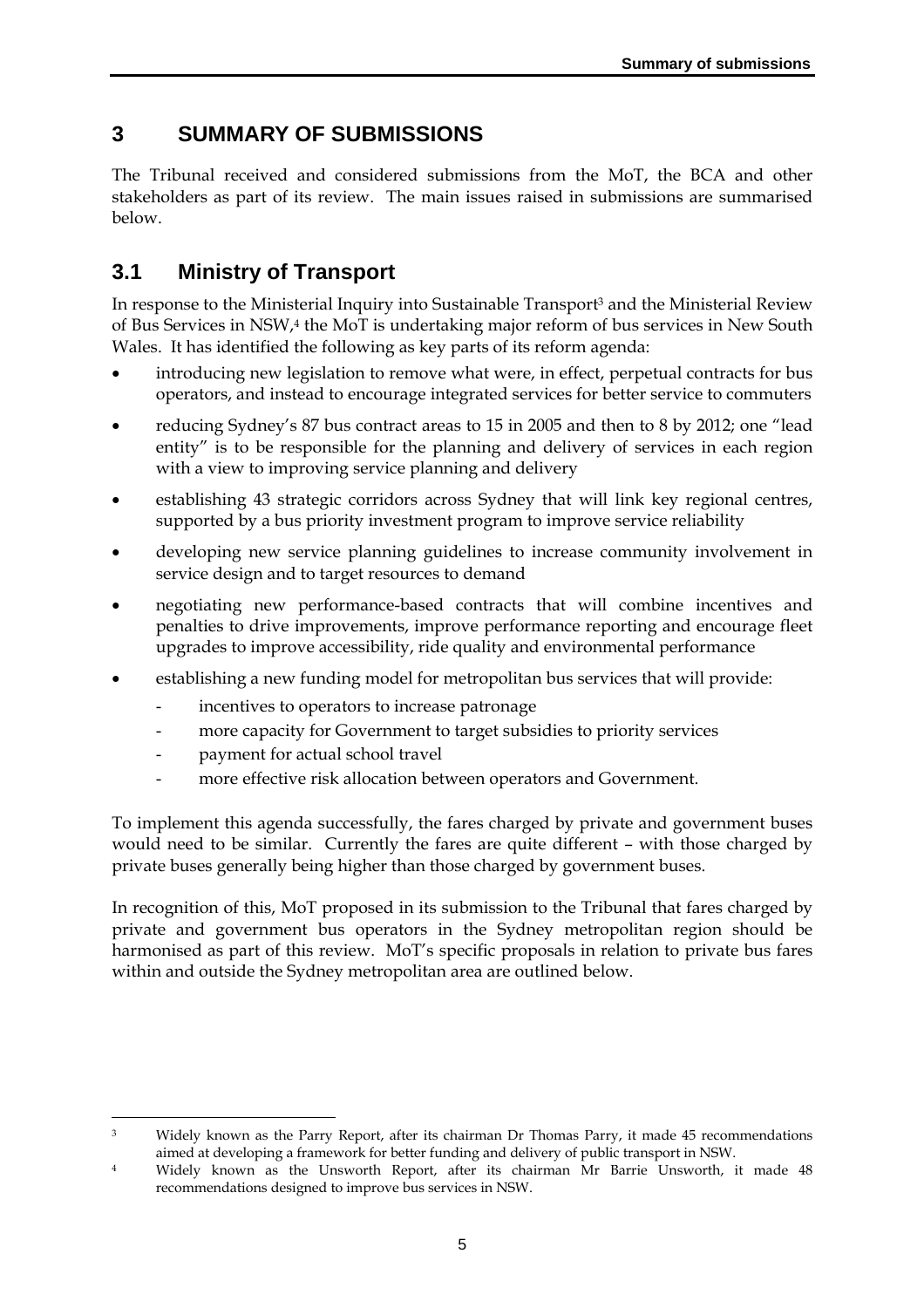#### **3.1.1 MoT's proposal for Sydney metropolitan private bus fares**

In relation to metropolitan private bus services, MoT proposed that the majority of existing private bus ticket prices be decreased except for former 1-section and 3-section fares. If adopted *in toto*, the MoT proposal would mean that:

- single fares charged on private and government buses across metropolitan Sydney<sup>5</sup> would be brought into line from January 2005
- TravelTen products would be introduced on private bus routes in 2005 and all discounts on all metropolitan bus routes would be aligned to 15 per cent over the next two years.

#### *Single fares*

To align the fares for single trips on private and STA buses, the MoT proposed that Sydney Bus fares be increased, that private bus fares be reduced and that the grouped section pricing of the STA fare structure be adopted by private operators<sup>6</sup>.

The current private bus fares for single tickets, averaged across each group of sections, and the proposed private bus fares proposed by the MoT are shown in Table 3.1. The more detailed breakdown, showing all current private bus sections and fares separately, is shown in Table  $3.2<sup>°</sup>$ 

| <b>Sections</b> | <b>Current Fare</b> | <b>New Fare</b> | Change    |
|-----------------|---------------------|-----------------|-----------|
| 1-2             | \$1.50              | \$1.60          | $+ $0.10$ |
| $3 - 5$         | \$2.90              | \$2.70          | $-$0.20$  |
| $6-9$           | \$4.10              | \$3.60          | $-$0.50$  |
| $10 - 15$       | \$5.50              | \$4.30          | $-$1.20$  |
| 16+             | \$6.60              | \$5.20          | $-$1.40$  |

#### **Table 3.1 Individual fares as per the MoT proposal**

#### *Introduction of TravelTen tickets*

As part of the MoT's bus reform package, the new private bus contracts will require operators to offer TravelTens. Their prices are to be set at a discount of 15 per cent to the price of 10 single trips. Sydney Buses TravelTens will be brought into line, under the MoT proposal, with these private bus TravelTens over two years.

#### *TravelPass tickets*

MoT stated that the new Metropolitan Bus Contracts for private buses would not include a requirement to offer TravelPasses, so "fare harmonisation between the STA and private buses on the TravelPass product is therefore not relevant".7

<sup>&</sup>lt;sup>5</sup> The MoT submission defines Metropolitan Sydney as the area bounded by the Hawkesbury River, Nepean River and the Royal National Park, as depicted in Attachment C of the MoT submission.

<sup>6</sup> Private bus fares are currently set for each section, rather than grouped as is the case for STA fares.

<sup>7</sup> MoT submission, p 14.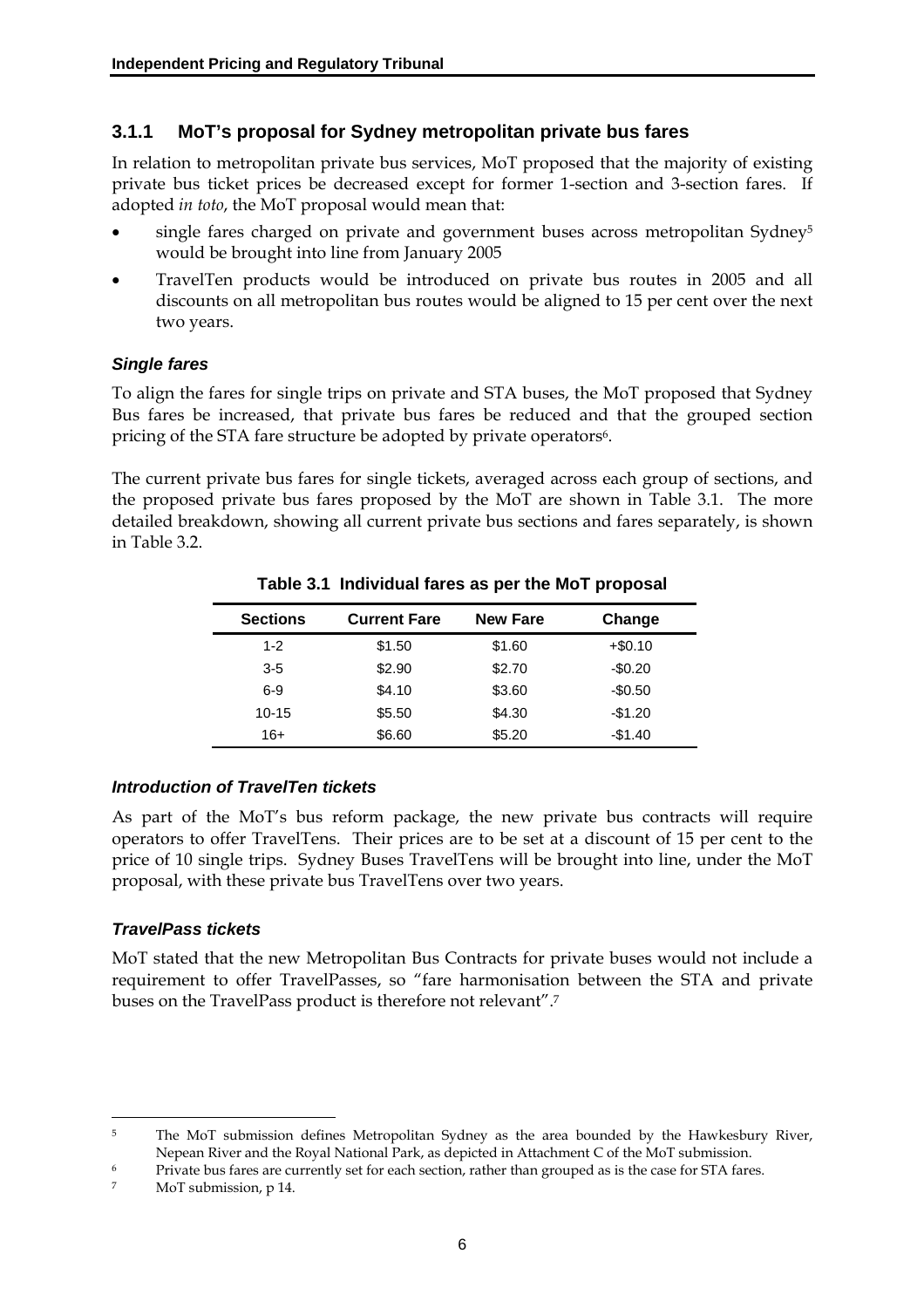| <b>SECTION</b> | Current | Proposed | Percentage | Absolute |
|----------------|---------|----------|------------|----------|
|                | fare    | fare     | change     | change   |
| $\mathbf{1}$   | \$1.20  | \$1.60   | 33%        | \$0.40   |
| $\overline{c}$ | \$1.80  | \$1.60   | $-11%$     | $-$0.20$ |
| 3              | \$2.50  | \$2.70   | 8%         | \$0.20   |
| 4              | \$2.90  | \$2.70   | $-7%$      | $-$0.20$ |
| 5              | \$3.30  | \$2.70   | $-18%$     | $-$0.60$ |
| 6              | \$3.60  | \$3.60   | 0%         |          |
| 7              | \$3.90  | \$3.60   | $-8%$      | $-$0.30$ |
| 8              | \$4.20  | \$3.60   | $-14%$     | $-$0.60$ |
| 9              | \$4.60  | \$3.60   | $-22%$     | $-$1.00$ |
| 10             | \$4.80  | \$4.30   | $-10%$     | $-$0.50$ |
| 11             | \$5.10  | \$4.30   | $-16%$     | $-$0.80$ |
| 12             | \$5.30  | \$4.30   | $-19%$     | $-$1.00$ |
| 13             | \$5.60  | \$4.30   | $-23%$     | $-$1.30$ |
| 14             | \$5.80  | \$4.30   | $-26%$     | $-$1.50$ |
| 15             | \$6.00  | \$4.30   | $-28%$     | $-$1.70$ |
| 16             | \$6.30  | \$5.20   | $-17%$     | $-$1.10$ |
| 17             | \$6.50  | \$5.20   | $-20%$     | $-$1.30$ |
| 18             | \$6.70  | \$5.20   | $-22%$     | $-$1.50$ |
| 19             | \$6.90  | \$5.20   | $-25%$     | $-$1.70$ |
| 20             | \$7.10  | \$5.20   | $-27%$     | $-$1.90$ |
| 21             | \$7.30  | \$5.20   | $-29%$     | $-$2.10$ |
| 22             | \$7.50  | \$5.20   | $-31%$     | $-$2.30$ |
| 23             | \$7.70  | \$5.20   | $-32%$     | $-$2.50$ |
| 24             | \$7.80  | \$5.20   | $-33%$     | $-$2.60$ |
| 25             | \$8.00  | \$5.20   | $-35%$     | $-$2.80$ |
| 26             | \$8.20  | \$5.20   | $-37%$     | $-$3.00$ |
| 27             | \$8.30  | \$5.20   | $-37%$     | $-$3.10$ |
| 28             | \$8.50  | \$5.20   | $-39%$     | $-$3.30$ |
| 29             | \$8.70  | \$5.20   | $-40%$     | $-$3.50$ |
| 30             | \$8.90  | \$5.20   | $-42%$     | $-$3.70$ |
| 31             | \$9.00  | \$5.20   | $-42%$     | $-$3.80$ |
| 32             | \$9.20  | \$5.20   | $-43%$     | $-$4.00$ |
| 33             | \$9.40  | \$5.20   | $-45%$     | $-$4.20$ |
| 34             | \$9.50  | \$5.20   | $-45%$     | $-$4.30$ |
| 35             | \$9.70  | \$5.20   | $-46%$     | $-$4.50$ |
| 36             | \$9.80  | \$5.20   | $-47%$     | $-$4.60$ |

**Table 3.2 Individual fares for each private bus section as per the MoT proposal** 

#### **3.1.2 T-Card**

The MoT submission notes that the introduction of smart card ticketing known as T-Card is progressing. This will mean a single ticket will be able to be used on all forms of public transport once the card is operational. T-Card will be introduced in stages between mid-2004 and 2007. The fares proposed by the MoT for this review support the principles of a smartcard-based ticketing system. Offering the same bus fares for the same service regardless of location on the public transport network would enhance and simplify operation of the new ticketing system.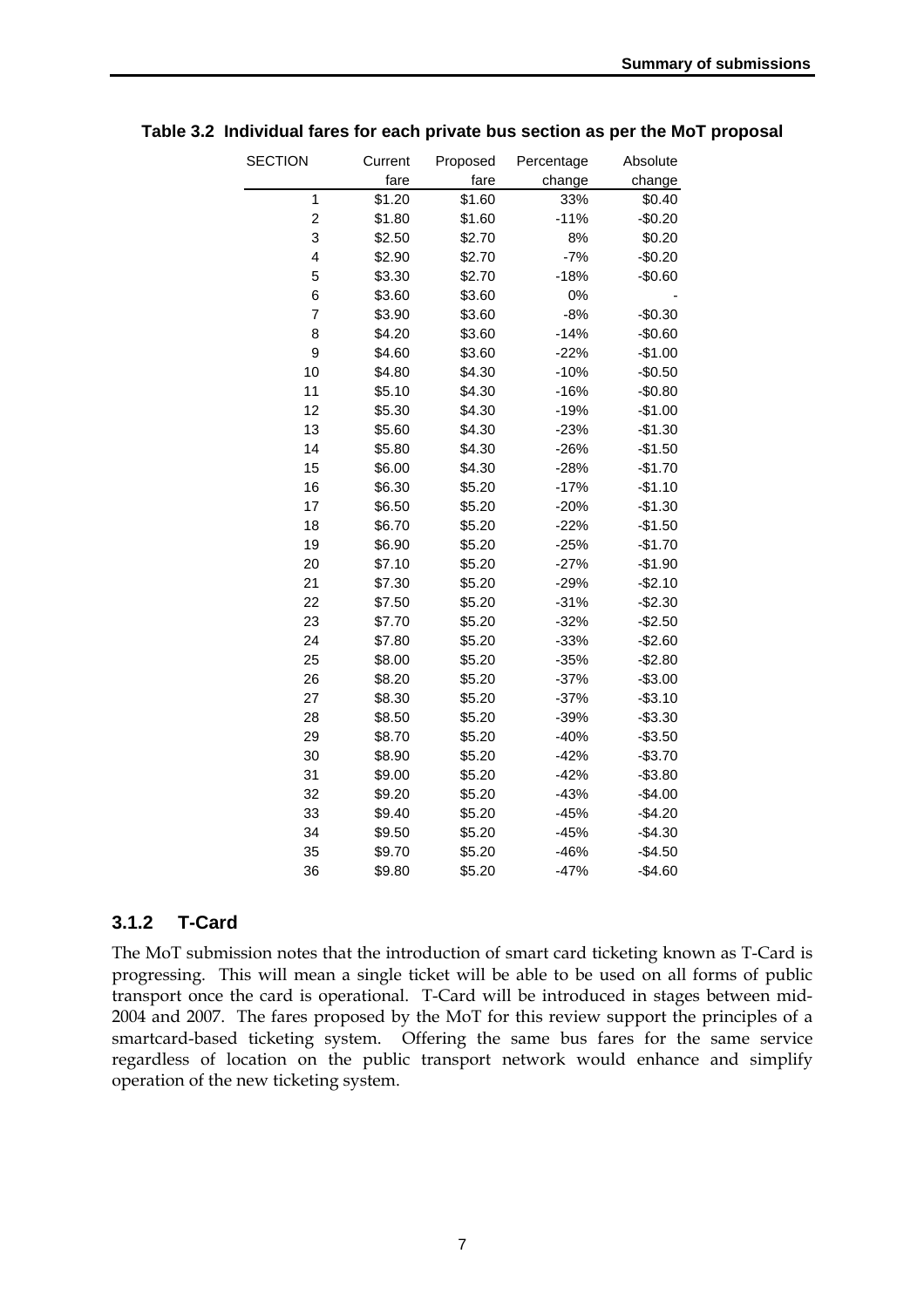### **3.1.3 MoT's arguments in support of its fare harmonisation proposal**

The MoT argued that its proposal to harmonise fares across bus operators would be<sup>8</sup>:

- **Positive for consumers –** the proposal would remove the current STA fare advantage and ensure fare equity across bus operators, which will facilitate a level playing field on shared strategic routes.
- **Economically efficient** equal fares across industry would assist successful introduction of the T-Card. Fare harmonisation promotes competition on service and quality levels, thus enhancing the efficiency in the supply of services.
- **Financially viable**  equalising fares across the bus industry represents the first step towards establishing a sustainable fares policy. IPART would remain able to consider arguments in the future for fare increases based on cost recovery and efficiency improvements.
- **Ecologically sustainable development** through appropriate pricing policies. Price reductions, especially in low patronage private bus areas, would encourage increased use of public transport relative to cars.

In addition, MoT argued that bus reform, including fare harmonisation, was vital to ensuring the long-term financial viability of the bus industry in Sydney. At the public hearing, the Acting Director-General of the Ministry of Transport put the view that the primary purpose of planned bus reform in metropolitan Sydney is:

…the survival and provision of bus services in Western Sydney and other parts of Sydney that don't currently have an STA service provision.

Unsworth, and analysis that has been done subsequently, has demonstrated that the private bus industry is under enormous financial stress, and it has been facing a period of very significant decline in patronage. This fare harmonisation is just one part of a comprehensive reform program to bring private bus operators back to financial sustainability, and hopefully build a path of growth going forward.<sup>9</sup>

### **3.1.4 MoT's proposal for private bus services outside Sydney**

MoT's fare harmonisation proposal only applies to the Sydney metropolitan area this year. New contracting, funding and service planning arrangements for outer metropolitan Sydney and rural and regional NSW are to be developed from early 2005.

Therefore, MoT proposed that fares for outer metropolitan, rural and regional private bus operators on commercial contracts be increased in line with the movement in industry costs, as measured by the Bus Industry Cost Index (BICI)10.

In relation to operators on non-commercial contracts, the MoT requested:

…given that the vast majority of non-commercial operators are signed to contracts that require payments to be calculated using the Price Waterhouse model, IPART should once more assess any change in non-commercial payments using that model<sup>11</sup>.

<sup>8</sup> MoT submission, p 8.

<sup>9</sup> Transcript of Public Hearing 14 October 2004, p 6, lines 15-26.

<sup>10</sup> MoT submission, p 16.

<sup>11</sup> MoT submission, p 18.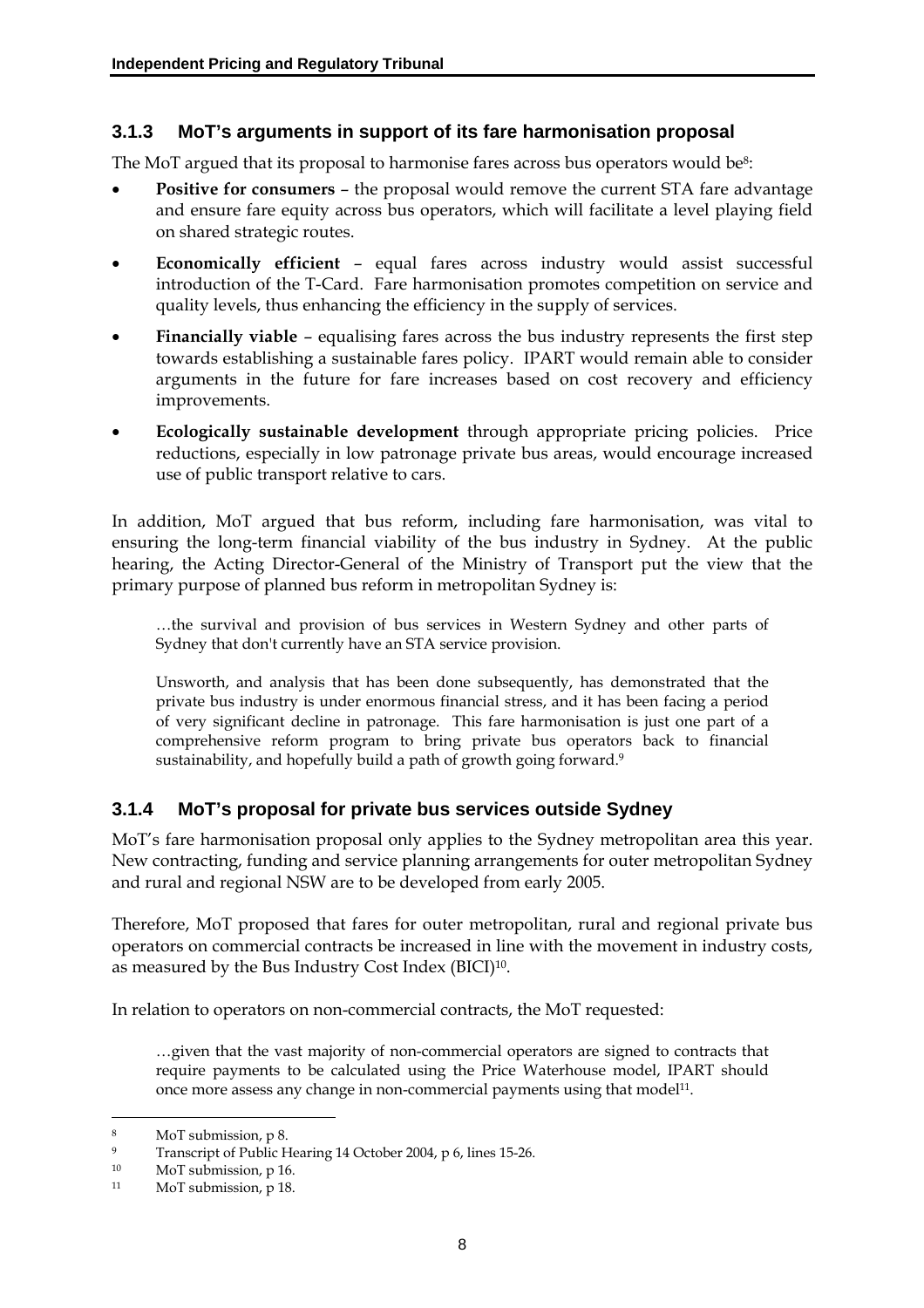# **3.2 Bus and Coach Association**

At the Tribunal's public hearing the Bus and Coach Association (BCA) indicated it was supportive of the MoT's fare harmonisation proposal for bus fares in metropolitan Sydney<sup>12</sup>. The BCA noted in its submission that it has long advocated equitable fares and concessions regardless of the form of ownership of the bus service provider13.

The BCA also submitted that industry costs as measured by the BICI had risen 3.39 per cent in the year to June 2004. The BCA sought an increase of 3.39 per cent to the fare scales applying to operators on commercial contracts, and a further increase of 1.7 per cent to compensate operators for the delay in implementing the fare increase14.

The BCA noted that in 2003 the MoT did not allow an increase to the rural fare scale. The BCA submitted that some form of additional payment was necessary for operators on the rural fare scale to compensate for this, and to overcome financial viability concerns.

The BCA requested that payments to non-commercial operators be increased to the amounts calculated by the 2004 PricewaterhouseCoopers (PwC) model.

# **3.3 Western Sydney Regional Organisation of Councils**

Western Sydney Regional Organisation of Councils (WSROC) stated that it supported:

…many of the proposals outlined in the MoT submission, especially the recommendations to align single fare bus tickets between STA and private buses within 12 months and to introduce TravelTen tickets to private buses.15

However, it raised several concerns about MoT's proposal, specifically the level of discount on the TravelTen tickets (which it suggested should be at least 25 per cent); the lack of other bulk purchase tickets offered under the new contract and implications for CityRail ticketing, particularly in relation to its discount levels and product range.

# **3.4 Western Sydney Community Forum**

Western Sydney Community Forum (WSCF) recommended the Tribunal accept the MoT proposal for harmonisation of single fares and supported the introduction of a uniform discount to apply to TravelTens. It recommended the discount be 20 per cent rather than 15 per cent.

<sup>12</sup> Transcript of Public Hearing, p 12 line 25.

<sup>13</sup> BCA submission, p 2.

<sup>14</sup> The BCA has used a factor of 12/8 to determine the delayed implementation adjustment, based on a four month delay from the expected 1 July 2004 implementation date.

<sup>15</sup> WSROC submission, p 1.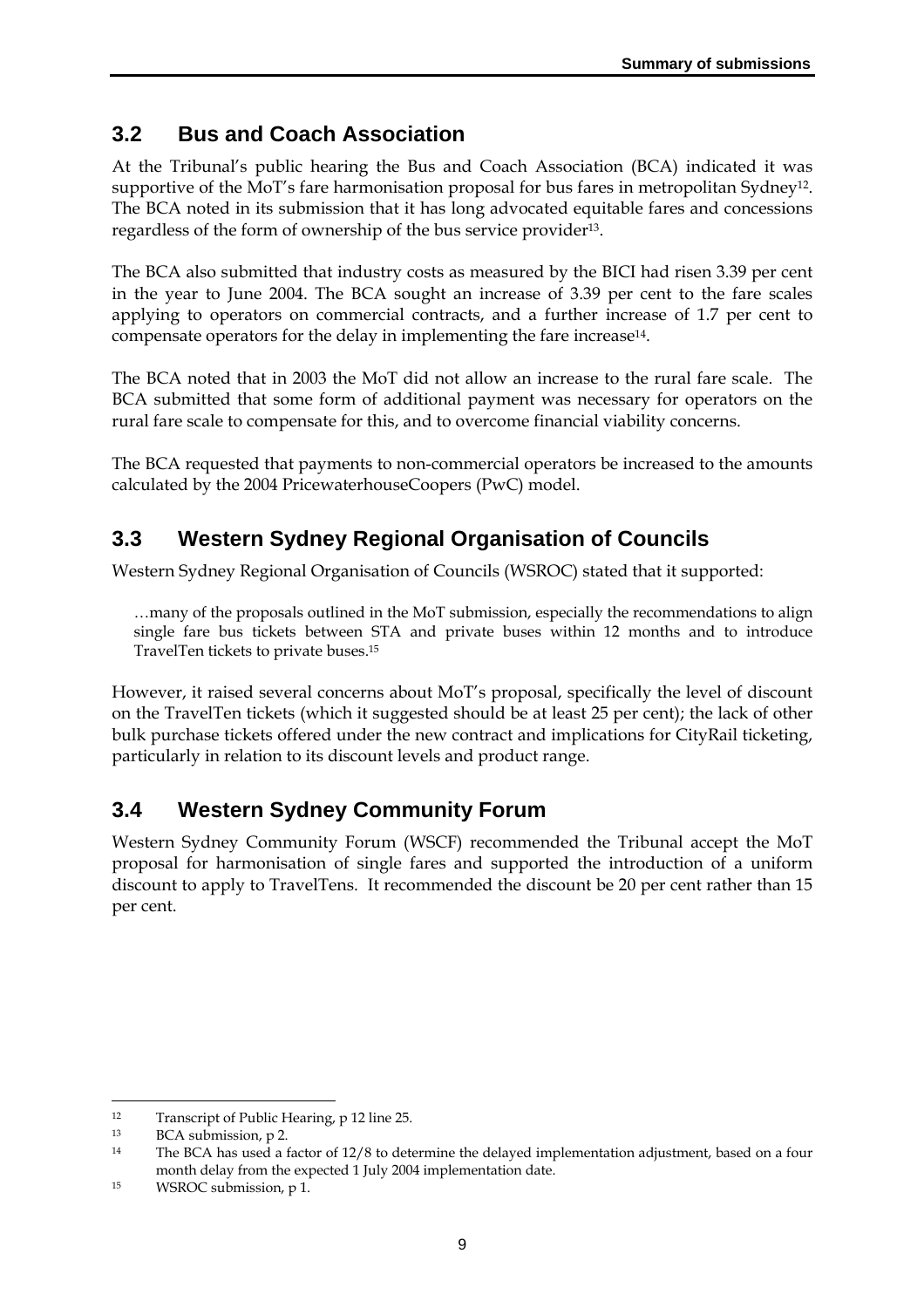# **3.5 Action for Public Transport**

In its submission commenting on the MoT's proposals, Action for Public Transport (APT):

…welcomes the reform of bus services being implemented by the MoT, part of which is the standardisation of bus fares across the whole of Sydney. While we have concerns with some details, we support the general proposals.<sup>16</sup>

It supported the standard fare schedule proposed for single fares on all buses but argued for a minimum discount on TravelTens of 20 per cent.

# **3.6 NSW Council of Social Service**

The NSW Council of Social Service (NCOSS) submission stated that in general, it:

…supports the MoT submission to IPART which recommends a single stage fare harmonisation process, with an emphasis placed on reducing some fares on private operator services.17

However, it expressed concern at the level of discount proposed for TravelTens, and advocated a 20 per cent discount. It also recommended that fare increases be limited to CPI or below in the outer metropolitan areas during the transition period to new contracts.

# **3.7 Other organisations and individuals**

The Tribunal received submissions from a number of other organisations and individuals. The issue most often raised in these submissions was the proposed 15 per cent discount on TravelTens. Six submissions suggested that this discount should be 20 per cent or more.

Several submissions requested clarification on the future of TravelPass products in the light of the MoT proposal and the introduction of T-Card. Others put the view that, without a TravelPass product, people in some areas of Sydney would continue to buy more than one flag-fall when they undertook multiple trip journeys, and that this was inequitable.

<sup>16</sup> APT submission dated 27 September 2004, p 3.<br>17 NCOSS submission n 2

NCOSS submission, p 2.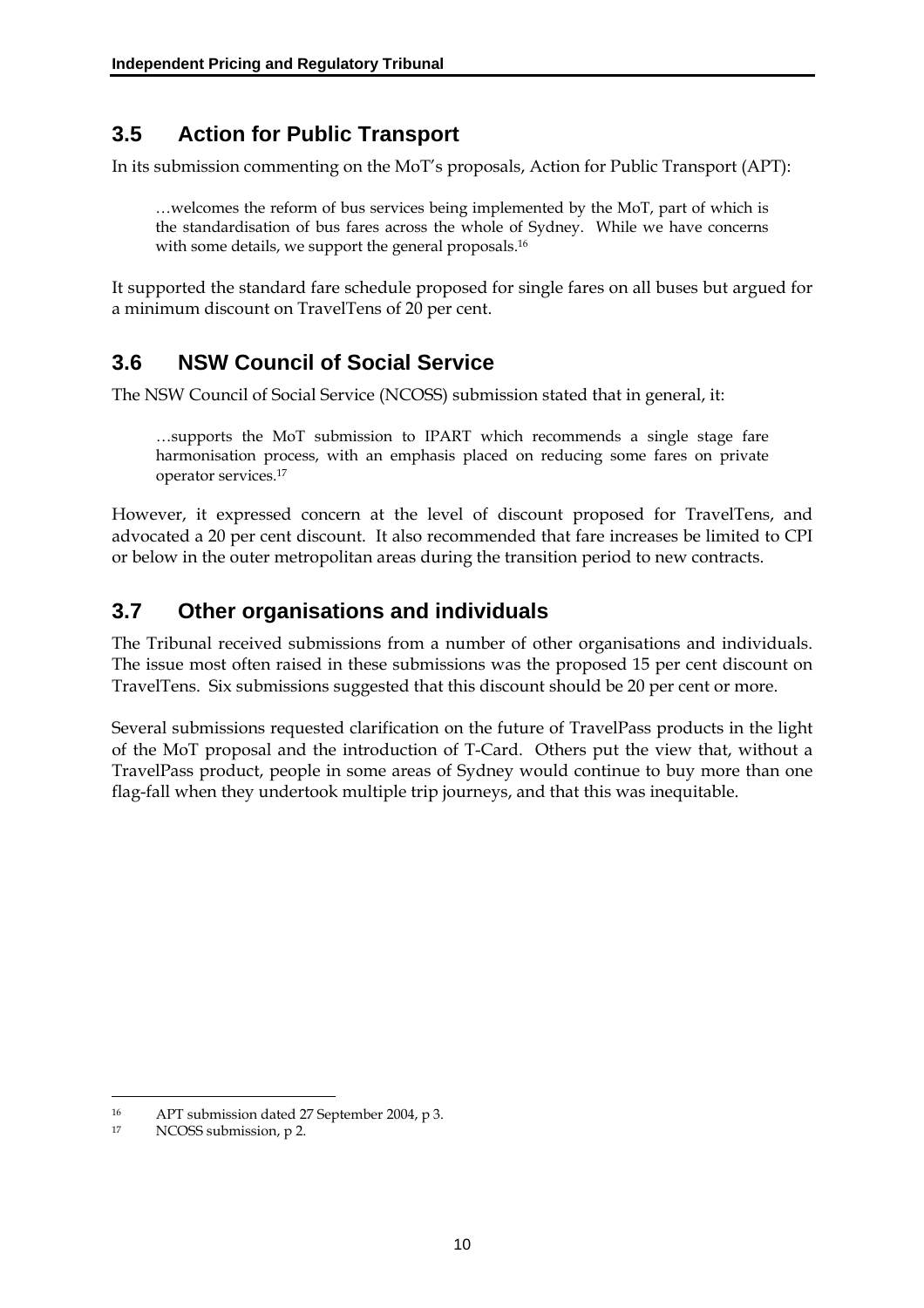# **4 TRIBUNAL'S ASSESSMENT OF FARE HARMONISATION**

This chapter presents the Tribunal's analysis of the MoT's proposal for metropolitan fare harmonisation insofar as it relates to private bus fares. A similar analysis in relation to Sydney Buses was undertaken as part of the Tribunal's determination for STA fares.18

# **4.1 Fare Harmonisation**

The full harmonisation proposal for all metropolitan bus operators, and which covers single and TravelTen tickets, is shown in Appendix 4. The Tribunal accepts the important place fare harmonisation will play in the reform of the NSW bus industry, and especially how imperative it will be where government and private buses are offering services over the same routes (notably along the 43 proposed strategic corridors).

It also accepts that, in general, buses of the same quality, travelling the same distance, should charge the same full fare.

Few, if any, consumer groups and other participants at the public hearing objected to fare harmonisation, either in principle or to the MoT's specific proposal for private bus fares in particular. However, many expressed reservations about MoT's target discount of 15 per cent on all TravelTen products. The Tribunal considers that a 15 per cent discount is neither representative of interstate practice nor consistent with public perceptions19. It therefore recommends MoT reconsider the issue of the level of the discount before the next fare review.

# **4.2 Calculation of weighted average fare change**

In the past, the Tribunal has not needed to calculate a weighted average change in private bus fares because it has recommended that one, uniform, percentage rise be granted.

In this review, not all ticket prices are being altered by the same percentage. To calculate a weighted average change in fares for private buses in this review, the Tribunal has followed the same practice it has used for several years in calculating average fare changes for STA services. Specifically, it has used boardings to weight the various individual fare changes shown in Table 3.2.

The boardings figures used are those derived from previous research undertaken by consultants to the Ministry. In particular, the Tribunal has used the estimates of boardings made on private buses in 2002 provided by Saha Consulting. Weighted by these boardings, the average decrease of fares for existing single tickets offered by private buses under the MoT proposal is **3.02** per cent.

Of course, the overall fall in private bus fares paid by passengers in 2005 may be considerably larger if discounted private bus TravelTens are introduced as the MoT expects. The Tribunal has not included the possible introduction of these type of tickets in its weighted average calculations because no boardings data can exist for them, as yet.

<sup>18</sup> IPART, *Report on the Determination of Fares for State Transit Authority*, December 2004.

<sup>19</sup> Discussion on the level of discount for TravelTen tickets is presented in the Tribunal's determination for STA fares, IPART, *Report on the Determination of Fares for State Transit Authority,* December 2004.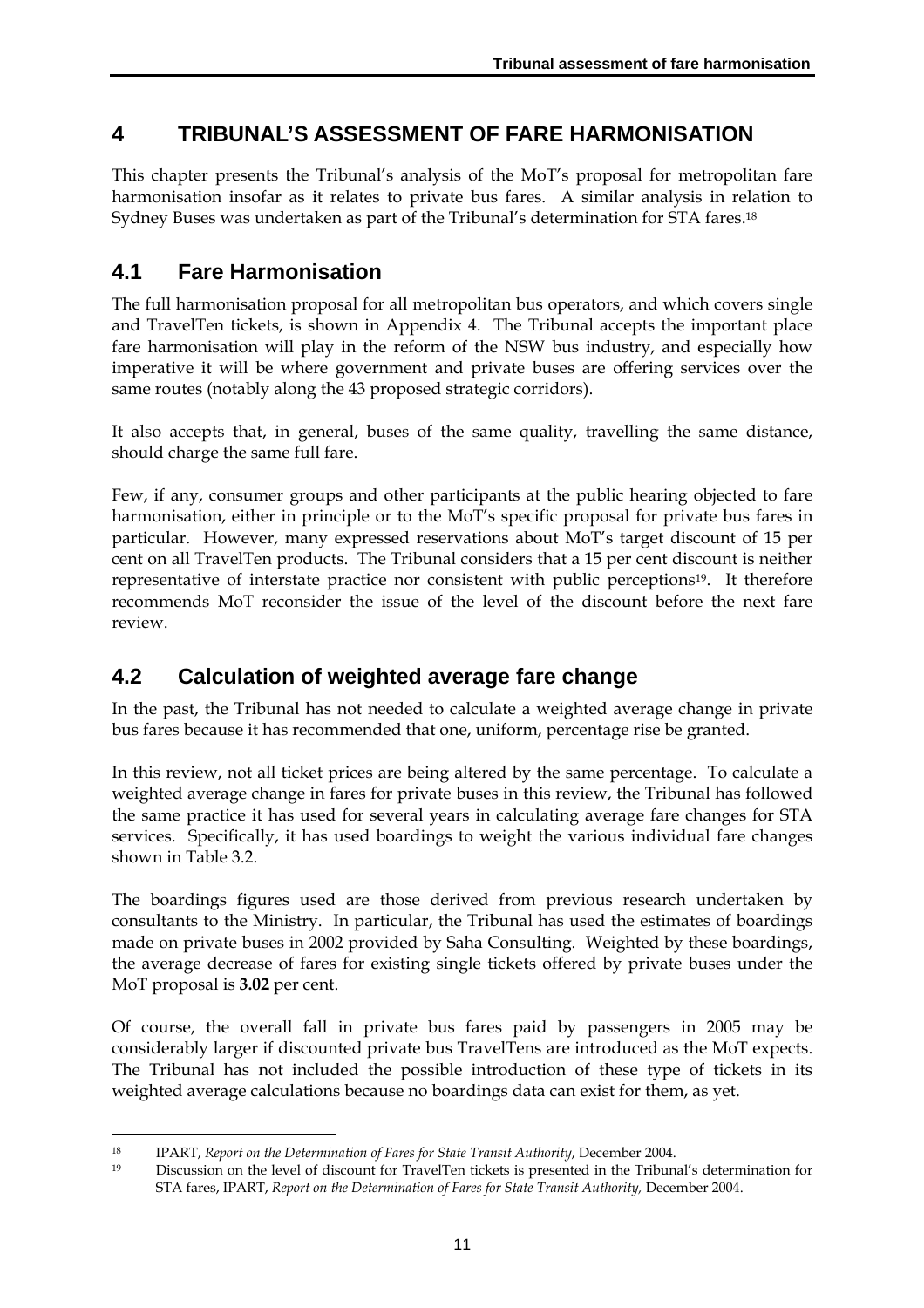### **4.3 Possible effects on patronage**

It is difficult to know how the harmonisation proposal might affect private bus patronage. Actual patronage data is limited and assumptions have to be made about how the introduction of the new PET and the relative price changes will affect future patronage.

An area where patronage may be significantly enlarged is the express services to the city via the M2 tollway. Single ticket fares for adult commuters who travel 22 bus sections will be \$5.20 from January rather than the current \$7.50 - a 31 per cent fare reduction.

If TravelTen tickets on private bus routes were to be introduced at a 15 per cent discount, those same commuters would face discounts to the current cost of the single fare of over 40 per cent. The present discounts on similar multi-trip products offered by most private express operators are around 10 per cent.

# **4.4 Service quality**

The MoT submission contained little information on the current standards of service in the private metropolitan bus industry. It did suggest that the bus reform process would improve performance and reporting standards in the near future. For example, it argued that:<sup>20</sup>

The new Metropolitan Bus Contract funding model will result in improved performance standards industry-wide. The operational performance regime payment is designed to motivate operators to improve performance in punctuality and reliability. Payments will be related to operator performance in these areas against a benchmark, with penalties also applying for poor performance. The service quality incentive payment is designed to motivate operators to improve performance in measures that relate to aspects of the passengers' experience other than punctuality and reliability. Operators will be assessed on a range of weighted measures including:

- **Customer satisfaction** (independently surveyed twice yearly);
- **Customer complaints** (volume and response times);
- **Load standards** (audited by MoT); and
- **Vehicle presentation**.

New measures of punctuality and reliability referenced to benchmarks and the construction of a service quality index (SQI) for each operator would be very useful to the Tribunal in conducting future reviews. Both the IPART Act and the new bus legislation<sup>21</sup> require the Tribunal to consider service standards and service quality in its fare-setting process. In the past, effective measurement of these standards has often been lacking.

<sup>20</sup> MoT submission, p 37.<br>21 Desegner Transport Am

<sup>21</sup> *Passenger Transport Amendment (Bus Reform) Act 2004.*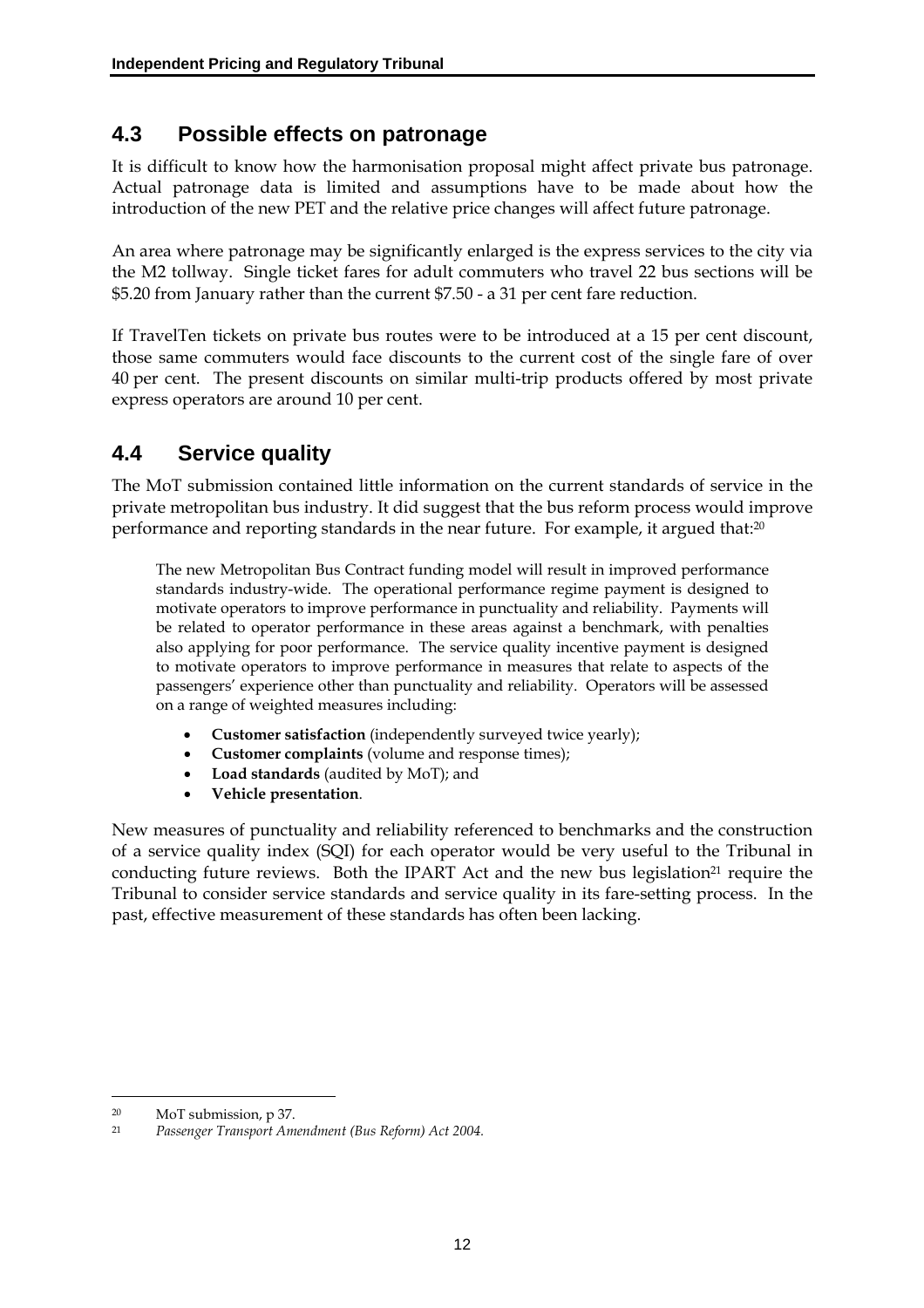# **5 TRIBUNAL'S ASSESSMENT OF THE BICI**

Fares for regular passenger services not yet included in the harmonisation proposal are set according to six schedules<sup>22</sup>.

The Tribunal does not make recommendations on each fare schedule. Rather it recommends a uniform percentage increase that is directly related to the rise in industry costs as measured by the Bus Industry Cost Index (BICI).

The Tribunal's approach to the BICI is to consider whether each cost item is:

- 1. *consistent* with the previous years' item description
- 2. *representative* of the class of costs for which the item was selected, and
- 3. *verifiable* as to the size of the change.

The Tribunal has made its own enquiries on each item but has not conducted a detailed examination of each. It uses as its starting point the written quotes and other evidence supplied by the BCA. The BCA, in turn, draws on relevant industry sources and other data.

# **5.1 Analysis of the Bus Industry Cost Index**

The BICI as submitted by the BCA showed that bus costs as measured by the index had risen 3.39 per cent in the year to June (Table 5.1). The only items to show large rises were various insurances and the cost of a major bus service. There was also a 24 per cent rise in the Custom Coach body but its impact on bus leasing costs was offset by a large fall in the Mercedes chassis cost.

Compared to previous years, the overall increase in the BICI presented by the BCA was smaller (Table 5.2). However, the variation in individual cost items can be quite marked from year-to-year. For this review, the Tribunal examined each of the items in the index and made several amendments, which are discussed below.

Finally, the BCA requested a 1.7 percentage point adjustment to compensate for the delay expected to occur in the implementation date of the fare increase.

 $\overline{a}$ 22 The six private bus fare schedules are for 1) metropolitan operators that qualify for the diesel subsidy scheme, 2) metropolitan operators that do not qualify, 3) urban fringe operators that qualify, 4) urban fringe operators that do not qualify, 5) country town operators and 6) rural operators.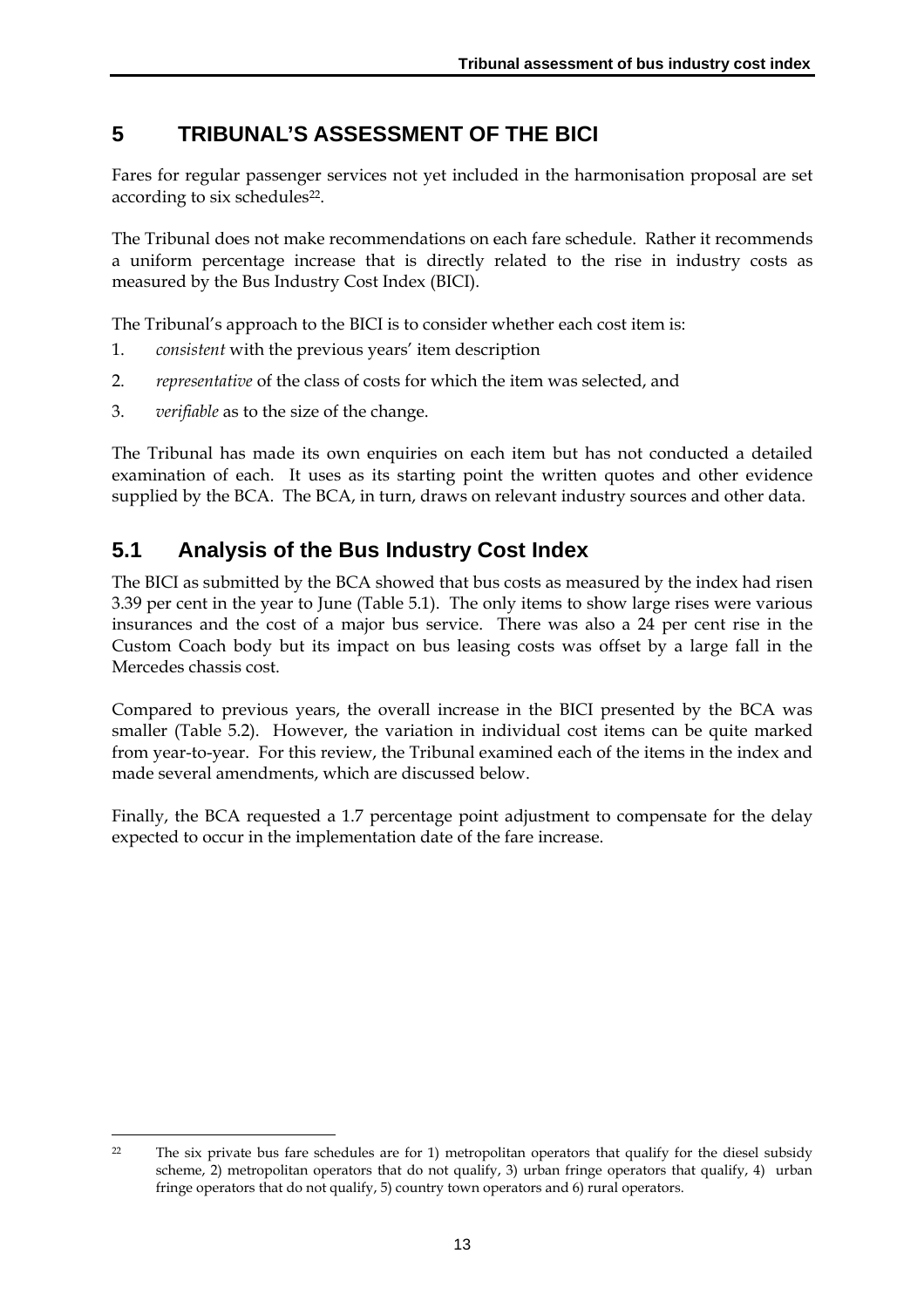| <b>Individual Item Costs</b>                                        | <b>Base Weights</b> | Costs      |            | Percentage | Contribution  |
|---------------------------------------------------------------------|---------------------|------------|------------|------------|---------------|
|                                                                     | 1 July 03           | 1 July 03  | 30 June 04 | Change     | to total rise |
| <b>Capital costs</b>                                                |                     |            |            |            |               |
| Mercedes chassis                                                    |                     | \$234,500  | \$198,934  |            |               |
| Custom coach body                                                   |                     | \$181,500  | \$225,500  |            |               |
| Bond rate                                                           |                     | 5.53%      | 5.65%      |            |               |
| Monthly lease paym't                                                | 17.00%              | \$7,952    | \$8,136    | 2.32%      | 0.39          |
| People costs                                                        |                     |            |            |            |               |
| Award rate of pay                                                   | 41.41%              | \$646.60   | \$667.20   | 3.19%      |               |
| Superannuation                                                      | 3.67%               | \$58.19    | \$60.05    | 3.19%      |               |
| Payroll tax                                                         | 2.26%               | \$42.29    | \$43.63    | 3.19%      |               |
| Workers comp.                                                       | 2.47%               | \$38.66    | \$38.00    | $-1.71%$   |               |
| Total                                                               | 49.81%              |            |            |            | 1.47          |
| <b>Bus ins/rego</b>                                                 |                     |            |            |            |               |
| Greenslips                                                          | 1.63%               | \$2,092.50 | \$2,661.00 | 27.17%     |               |
| Compre per \$1000                                                   | 1.37%               | \$13.83    | \$14.56    | 5.23%      |               |
| Registrations                                                       | 0.68%               | \$882.00   | \$907.00   | 2.83%      |               |
| Total                                                               | 3.68%               |            |            |            | 0.53          |
| <b>Bus lubricants</b>                                               | 10.10%              | \$0.9088   | \$0.9117   | 0.32%      | 0.03          |
| Repairs/maint                                                       |                     |            |            |            |               |
| Major service                                                       | 4.33%               | \$1,200.00 | \$1,356.83 | 13.07%     |               |
| <b>Tyres</b>                                                        | 1.07%               | \$677.60   | \$697.40   | 2.92%      |               |
| Total                                                               | 5.40%               |            |            |            | 0.60          |
| All other costs (CPI)                                               | 14.01%              | 139.37     | 143.07     | 2.65%      | 0.37          |
| Total                                                               | 100.00%             |            |            |            | 3.39%         |
| Adjustment factor if fare increase from 1 November 2004 (i.e. 12/8) |                     |            |            |            |               |
| Total Claim for fare increase 2003/2004                             |                     |            |            |            |               |

#### **Table 5.1 Private bus industry cost index**

Source: BCA submission, Attachment 1, p 4.

#### **Table 5.2 Annual changes in BICI cost items in recent years**

|                                   | 2000/01 | 2001/02 | 2002/03          | 2003/04 |
|-----------------------------------|---------|---------|------------------|---------|
| <b>Capital costs</b>              |         |         |                  |         |
| Mercedes chassis                  | 1.6     | 2.2     | 22.0             | $-15.2$ |
| Custom coach body                 | 3.4     | 19.2    | 6.5              | 24.2    |
| Bond rate (level)                 | 6.10%   | 6.32%   | 5.53%            | 5.65%   |
| Monthly lease payment             | 2.1     | 10.1    | 12.5             | 2.3     |
| People costs                      |         |         |                  |         |
| Award rate of pay                 | 3.7     | 3.2     | 3.3 <sub>2</sub> | 3.2     |
| Superannuation                    | 3.7     | 16.2    | 3.3              | 3.2     |
| Payroll tax                       | 0.5     | 0.9     | 3.3              | 3.2     |
| Workers compensation              | 18.4    | 13.6    | 2.6              | $-1.7$  |
| <b>Bus insurance/registration</b> |         |         |                  |         |
| Greenslips                        | 9.1     | 14.3    | $-2.5$           | 27.2    |
| Comprehensive insur per \$1000    | 14.5    | 36.5    | 13.1             | 5.2     |
| Registrations                     | 0.7     | 12      | 2.7              | 2.8     |
| <b>Bus lubricants</b>             | 8.9     | $-7.1$  | 2.1              | 0.3     |
| Repairs/maintenance               |         |         |                  |         |
| Major service                     | 0.0     | 3.1     | 8.6              | 13.1    |
| <b>Tyres</b>                      | 11.1    | 3.0     | 3.0              | 2.9     |
| All other costs (CPI)             | 3.3     | 2.9     | 3.6              | 2.7     |
| <b>Total</b>                      | 4.1     | 4.2     | 4.9              | 3.4     |

Source: IPART reports, various. The 2002/03 rise covered a 15 month period. The annual equivalent rise in the BICI would have been 3.9 per cent.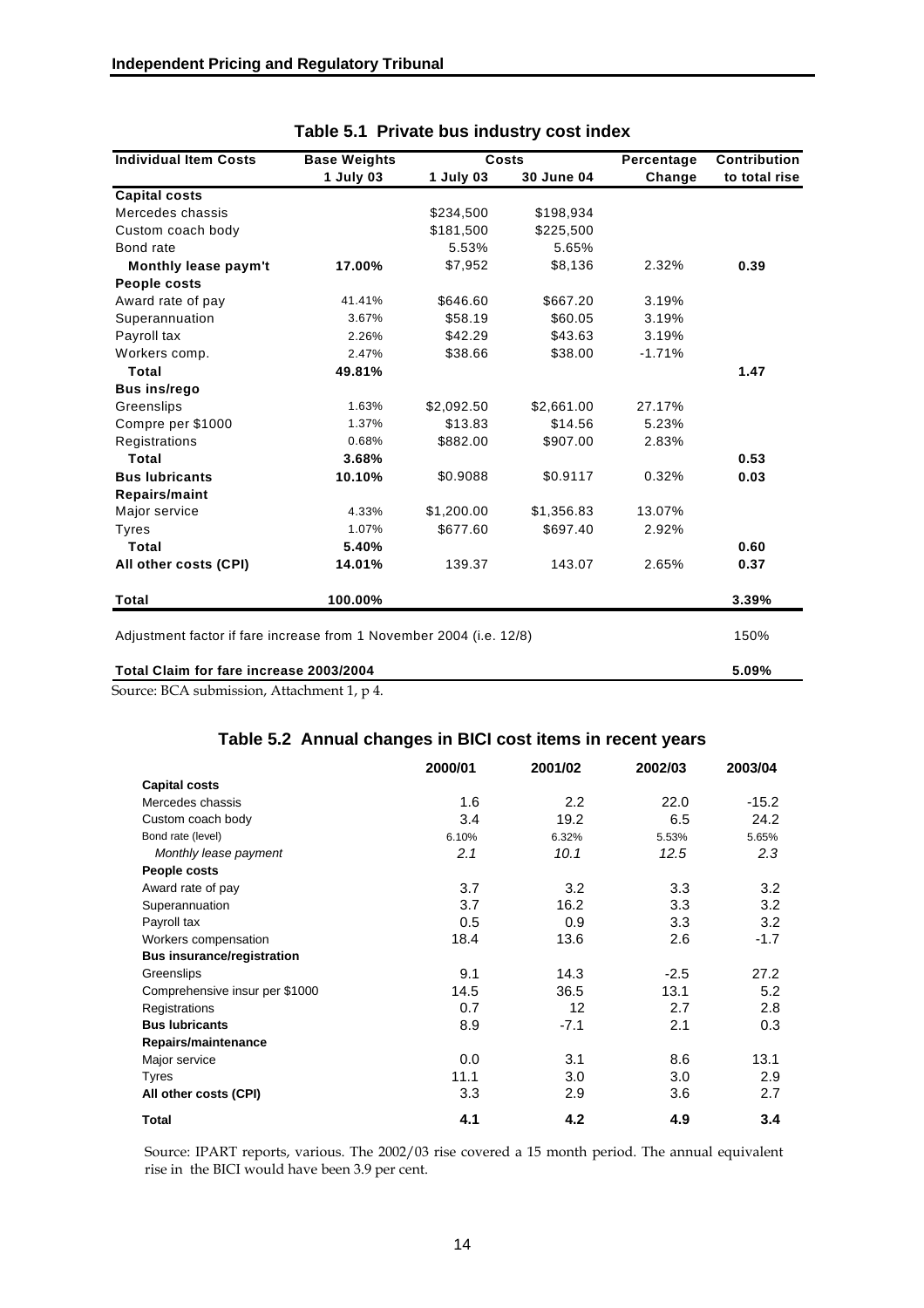### **5.1.1 Bus capital costs**

The leasing cost of the bus in the BICI increased 2.32 per cent in the year ending June 2004. The modest increase masks much larger movements in the sub-components of the leasing cost. The bond rate was little changed. By contrast, the chassis component fell by 15 per cent but the body component increased by 24 per cent.

The 15 per cent fall in the chassis price occurred, in part, because last year's price was incorrect. Mercedes had double-counted the GST when providing the written quote to the BCA. The correct figure should have been \$213,182, not \$234,500. The Tribunal has confirmed the error with Mercedes. The Tribunal queried last year's figure with Mercedes during its 2003 review, but was assured the quote was accurate.

If the error had been corrected in time, the BICI would have increased 3.95 per cent last year, not 4.87 per cent. Last year's fare increase would also have been 0.92 percentage points lower.

That said, the corrected chassis price has still fallen by 6.7 per cent (from \$213,182 to \$198,934). Mercedes suggested that the reasons for the lower price may include reduced manufacturing costs following the introduction of a new model and the pass-through of imported components into lower Australian prices as a result of the appreciation of the Australian dollar in 2003. Two other quotes obtained by the Tribunal for a comparable chassis show small rises in 2003/04, in contrast to the Mercedes price fall.

The price of bus bodies quoted by Custom Coaches has increased by 24 per cent over the past 12 months. Discussions with Custom Coaches (the supplier of coach bodies) indicate that the increase is predominantly due to the inclusion of air conditioning as a standard feature. The price of coach bodies excluding air conditioning increased by 3.03 per cent.

The Tribunal accepts the inclusion of air conditioning on the grounds that it is rapidly becoming a standard feature on new passenger buses. It is already a standard feature on all new buses purchased by STA and figures provided by the BCA indicate that 86.6 per cent of all new buses registered in NSW in 2003/04 were air conditioned. In its submission the BCA stated:

While air conditioning is not a legal requirement, Custom Coaches have indicated that the vast majority of buses being built include air conditioning, as it is the standard expected by our customers. The MoT has previously indicated (while negotiating PAR) that they expect all route service buses to be fitted with air conditioning.23

The Tribunal has verified that the current cost of a comparable air-conditioned bus, at least in one other state jurisdiction, is in line with the dollar cost cited in the BICI.

<sup>23</sup> BCA submission, Attachment 1, p 1.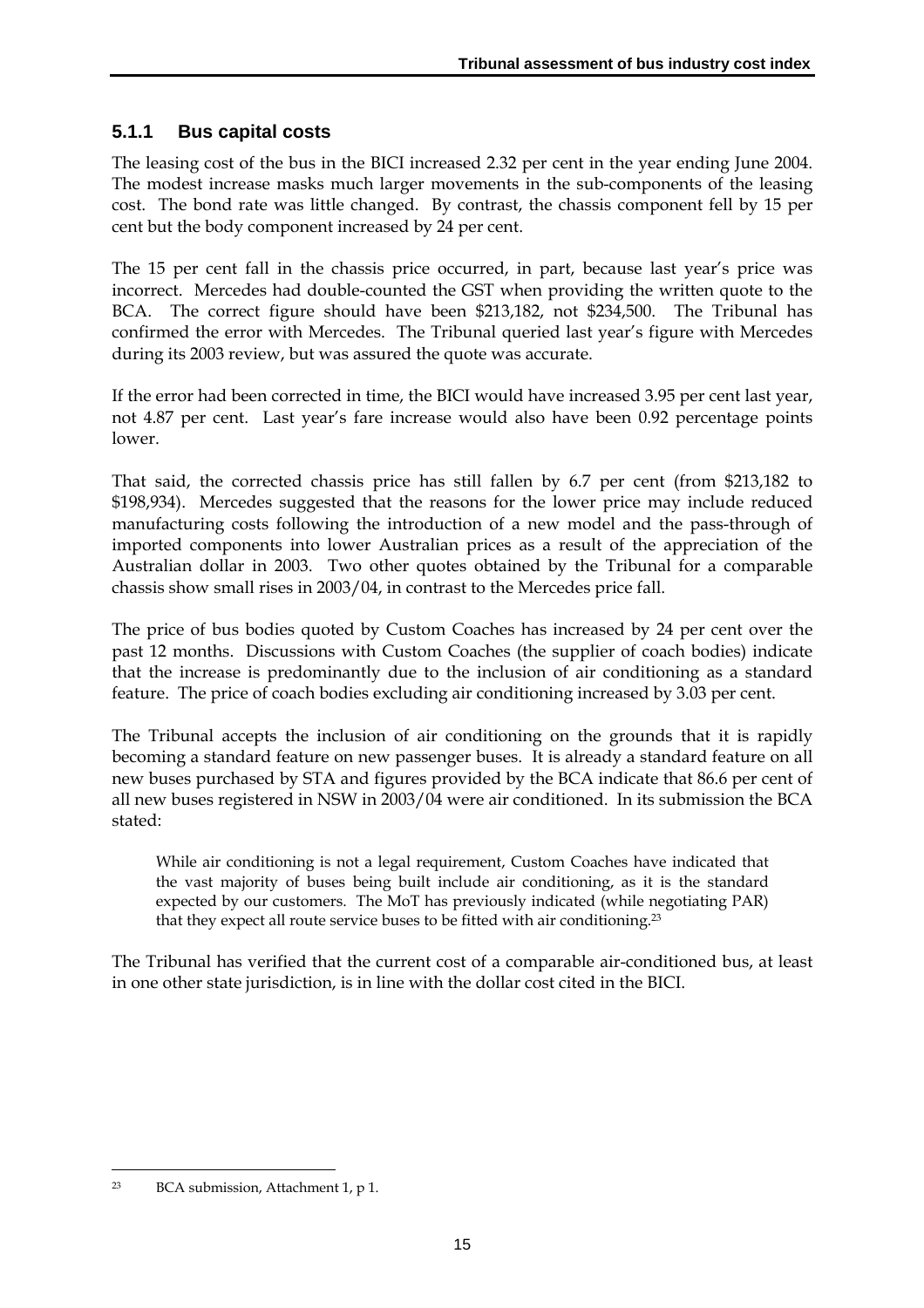### **5.1.2 People costs**

It has been common practice for the Tribunal to allow in the BICI the latest Award determined by the NSW Industrial Relations Commission for private bus drivers.

The BCA included in the BICI its most recent offer to drivers based on the outcome of the State Wage Case of 25 May 2004. That offer was a 3.19 per cent rise in wage and related costs.

On 4 November 2004 the NSW Industrial Relations Commission accepted this increase based on the State Wage Case and applied it to the Award covering private bus drivers. The Tribunal therefore accepts this as the increase in wage costs applicable to the BICI.

#### **5.1.3 Bus insurance and registration**

The price of greenslips rose 27.2 per cent in the year to 30 June 2004. The BCA provided a premium list from Zurich by way of supporting documentation. The Tribunal has confirmed the size of the rise with Zurich. It also notes that Sydney Buses reported a rise of 29.6 per cent in its greenslip costs in 2003/04 which the Tribunal has calculated represents a rise of 27.7 per cent per vehicle in its fleet.

In the absence of further evidence, the rise in the price of greenslips in the BICI appears reasonable. However, as was the case with bus capital costs, the reliance on a single quote raises some question of its representativeness.

### **5.1.4 Bus lubricants**

The BCA provided the Tribunal with satisfactory data on the daily price of diesel fuel throughout the year.

#### **5.1.5 Bus repairs and maintenance**

The cost of a major service carried out by Mercedes increased 13.1 per cent in 2003/04 to \$1357. This rise appears to be rather high, on two grounds. First, it is high relative to the 3.1 per cent and 8.6 per cent rises in 2001/02 and 2002/03 (Table 5.2). Second, that series of rises compares unfavourably with the rises in the price of "motor vehicle repair and servicing" paid by the average Australian household over the last three years: 4.7 per cent, 3.1 per cent and 2.8 per cent respectively (as measured by the relevant component in the Australian CPI).

Mercedes has confirmed that the increase was not related to any incorrect double-counting of GST. Mercedes indicates that labour is a significant component of servicing, and likely to have contributed to increased costs. But the average rise in Australian wage costs per employed person was under 5 per cent in the year to June 2004, so this cannot be the full explanation.<sup>24</sup>

 $\overline{a}$ 24 The ABS labour cost index rose 3.8 per cent in the year to end-June 2004. For private workers only, the rise was 3.4 per cent. No data are available by occupation or industry as yet.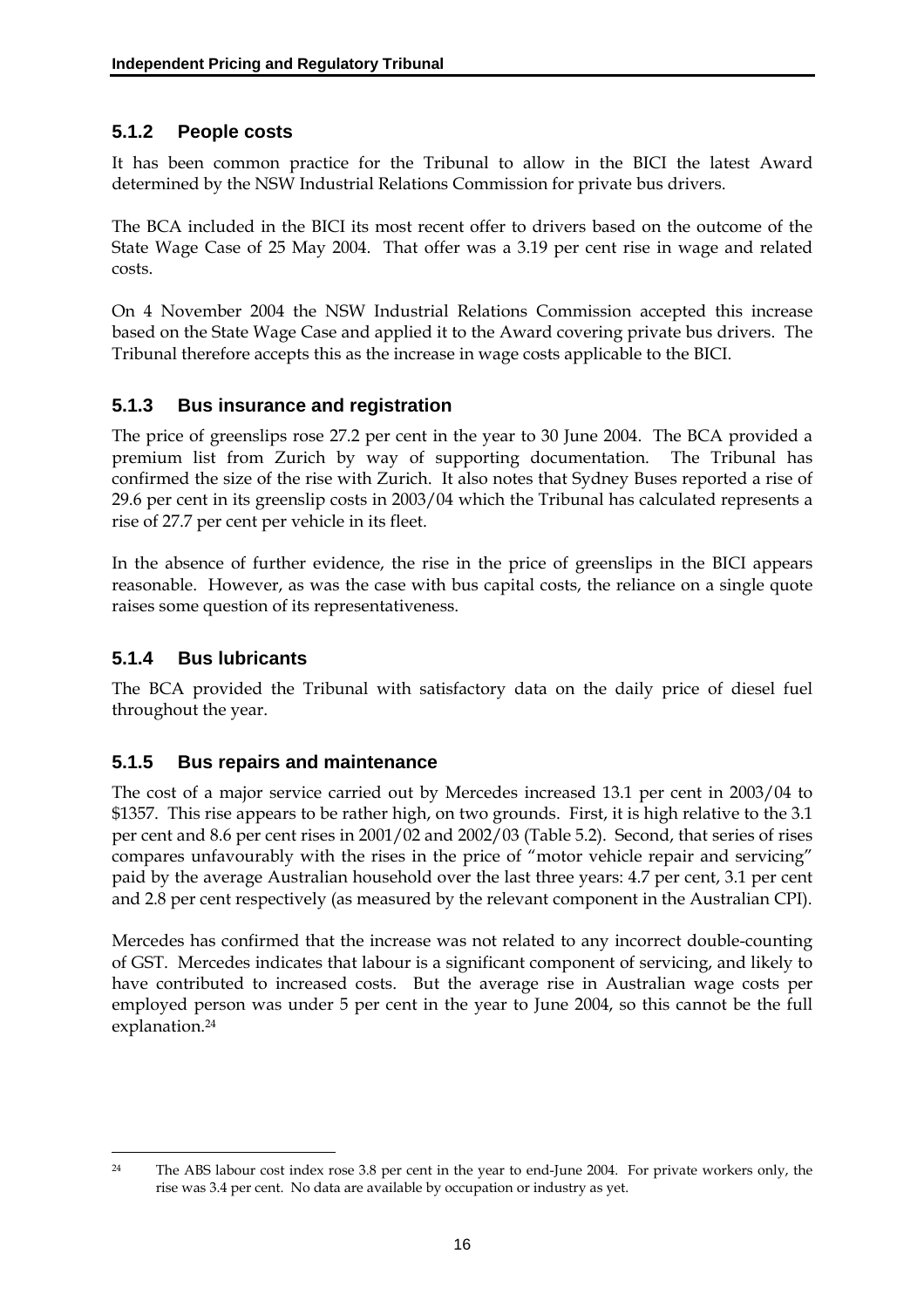One quote for a comparable service from another provider was provided to the Tribunal by the BCA. The quote was a higher absolute dollar cost per service, and the cost rose 11.1 per cent in 2003/04. The total cost for maintenance and materials at Sydney Buses rose 7.4 per cent in 2003/04, or 5.9 per cent on a per vehicle basis.

Given the mixed nature of the available evidence, the Tribunal accepts the rise as quoted by Mercedes but believes its representativeness is doubtful and requests the BCA to provide more than one quote in future reviews.

### **5.1.6 All other costs**

Private bus operators incur other costs which are not specifically shown in the BICI. The category "All other costs" is meant to represent these unspecified miscellaneous cost items. It is increased at each review by the annual average rise in the Sydney CPI adjusted for the effects of the introduction of A New Tax System. In 2003/04, the rise in the adjusted Sydney CPI was not 2.65 per cent as supplied by the BCA, but 2.87 per cent<sup>25</sup>, for which the BICI was amended accordingly.

### **5.1.7 Delayed implementation adjustment – additional quarter of data**

The BCA requested an adjustment to the fare increase to take into account the delay involved in implementation. The BCA sought to inflate the BICI-based fare increase by a factor of 12/8. That factor, the BCA asserted, takes account of an anticipated 4 months delay from the 1 July implementation date that the BCA considers standard and amounts to an additional 1.7 per cent, or a total fare increase of 5.09 per cent.

Instead of compensating private bus operators by adjusting the 12-month rise in the BICI by a factor related to the length of the delay (over which there was some disagreement at the public hearing), the Tribunal decided to extend the period covered by the BICI by an additional quarter. The Tribunal considers this a more objective and verifiable way in which to quantify the impact of the delay.

The BCA provided updated data for the September quarter 2004 for five cost items, namely:

- The bond rate the increase over the 15 months to September 2004 is 5.63 per cent and the increase in the leasing cost component of the BICI is 2.28 per cent
- Greenslips the increase over the 15 months to September 2004 is 28.49 per cent
- Registrations the increase in the 15 months to September 2004 is 4.08 per cent
- Fuel the increase over the 15 months to September 2004 is 3.35 per cent
- CPI the increase over the 15 months to September 2004 is 3.20 per cent.

As a result of these changes, the rise in the BICI is 3.81 per cent over the 15 months to September 2004. Table 5.3 summarises the impact of the amendments to the BICI made by the Tribunal and Table 5.4 presents the amended BICI in full.

 $\overline{a}$ 25 Calculated as the average of four quarters to 30 June 2004 over five quarters to 30 June 2003.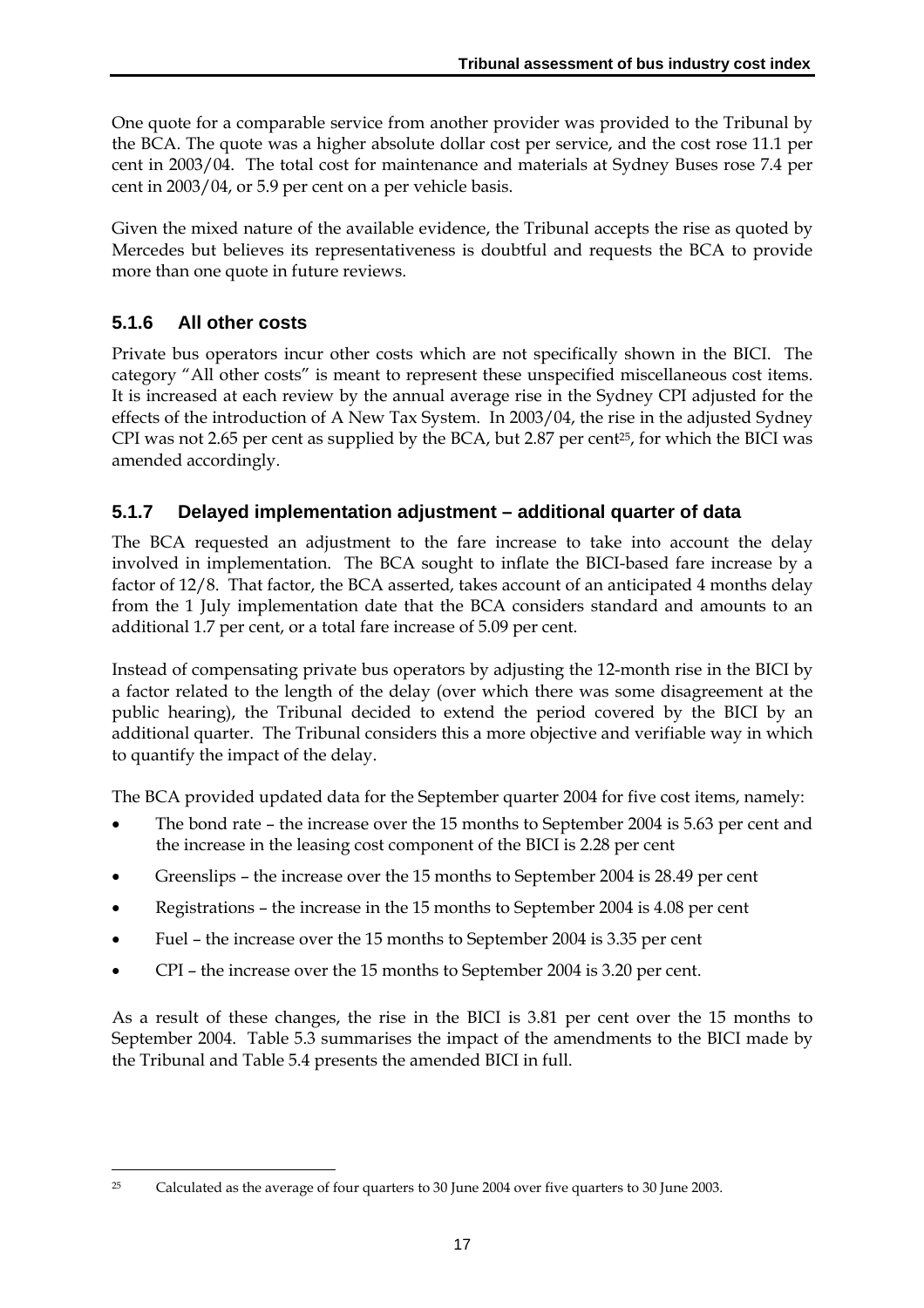|                                    | Total increase required (%) |
|------------------------------------|-----------------------------|
| <b>BCA Submission</b>              | 3.39                        |
| Use of correct adjusted Sydney CPI | 342                         |
| Additional quarter of data         | 3.81                        |
| <b>Tribunal's amended BICI</b>     | 3.81                        |

|  | Table 5.3 Summary of Tribunal's proposed amendments to the BICI |  |  |  |
|--|-----------------------------------------------------------------|--|--|--|
|--|-----------------------------------------------------------------|--|--|--|

| <b>Individual Item Costs</b> | <b>Base Weights</b> |            | Costs      | Percentage | Contribution  |
|------------------------------|---------------------|------------|------------|------------|---------------|
|                              | 1 July 03           | 1 July 03  | 30 Sept 04 | Change     | to total rise |
| <b>Capital costs</b>         |                     |            |            |            |               |
| Mercedes chassis             |                     | \$234,500  | \$198,934  |            |               |
| Custom coach body            |                     | \$181,500  | \$225,500  |            |               |
| Bond rate                    |                     | 5.53%      | 5.63%      |            |               |
| Monthly lease paym't         | 17.00%              | \$7,952    | \$8,133    | 2.28%      | 0.39          |
| People costs                 |                     |            |            |            |               |
| Award rate of pay            | 41.41%              | \$646.60   | \$667.20   | 3.19%      |               |
| Superannuation               | 3.67%               | \$58.19    | \$60.05    | 3.19%      |               |
| Payroll tax                  | 2.26%               | \$42.29    | \$43.63    | 3.19%      |               |
| Workers comp.                | 2.47%               | \$38.66    | \$38.00    | $-1.71%$   |               |
| Total                        | 49.81%              |            |            |            | 1.47          |
| <b>Bus ins/rego</b>          |                     |            |            |            |               |
| Greenslips                   | 1.63%               | \$2,092.50 | \$2,688.75 | 28.49%     |               |
| Compre per \$1000            | 1.37%               | \$13.83    | \$14.56    | 5.23%      |               |
| Registrations                | 0.68%               | \$882.00   | \$918.00   | 4.08%      |               |
| Total                        | 3.68%               |            |            |            | 0.56          |
| <b>Bus lubricants</b>        | 10.10%              | \$0.9088   | \$0.9392   | 3.35%      | 0.34          |
| <b>Repairs/maint</b>         |                     |            |            |            |               |
| Major service                | 4.33%               | \$1,200.00 | \$1,356.83 | 13.07%     |               |
| Tyres                        | 1.07%               | \$677.60   | \$697.40   | 2.92%      |               |
| Total                        | 5.40%               |            |            |            | 0.60          |
| All other costs (CPI)        | 14.01%              | 137.60*    | 142.01*    | 3.20%      | 0.45          |
| <b>Total</b>                 | 100.00%             |            |            |            | 3.81%         |

#### **Table 5.4 Amended Bus Industry Cost Index**

\* Calculated as the average of five quarters

### **5.2 Compensation for 2003 freeze of rural fares**

In 2003 the MoT determined that the fare increase recommended by the Tribunal would be applied to the metropolitan, urban fringe and country town fare schedules, but not to the rural schedule. At the time, the MoT noted that:

The freeze on rural bus fares has been implemented to provide country users of public transport with a more equitable transport system. "Many passengers do not realise that there is a 25 per cent premium on rural private bus fares over country town private bus fares, an anomaly that needs to be addressed" the spokesman said. "This freeze means the maximum regulated fare will stay the same on private bus journeys between centres such as Yass and Goulburn, Forster and Taree, and Junee and Wagga".26

 $\overline{a}$ 26 MoT media release 15 August 2003.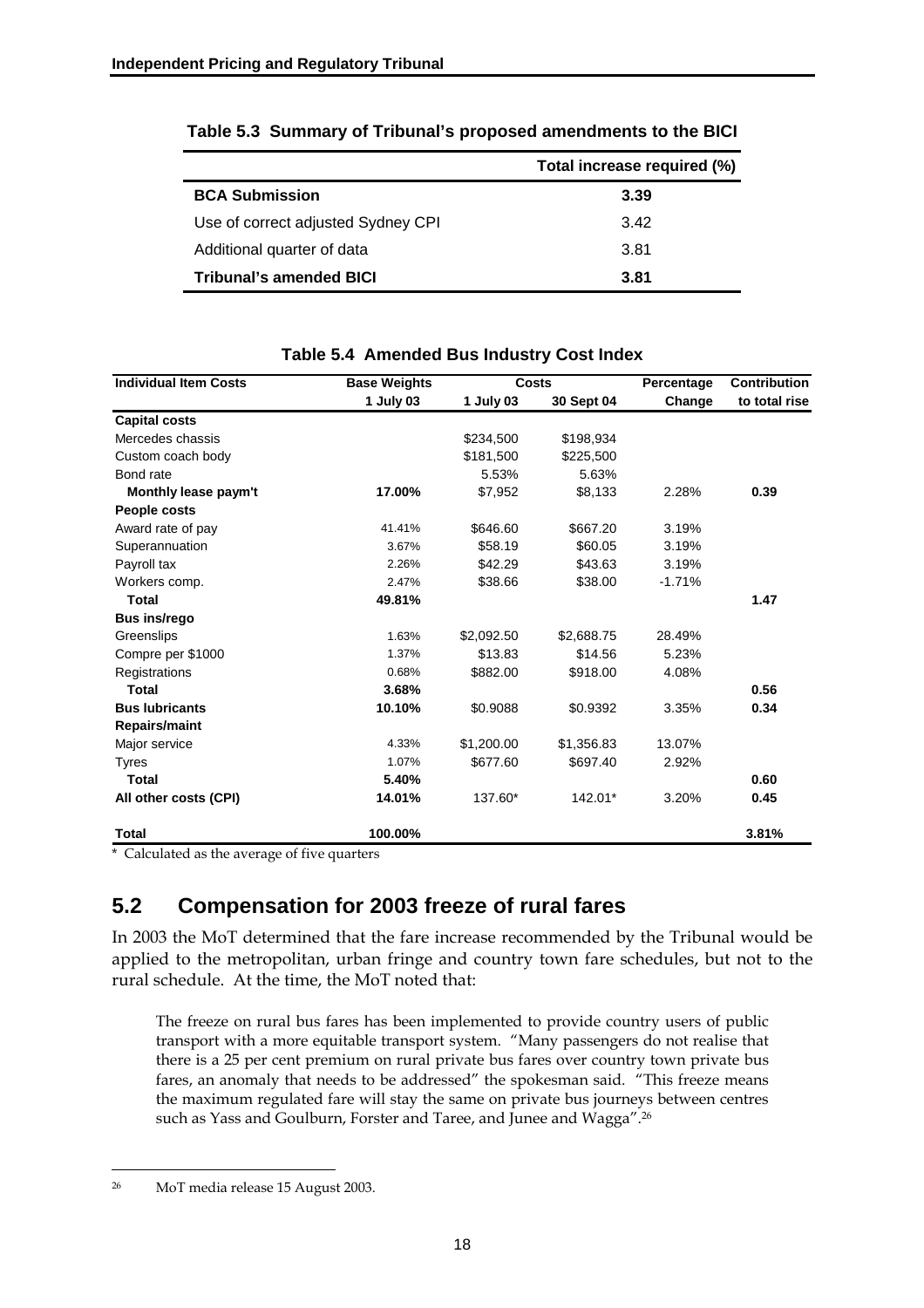In its submission the BCA sought an adjustment to the rural fare scale to compensate for the lack of rural fare increase in 2003.

The MoT has indicated to the Tribunal that such an adjustment is unwarranted:

The freeze on rural fares for 2003-04 was implemented by the Ministry to provide country users with a more equitable transport system, in circumstances where a 25% premium was already in existence on private rural fares. The freeze was aimed at preventing the perpetuation of further inequities between rural and country town fare zones.

Given the BCA's representations concerning the impact on industry, the Ministry is supporting the call in the current fare review process for a Bus Industry Cost Index increase in both rural and country town fare scales. However, in anticipation of continuing bus industry reforms, and in the light of the Unsworth Review's recommendation to have single fare scales for both metropolitan and regional areas, it is not considered appropriate that there be any retrospective adjustment. The decision to freeze rural fares was lawfully made in respect of a previous fare determination by the Tribunal. It is the Ministry's view, therefore, that it should not be revisited as part of the Tribunal's current review.27

The Tribunal has received no evidence of inequity or that rural bus operators are financially unviable. The rural fare scale is still set at a premium of around 20 per cent to country town fares. As in previous years, therefore, it recommends that the Director-General increase all relevant fare scales in line with the latest rise in the BICI.

### **5.3 Tribunal recommendation on private bus fares**

The Tribunal recommends that private bus fares for commercial contracts not affected by fare harmonisation should rise by 3.81 per cent on 4 January 2005. This increase takes into account cost increases faced by the industry over a 15 month period. As such, no additional adjustment for delayed implementation is recommended, nor is an additional increase for rural operators.

In its submission, MoT stated,

In relation to SSTS and half fare concession payments in Outer Metropolitan areas on Metropolitan, Urban Fringe or Country Town fare scales, it is recommended that IPART consider applying any increase from the commencement of Semester 2 of the current school year and 1 July, 2004 respectively<sup>28</sup>.

The Tribunal considers the back-dating of SSTS and half fare concessions a matter for the Ministry. Should the Director-General wish to back-date some payments to 1 July 2004, the appropriate increase in the payments under those arrangements would be 3.42 per cent which is the rise in the BICI in the year to 30 June 2004.

Should the Director-General wish to back-date payments to 1 October 2004, the appropriate increase in the payments would be 3.81 per cent which is the rise in the BICI in the year to 30 September 2004.

 $\overline{a}$ 27 Letter from MoT to the Tribunal dated 25 October 2004.

<sup>28</sup> MoT submission, p 16.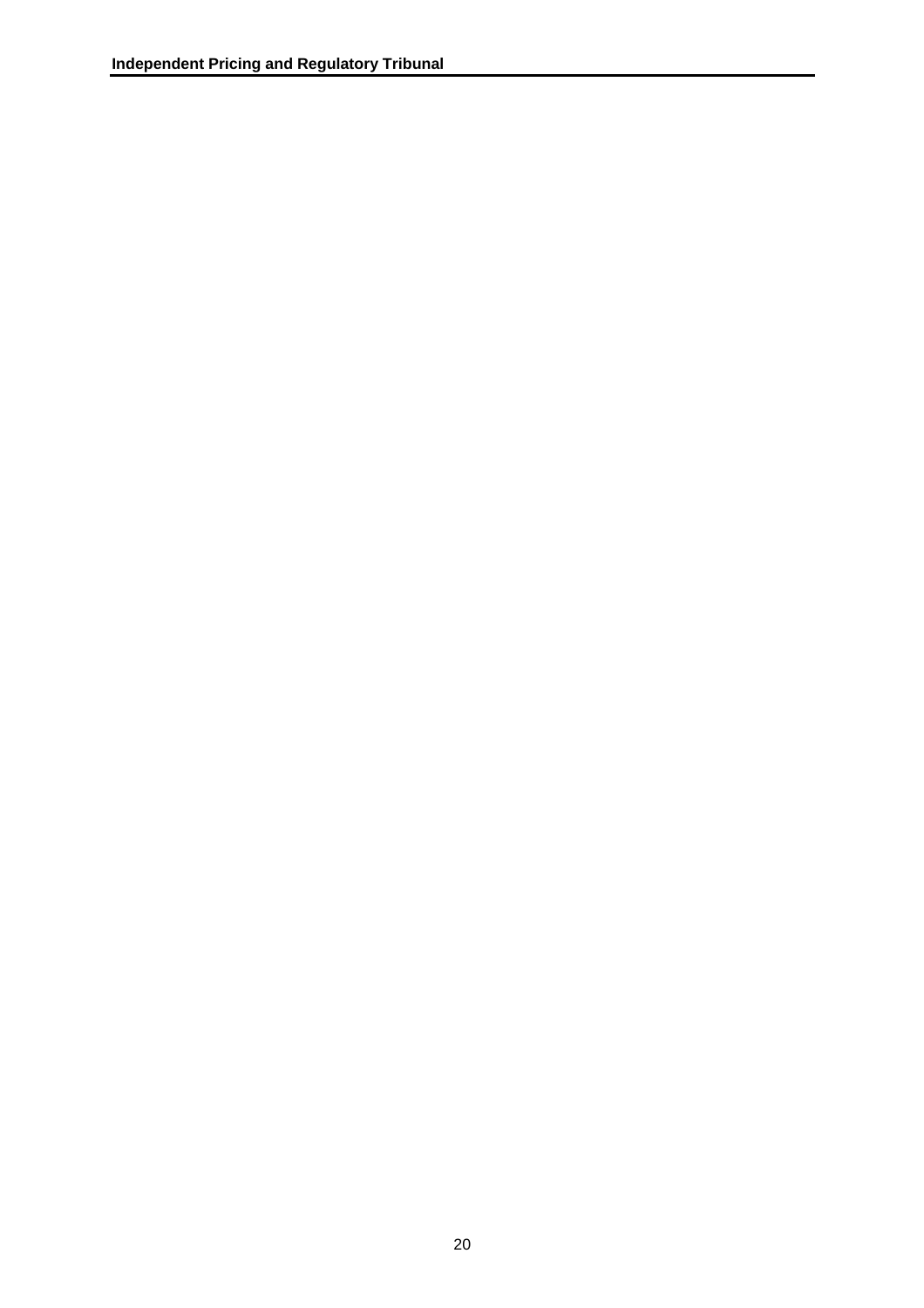# **6 TRIBUNAL'S ASSESSMENT OF NON-COMMERCIAL MODEL**

Revenue requirements for private bus operators on non-commercial contracts are based on the costs of running particular categories of bus, with an allowed return on investment.

From the mid-1990s, bus costs were modelled in a framework developed by consultant Pricewaterhouse Coopers for the MoT and the BCA. Known originally as the PWU model, now the PwC model, it was used to determine revenue requirements for each bus that operated under a non-commercial contract.

Last year the BCA proposed a new model, developed in conjunction with the Institute of Transport Studies at Sydney University, known as the ITS model. The model contained some improvements over its predecessor, but the Tribunal understands that around 1400 of the 1800 current non-commercial contracts still referred specifically to "PWU parameters".

In the absence of a 2003 version of the PwC model, the Tribunal recommended that the Director-General increase revenue requirements by the percentage increases in the only model available, the ITS model. The adoption of that recommendation created some inconsistent outcomes across operators who run more than one category of bus.

This year, the BCA has submitted both a 2003 and 2004 version of the PwC model.

# **6.1 Assessment of the non-commercial model**

The Tribunal has examined each of the cost and rate of return items for 2003 and 2004 and is satisfied as to their representativeness and consistency within the framework of the PwC model. The revenue requirements derived from the 2004 PwC model are set out in Table 6.1.

| Items in Non-Commercial model       | Cat. 1<br>\$ | Cat. 2<br>\$ | Cat.3<br>\$ | Cat. 4<br>\$ |
|-------------------------------------|--------------|--------------|-------------|--------------|
| <b>COSTS</b>                        |              |              |             |              |
| <b>Bus-related costs</b>            | 13,733       | 15,394       | 17,877      | 19,356       |
| Driver-related costs per hour       | 18,995       | 18,995       | 18,995      | 18,995       |
| Driver-related costs per day        | 1,968        | 1,968        | 1,968       | 1,968        |
| Fuel-related costs                  | 2,532        | 2,152        | 3,131       | 3,564        |
| Other distance-related costs        | 3,852        | 3,978        | 6,323       | 7,557        |
|                                     | 41,080       | 42,487       | 48,294      | 51,440       |
| <b>DEPRECIATION</b>                 |              |              |             |              |
| Depreciation                        | 2,512        | 4,599        | 5,362       | 7,744        |
| Depreciation (spare bus allowance)  | 251          | 460          | 536         | 774          |
| <b>REQUIRED RETURN</b>              |              |              |             |              |
| Return on Investment                | 4,575        | 8,736        | 14,985      | 20,372       |
| Return on Investment on spares      | 458          | 874          | 1,498       | 2,037        |
| <b>NET REVENUE REQUIRED PER BUS</b> | 48,876       | 57,155       | 70,675      | 82,367       |
| <b>GST</b>                          | 4,888        | 5,715        | 7,068       | 8,237        |
| TOTAL REVENUE REQUIRED PER BUS      | 53,764       | 62,870       | 77,743      | 90,604       |

#### **Table 6.1 Revenue required by type of bus - PwC model 2004**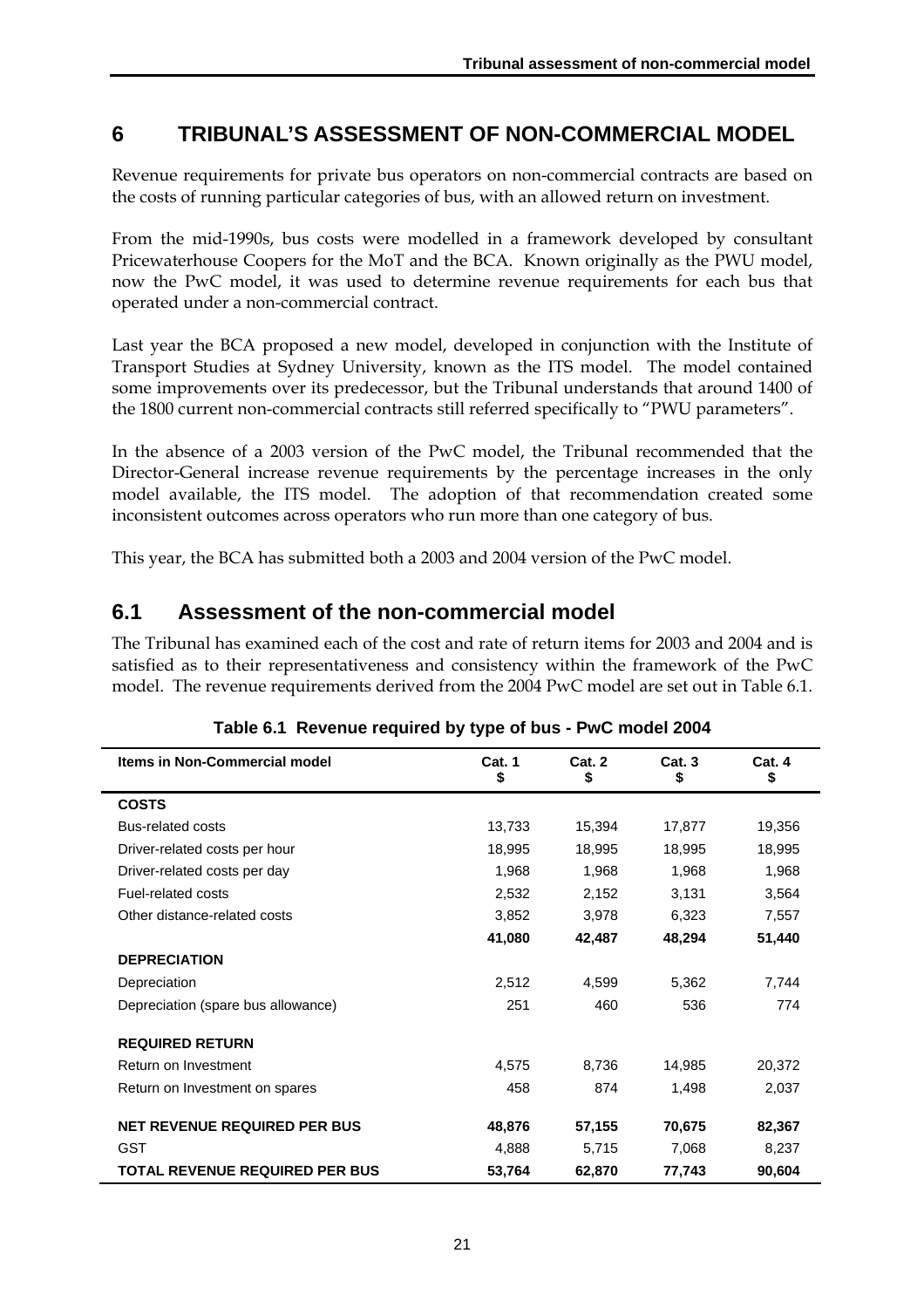Some costs in the PWC model were straightforward to verify. For example 'bus-related costs' and 'other distance-related costs' are inflated by the change in the Sydney CPI (with an ANTS adjustment, as used in the BICI) and the bond rate is taken from Reserve Bank published data.

Other cost items were less straightforward. Bus capital costs are key inputs to the depreciation and return on investment items in the PwC model. Only one set of quotes was provided for them. Of the four categories of vehicles:

- Category 1 bus prices fell 0.8 per cent in 2003/04
- Category 2 bus prices fell 0.6 per cent in 2003/04
- Category 3 bus prices fell 1.4 per cent in 2003/04
- Category 4 bus prices rose 8.8 per cent in 2004/04.

Driver-related costs comprise up to 39 per cent of the revenue required in the PwC model. Increases in this item are driven by increases in the Award rates for private bus drivers, ruled on by the IRC. The wage increase in the PwC model is 3.19 per cent, the same as the increase in the BICI.

The BCA did not request a delayed implementation adjustment for buses providing services under non-commercial contracts on the ground that the Tribunal's recommended increases are expected to be backdated to 1 July 2004 by the Ministry. For the same reason, updating the PwC model to the end of September quarter 2004 was not appropriate.

In the absence of better information, the Tribunal decided to accept the PwC 2004 model as submitted by the BCA. However, it would like to see more than one quote for each cost item in any future review of non-commercial contracts.

### **6.1.1 Design of the PwC model**

The PwC model is comprised of a number of cost items (Table 6.1 shows a breakdown). Each of these aggregate dollar amounts is in turn derived from a set of unit costs. For example, 'Driver related costs per hour' represents the labour cost of the driver. The item is the product of the hourly wage rate based on the Award for bus drivers, multiplied by the number of driving hours stipulated in the specific contract (the PwC base-case contains an assumption of 4 hours per day for 201 days).

The model was designed in this way to provide appropriate levels of remuneration to around 1800 contracts covering a diverse range of services. It was not intended to be an index of cost movements. Rather, the inputting of the contract specific parameters (kilometres, hours, days) was intended to mirror the differences in costs faced by operators of different services and compensate them accordingly.

### **6.2 Applying the revenue requirements to Ministry payments**

In determining the remuneration for each of the 1800 buses on non-commercial bus contracts, the MoT practice was, until last year, to run the PwC model for each contract. This was necessary because each contract prescribes a number of days, hours per day and kilometres travelled per day depending on the route covered by the contract.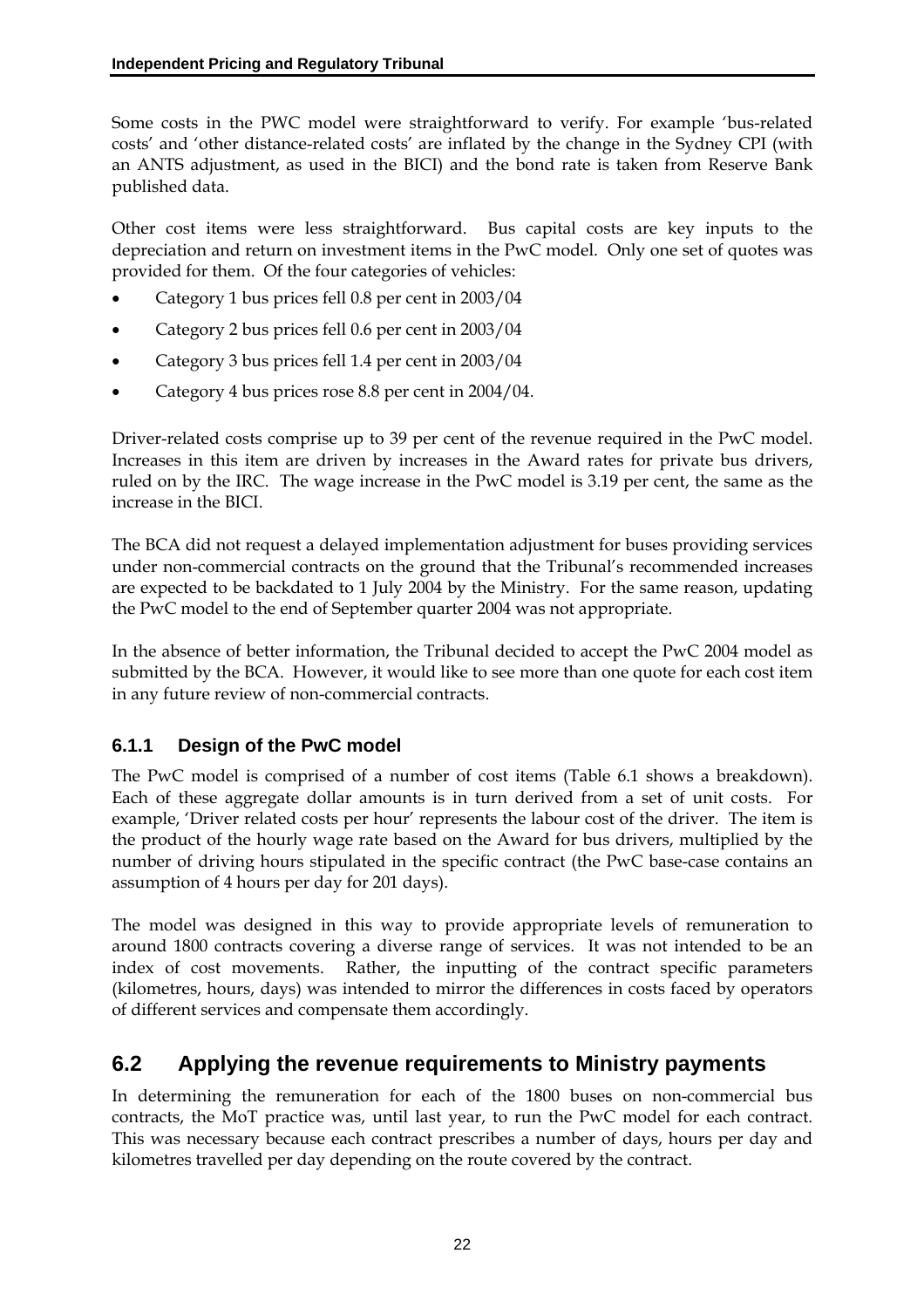Prior to 2003, the Tribunal submitted the PwC model it had approved for the MoT's use in calculating payments. In accepting the model each year, the Tribunal had implicitly agreed to the increases in unit costs of each item. If some items had increased more than others - for example if fuel costs had increased faster than wage rates - a contract with relatively longer distances than hours would have received a larger dollar increase than an average contract.

But in 2003 the Tribunal had no PwC model to provide to the MoT, so the MoT increased each of the unit costs in the 2002 model by the overall increase in revenue requirements determined by the Tribunal as they related to each of the four bus categories. This had the result that payments on all contracts relating to a specific category of bus increased by exactly this percentage but the increases differed across bus categories.

Therefore, for example, drivers' wage costs are now being modelled at different rates depending on the category vehicle driven. This is inconsistent with the Award, and with the intent and application of the PwC model prior to 2003.

In order to prevent such anomalies, the Tribunal recommends that the Director-General apply the absolute dollar revenue requirements calculated by the PwC model. This results in increases to reimbursements that incorporate not only the increase in costs from 2003 to 2004 as measured by the PwC model, but also capture the differences between the 2002 and 2003 PwC model to the extent that these were not reflected in the change in the ITS model. The outcome will be, in effect, to unwind any impact of having employed the ITS model last year.

Table 6.2 summarises the revenue requirements and percentage changes in revenue to operators resulting from the Tribunal's recommendations.

| Year<br>2003 |          | 2004                       | <b>Percentage Changes</b><br>(%) |  |
|--------------|----------|----------------------------|----------------------------------|--|
|              |          | As determined by PwC model | From 2003 to 2004                |  |
| Category 1   | \$52,126 | \$53,764                   | 3.14                             |  |
| Category 2   | \$60,045 | \$62,870                   | 4.70                             |  |
| Category 3   | \$72,258 | \$77,743                   | 7.59                             |  |
| Category 4   | \$84,942 | \$90,604                   | 6.66                             |  |

|  |  |  | Table 6.2 Revenue requirements and percentage changes |  |  |
|--|--|--|-------------------------------------------------------|--|--|
|--|--|--|-------------------------------------------------------|--|--|

Note: This table refers to contract (age) complying, DAFGS eligible buses.

# **6.3 Unsworth Report critique**

The Unsworth Report criticised the PwC model on the following grounds:

While, as a sector, non-commercial contract operators may be over-remunerated, the available evidence is that individually, not all non-commercial operators are doing equally well.

INDEC suggests that the reason for the enormous disparity in the distribution of EBITDA is that the current funding model, the PwC model, is heavily skewed in favour of: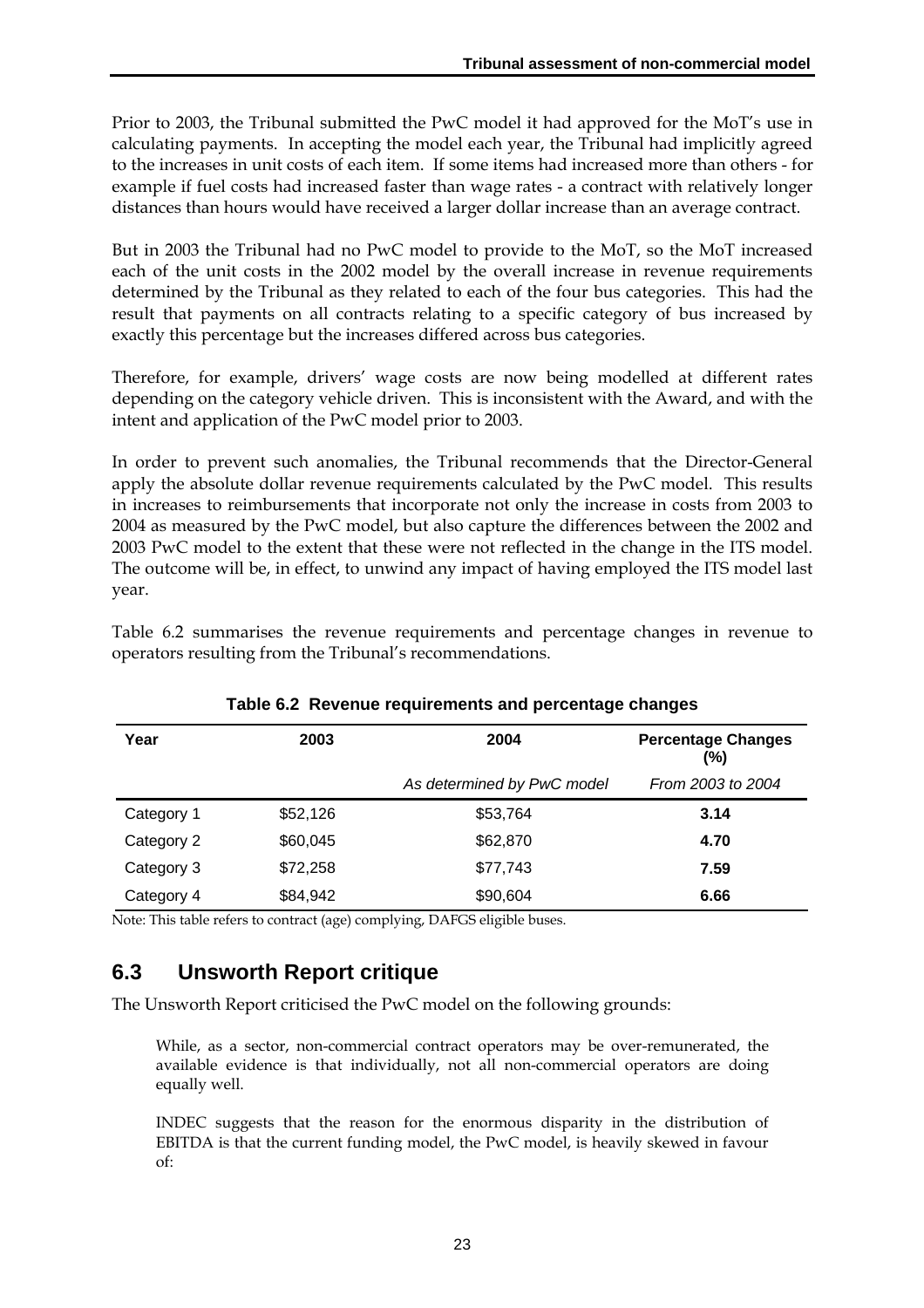- The 375 operators who hold multiple contracts (and, in particular, the 21 who hold 10 or more contracts), and
- Those operators who are operating the larger category 3 and category 4 buses (and, in particular, those operators with short routes and low daily operating hours).29

The second criticism –that category 3 and category 4 bus operators, especially those on short routes and low daily hours, are advantaged by the PwC model – suggests to the Tribunal that the structure of the PwC model be reassessed.

The first criticism relates more to the system of contracting in place than to the PwC model. Currently there is one contract for each bus, and each contract reimburses the total operating cost of that bus for the year, in addition to providing a fixed rate of return over these costs. The contracting system does not take into account economies of scale of operating more than one bus. While the system has in place one contract per bus rather than one per operator, operators who are able to extract economies will continue to derive larger profits than those with only one contract.

# **6.4 Tribunal recommendation on revenue required**

The Tribunal recommends that the Director-General adopt the absolute dollar revenue requirements as generated by the 2004 version of the PwC model.

In terms of percentage changes across the four bus categories, revenue requirements will rise by approximately

| Category 1 buses, 3.14 per cent | Category 2 buses, 4.70 per cent  |
|---------------------------------|----------------------------------|
| Category 3 buses, 7.59 per cent | Category 4 buses, 6.66 per cent. |

Further, the Tribunal recommends that the structure and assumptions of the PwC model be revisited by the MoT with a view to correcting the payment anomalies that appear to exist between operators of different bus categories.

 $\overline{a}$ 29 Review of Bus Services in NSW, Final Report, p 63.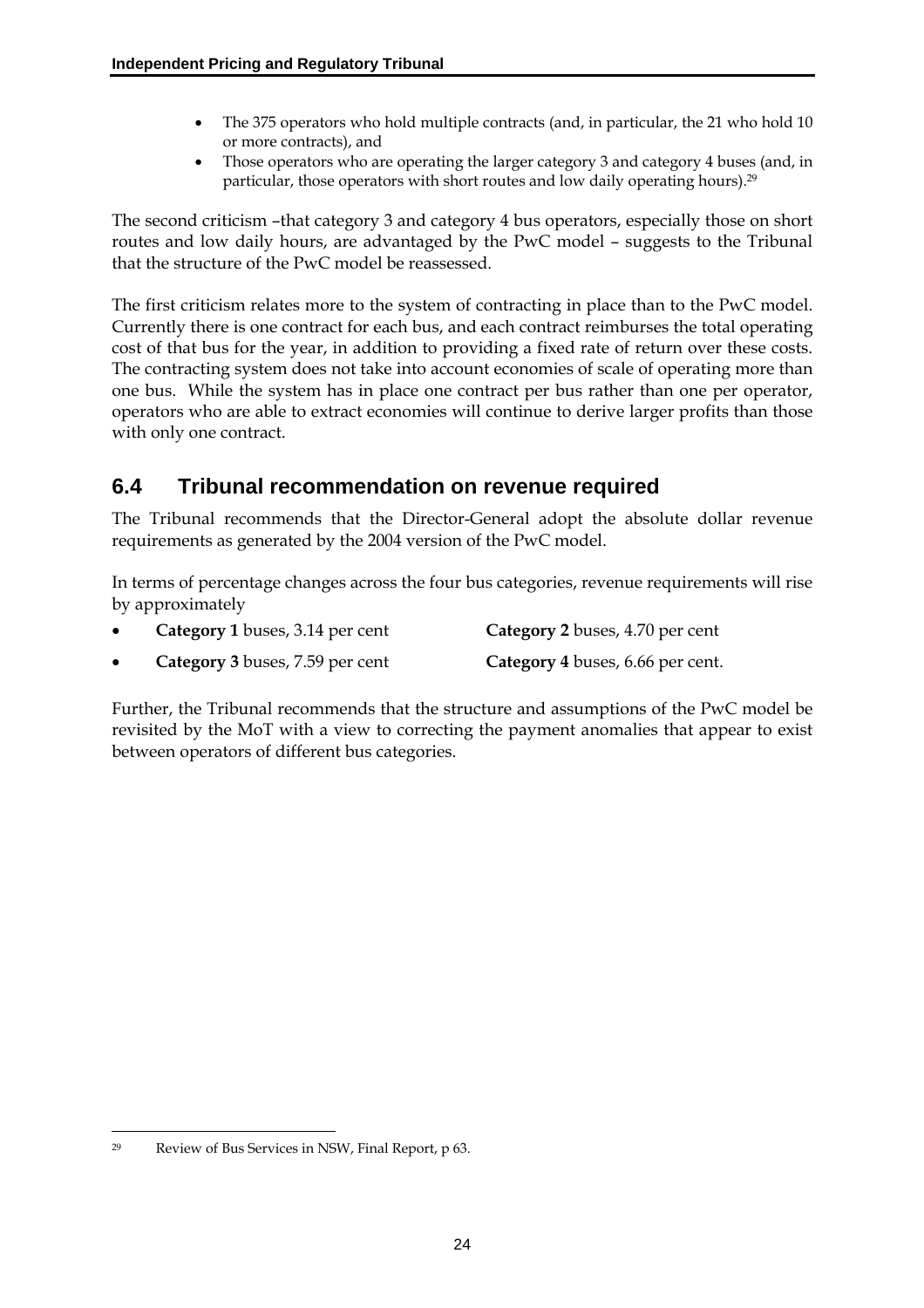# **7 FURTHER MATTERS TO BE CONSIDERED**

### *Customers*

The overall impact of the Tribunal's fare recommendations on customers as a whole is likely to be small if only because urban transport fares comprise less than one per cent of an average Australian household's spending as reflected in the current weights in the Consumer Price Index.

But for individual users of public transport, the proportion would be considerably higher. The income range for private bus users is very wide since buses are used extensively for both commuting and non-commuting purposes.

While most private bus passengers in metropolitan Sydney will benefit from a drop in fares, passengers in outer metropolitan Sydney and rural and regional NSW will face a modest increase in fares.

#### *Environment*

The impact on the environment from the fare recommendations in terms of pollution and congestion is likely to be minimal given that the state's bus fleets are tiny compared to the NSW stock of passenger motor vehicles of over three million.

#### *Government funding*

Given Government reforms to funding of the private bus industry, it is difficult to quantify the impact of the Tribunal's recommended fare changes. However, the Tribunal has received assurances from the Minister for Transport Services that the Government will assist operators who are in financial difficulty as a result of the new arrangements.

The payment made by Government under non-commercial contracts in 2003/04 was \$117.0m. The increase in revenue required under these contracts of between 3.14 and 7.59 per cent implies that Government funding would rise by approximately \$6m in a full year.

### **7.1 Impact of fare recommendations on private bus customers**

#### **7.1.1 Income profile of private bus users**

Private bus passengers in Sydney have the lowest average personal and household incomes of all public transport users (Table 7.1). Most trips are taken by people with household incomes below \$90,000 (Figure 7.1).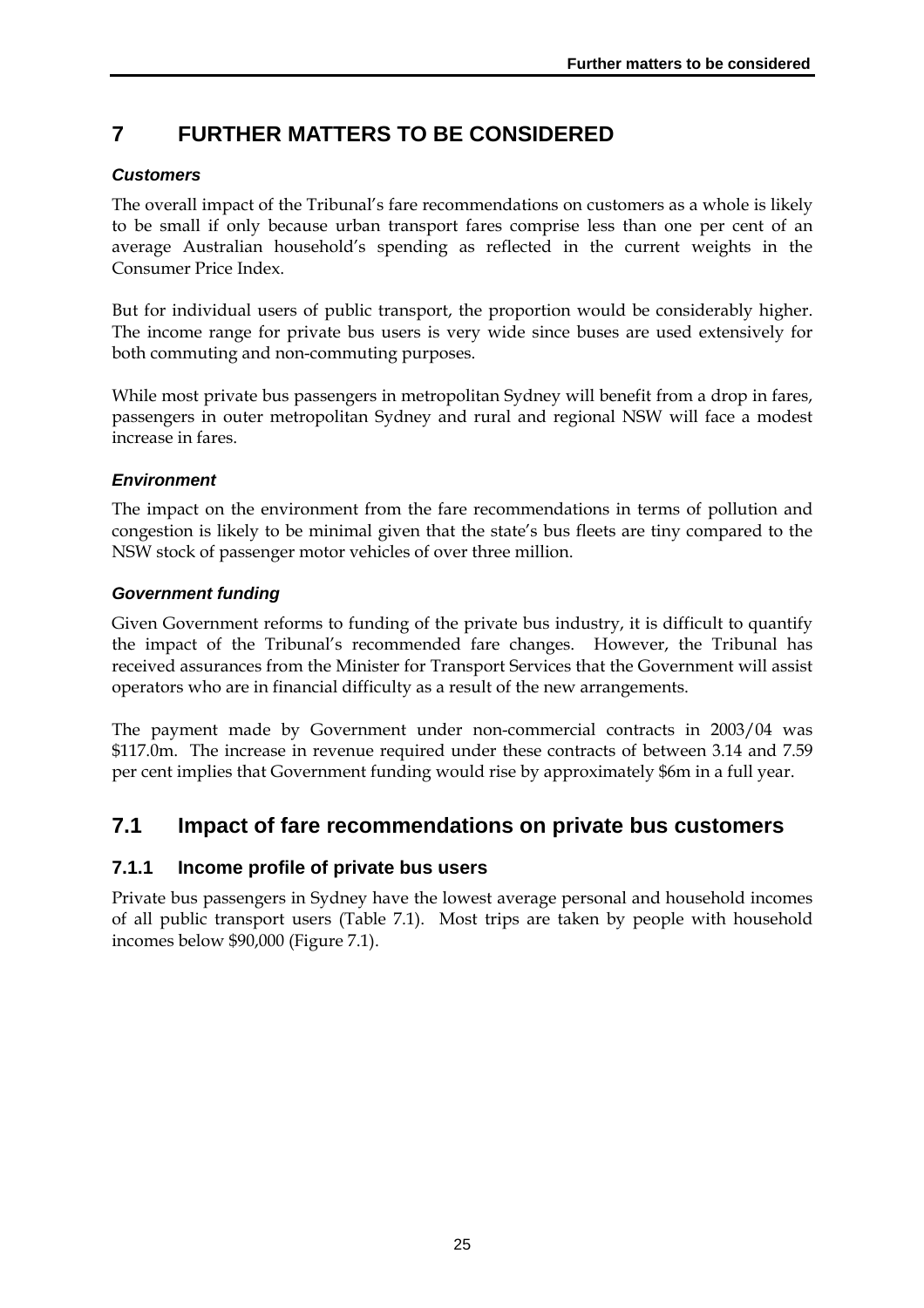| Mode                   | <b>Number</b><br>Οf<br><b>Trips</b> | Average<br><b>Personal</b><br><b>Income</b> | Average<br><b>Household</b><br><b>Income</b> | <b>Median</b><br><b>Household</b><br><b>Income</b> |
|------------------------|-------------------------------------|---------------------------------------------|----------------------------------------------|----------------------------------------------------|
| <b>Priv bus Sydney</b> | 70,524                              | \$32,423                                    | \$66,781                                     | \$56,212                                           |
| <b>STA Buses</b>       | 257.345                             | \$44,581                                    | \$86,214                                     | \$69,524                                           |
| <b>Sydney Ferries</b>  | 30.010                              | \$72,307                                    | \$121,765                                    | \$120,952                                          |
| CityRail               | 494.730                             | \$46,847                                    | \$86,842                                     | \$71,864                                           |
| Taxis                  | 116,182                             | \$60,163                                    | \$109,760                                    | \$95,472                                           |

Source for this table & following figure: TPDC, HTS 2002 Full fare paying passengers, average weekday.



**Figure 7.1 Household income of private bus users in Sydney** 

The vast majority of private bus trips are taken using single or return tickets (89 per cent according to the TPDC). The income of periodical ticket purchasers is much higher (Table 7.2), a reflection of the fact that the majority of periodical tickets relate to express services into the city of Sydney. This concentration of commuters is very different from the mix of passengers who use the traditional private bus services along local and feeder routes.

|                            | <b>Household Income</b> |           |  |  |  |  |  |  |
|----------------------------|-------------------------|-----------|--|--|--|--|--|--|
|                            | Median                  | Average   |  |  |  |  |  |  |
| Single/return/daily ticket | \$43,732                | \$61,679  |  |  |  |  |  |  |
| <b>Periodical</b>          | \$96,824                | \$109,372 |  |  |  |  |  |  |

|  |  |  | Table 7.2 Household income by ticket type |
|--|--|--|-------------------------------------------|
|--|--|--|-------------------------------------------|

Source: TPDC, Household Travel Survey 2002 Full fare paying passengers, average weekday.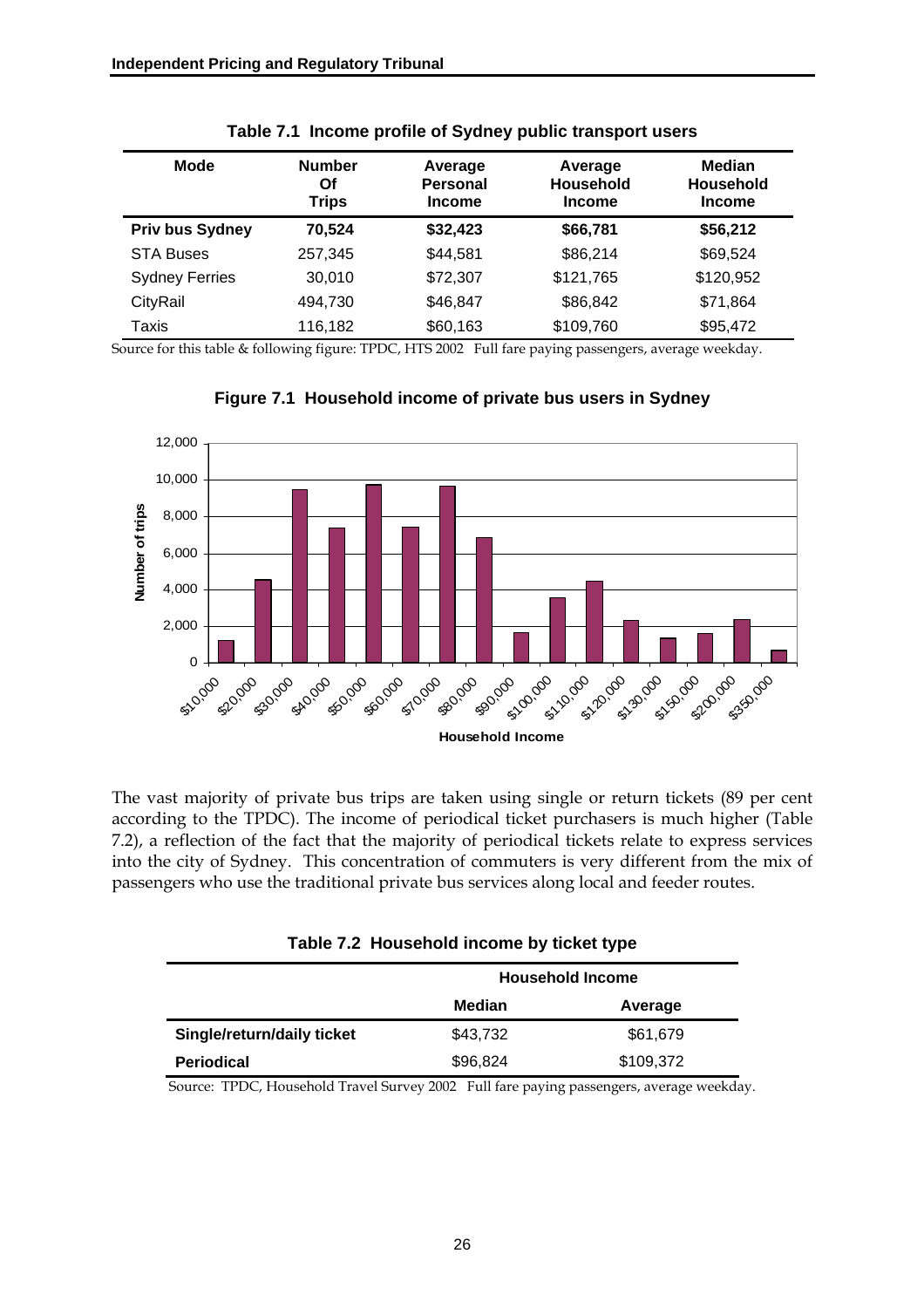# **7.2 Environmental issues**

As an alternative to private motor vehicles, the benefits of public transport include reduced congestion and pollution. The extent to which these benefits are realised depends on factors such as the relative monetary cost of public versus private transport and the responsiveness of private vehicle users to changes in relative non-monetary costs (such as road congestion, the effectiveness of bus priority measures, public transport accessibility, reliability, safety and frequency).

The Tribunal has considered environmental issues and the influence of fares on the use made of public transport. Most of the available evidence suggests that price has a small role to play in influencing the decision to use public transport.

During the 2001/02 Determination of Public Transport Fares, the Tribunal commissioned an independent study by the Centre for International Economics (CIE) on subsidies and the social costs and benefits of public transport.<sup>30</sup>

The study indicated that changes in public transport fare levels are unlikely to have a major impact on patronage levels, and that a range of factors are considered by the traveller when determining travel mode. The study states: 31

The effectiveness of public transport subsidies in controlling transport externalities depends partly on the influence they have on fares, and, through these, on the relative price of travel by these modes compared with car. The influence is only partial because subsidies can also be used to change the quality of service at a given fare – through expenditure that changes journey speed, frequency, reliability, comfort and safety. The EPA and NCOSS have emphasised that these factors play a significant role in inhibiting public transport patronage. Mees (2000, p 86) also points out that '… public transport is already cheaper than owning and operating a car. It is flexibility, convenience and door to door travel times that count most'.

Although changes in fare levels are likely to have only a limited effect on public transport usage, the Tribunal is mindful that higher fares can have social impacts.

A much broader environmental issue is the underpricing of road use. The CIE study considered the issue of appropriate pricing of alternate transport modes and the Parry Inquiry advocated that a close look be given to road pricing in Sydney.

# **7.3 Government funding for private operators**

Due to the reforms to the bus industry and the introduction of a new funding model, it is not possible to estimate the impact of the recommended fare changes on government funding of private buses. However the Tribunal has received assurances from the Minister for Transport Services that Government will assist operators who are in financial difficulty as a result of the new arrangements.

<sup>30</sup> Centre for International Economics, *Subsidies and the social costs and benefits of public transport*, March 2001. Available from the Tribunal's website, www.ipart.nsw.gov.au.

<sup>31</sup> Op cit, p 38.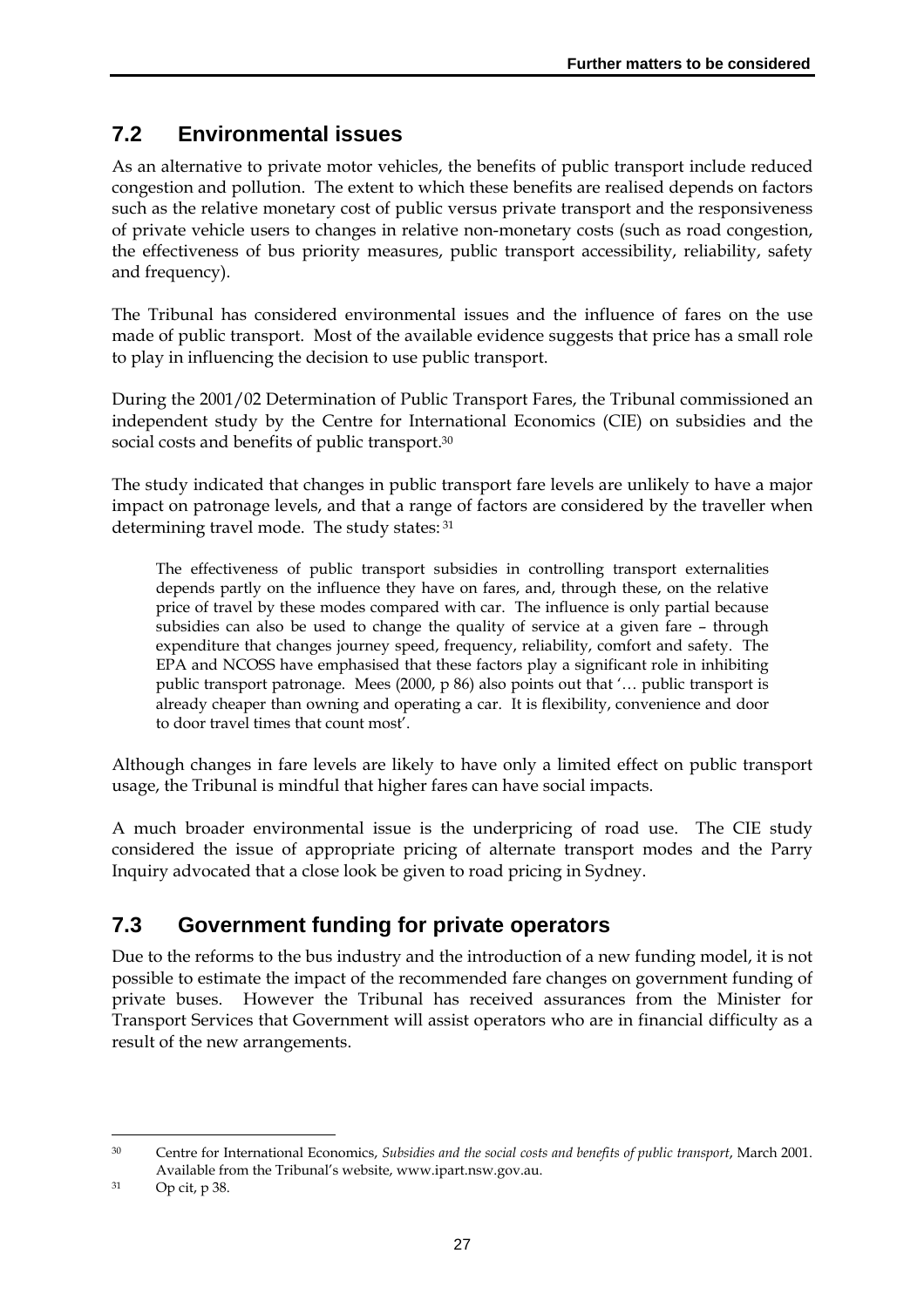The two main sources of Government (taxpayer) funding for private bus operators are:

- 1. the School Student Transport Scheme (SSTS) for transporting students and
- 2. top-ups for half-fare concessions to pensioners, retired senior citizens, and the unemployed.

Total payments under these two arrangements to private operators were \$381.8m in 2002/03.32 SSTS payments were the bulk: \$349.9m, of which approximately one third was paid under non-commercial contracts, and the remainder under commercial contracts.33 The rest was pensioner half-fare concession payments of \$31.9m to private bus and ferry operators.

Non-commercial contract operators would receive an increase in revenue of between 3.14 and 7.59 per cent depending on the category of vehicle under the Tribunal's recommendations.

# **7.4 Matters raised in the Premier's letter**

### **7.4.1 Five-year price path considerations**

Recommendation #18 of the Ministerial Inquiry, which primarily concerned CityRail, elicited a response from Government that said:

Public transport agencies will seek fare adjustments through the IPART. The Government supports a 5 year price path to give transport agencies revenue certainty.

The Tribunal has considered the possibility of implementing a five-year or, more generally, a multi-year price path for public transport fares. The advantage of the revenue certainty it may generate must be weighed against the detailed informational requirements which ought to underpin it.

For the present review, such information is not available. Progress on the collection of private bus industry financial and performance data is likely to be substantial in 2005 because such data are a required part of the new contract arrangements for metropolitan bus operators. The Tribunal is, therefore, likely to be able to more fully consider the five-year price path option next year.

### **7.4.2 Fare increases up to the CPI subject to efficiency gains**

The lack of detailed information on efficiency measures for private buses has made it difficult for the Tribunal to reach a view on their role in the present review. The Tribunal expects appropriate measures of efficiency and the gains made in them to be submitted for consideration at the next review, at least as far as metropolitan buses operated under the new contracts are concerned.

<sup>32</sup> Ministry of Transport, *Annual Report*, 2003, p 75.

<sup>33</sup> *Review of Bus Services in NSW Discussion Paper – Bus Services in Rural & Regional NSW*, Ministry of Transport website, undated, third page.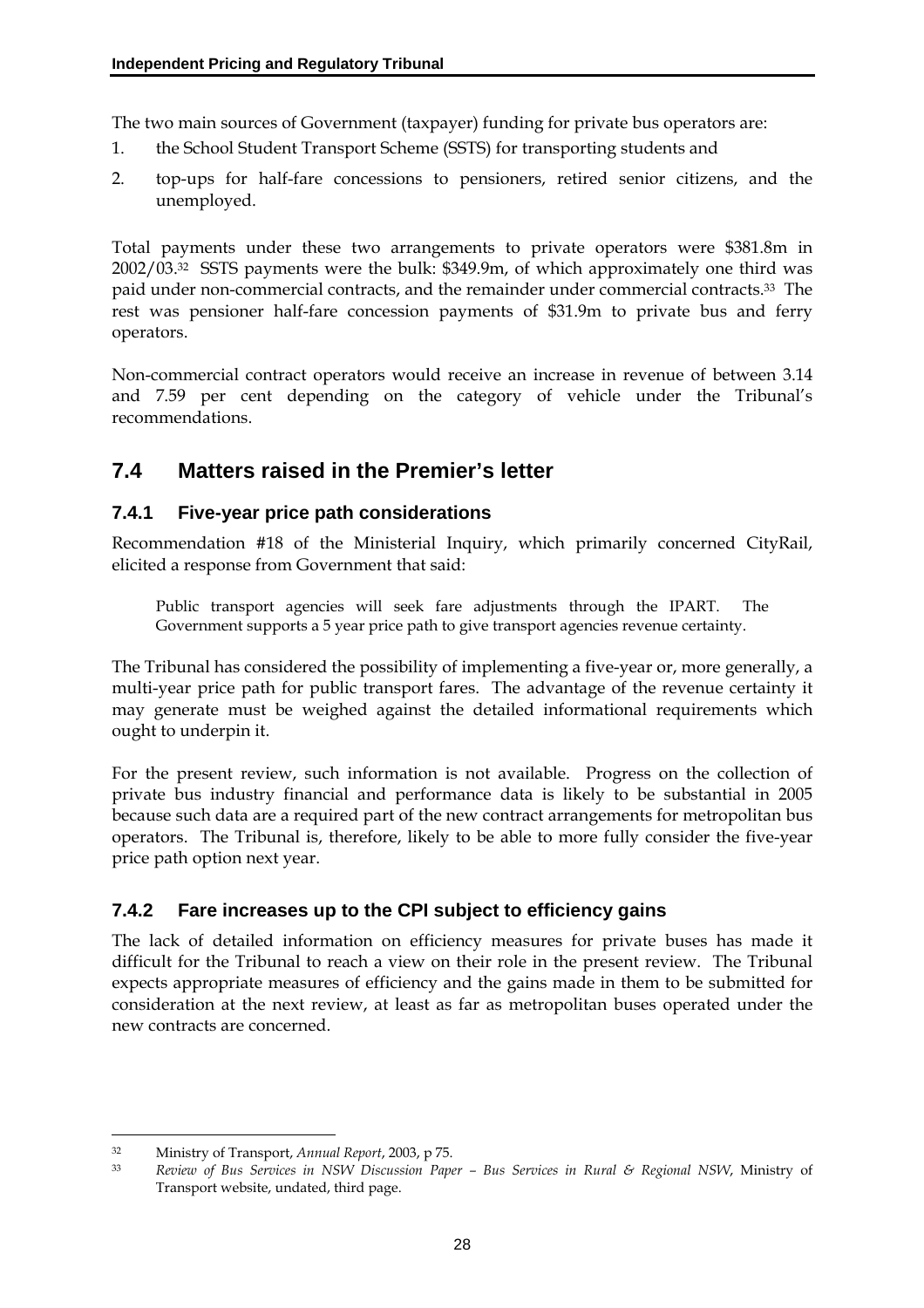#### **7.4.3 Fare increases above CPI for service improvements**

A central feature of service improvements in recent years has been the introduction of new buses. These buses have been air-conditioned, low floored and environmentally sound. The Tribunal has had regard to the rising standard of buses in considering this year's determination.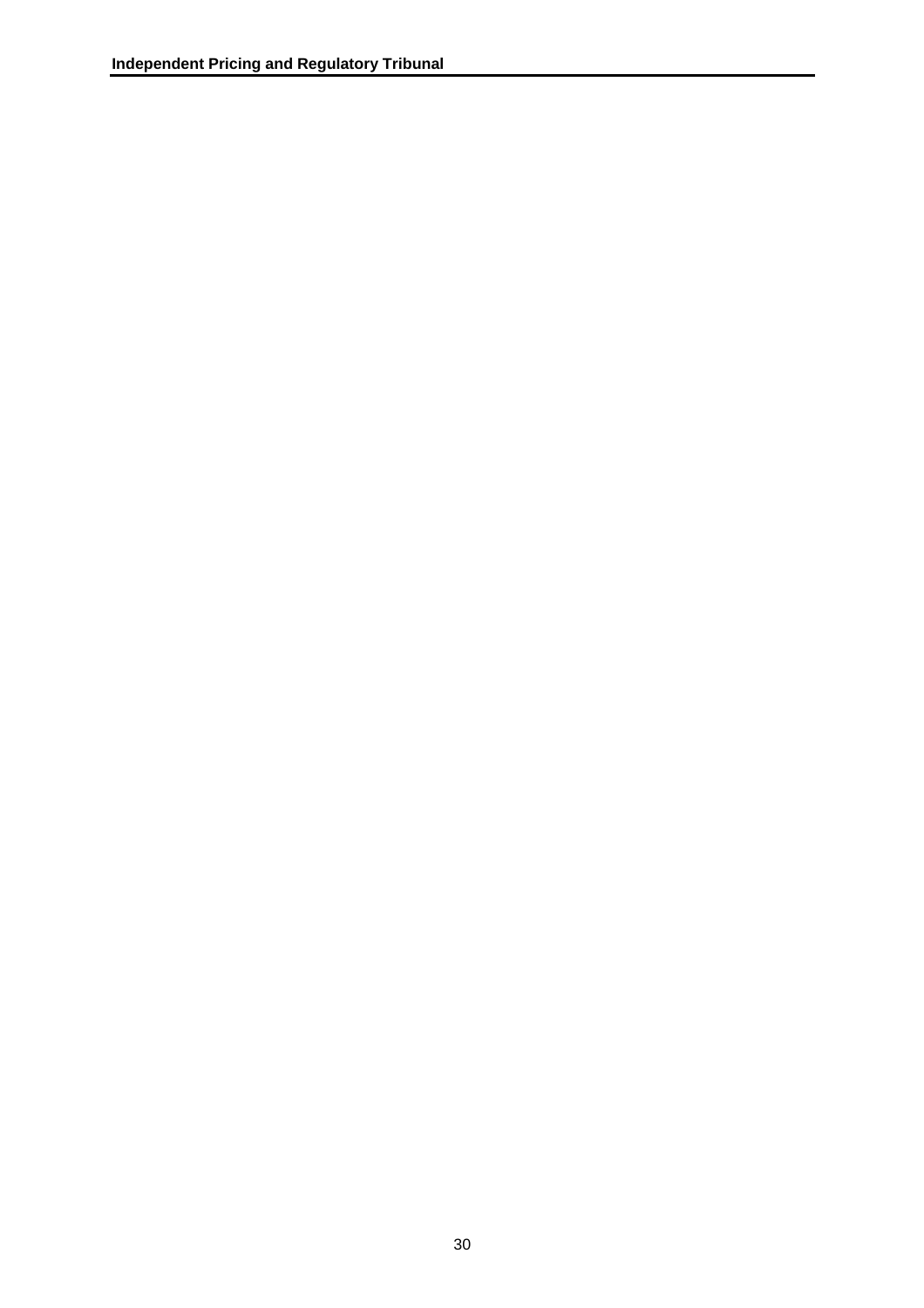### **APPENDIX 1 TERMS OF REFERENCE**

"I, Bob Carr, Premier, approve, under Section 9(1)(b) of *the Independent Pricing and Regulatory Tribunal Act 1992,* the Tribunal entering into an arrangement with the Minister for Transport to investigate and report on the following matters related to the private bus industry:

- 1. fares for regular services regulated under the *Passenger Transport Act 1990*
- 2. level of remuneration received from the Government for commercial and noncommercial school services.

A final report is to be provided to the Minister for Transport by June each year.

In conducting this investigation, the Tribunal should consider:

- i. the cost of providing the services concerned;
- ii. relativities with the Government owned bus services, including in terms of service, efficiency, cost and ticketing products;
- iii. the protection of consumers from abuses of monopoly power in terms of prices, pricing policies and standards of service;
- iv. the need for greater efficiency in the supply of services so as to reduce costs for the benefit of consumers;
- v. the impact of pricing policies on borrowing and capital requirements and, in particular, the impact of any need to renew or increase relevant assets;
- vi. the need to maintain ecologically sustainable development;
- vii. the social impact of the recommendations;
- viii. standards of quality, reliability and safety of the services concerned (whether those standards are specified by legislation, agreement or otherwise and any suggested or actual changes to those standards as notified to the Tribunal by the Minister for Transport); and
- ix. the effect of any pricing recommendation on the level of Government funding provided to private operators under commercial and non-commercial contracts.

In conducting the investigation the Tribunal will invite submissions from the Bus and Coach Association, the relevant unions and other stakeholder groups, including the general community."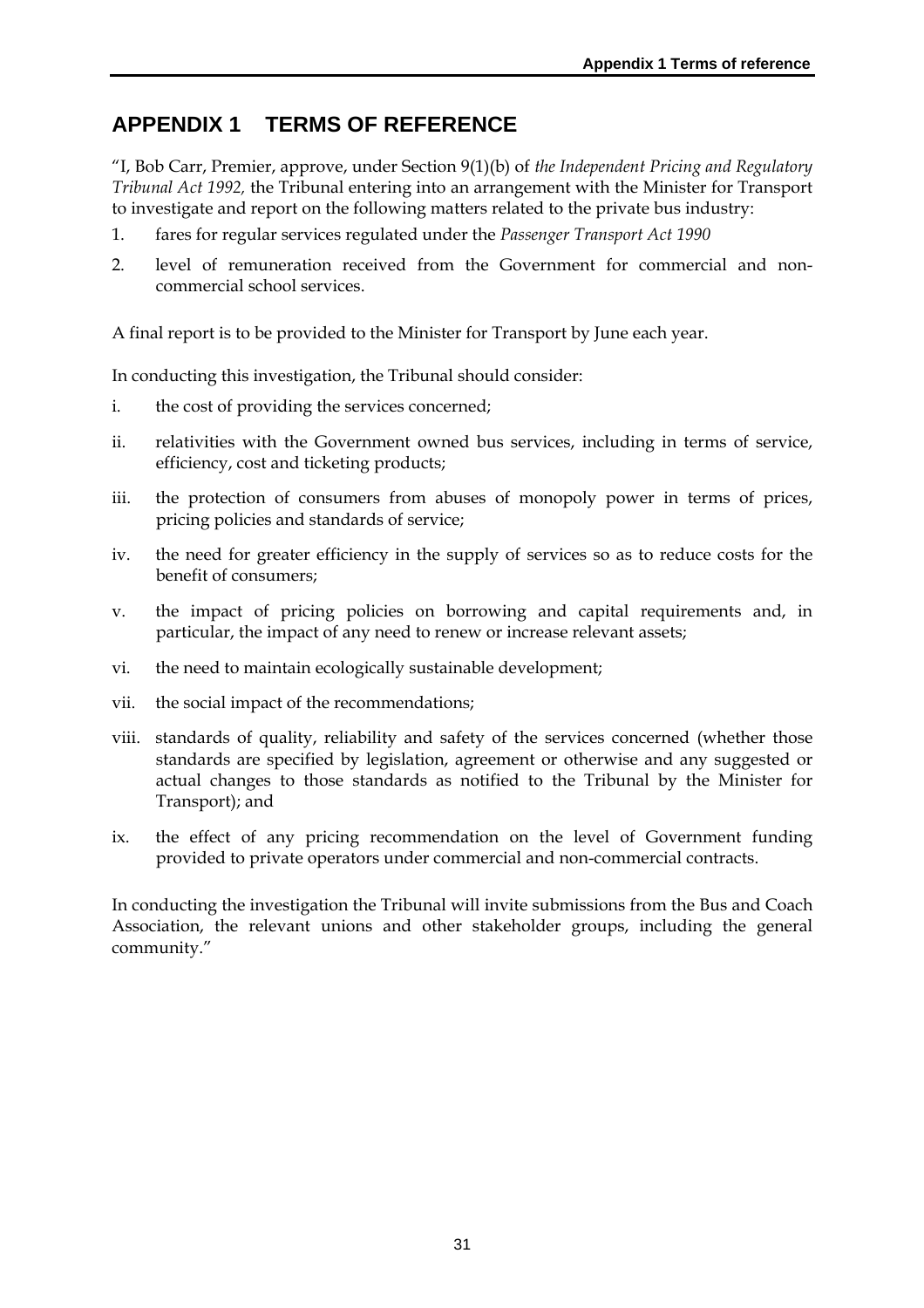The table below indicates where each of the terms of reference and matters raised in the Premier's letter have been addressed in the report.

| <b>Terms of Reference</b>                                     | <b>Report reference</b> |
|---------------------------------------------------------------|-------------------------|
| i.<br>cost of providing the service                           | Sections 5.1 and 6.1    |
| relativities with Government-owned buses<br>ii.               | Section 4.1             |
| iii.<br>protection of consumers from abuse of monopoly power  | Section 7.1             |
| iv. need for greater efficiency in supply of services         | Section 5.1             |
| impact of pricing on borrowing and capital requirements<br>v. | Section 5.1             |
| vi. ecologically sustainable development                      | Section 7.2             |
| vii. social impact of recommendations                         | Section 7.1             |
| viii. standards of quality, reliability and safety            | Section 4.4             |
| ix. effect on level of Government funding                     | Section 7.3             |
| <b>Premier's letter</b>                                       |                         |
| a.) five-year price path                                      | Section 7.4.1           |
| b.) fare increase up to CPI subject to efficiency gains       | Section 7.4.2           |
| c.) fare increase above CPI subject to service improvements   | Section 7.4.3           |

**Table A1.1 Consideration of the terms of reference and Premier's letter**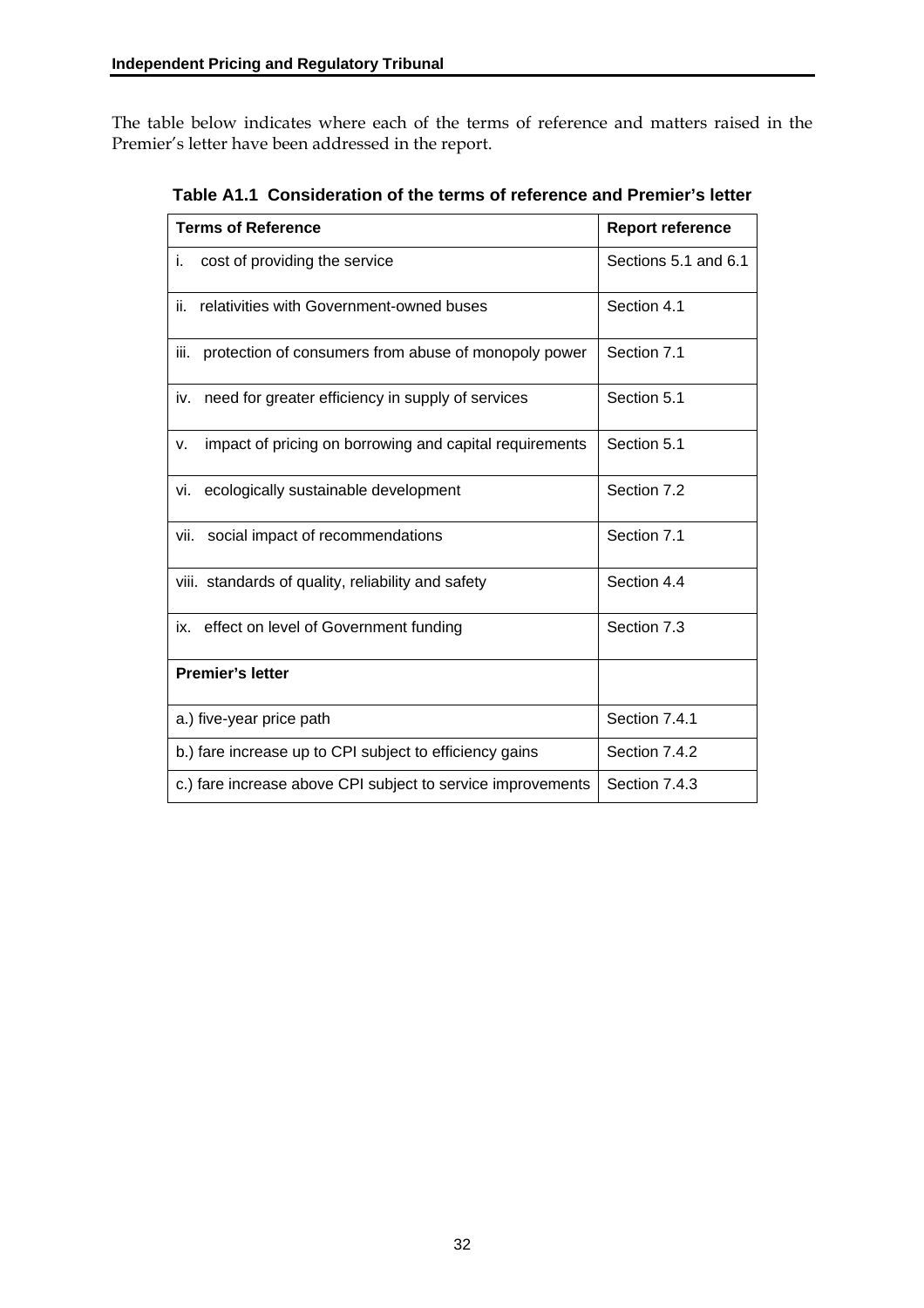# **APPENDIX 2 PREMIER'S LETTER**



#### **Premier of New South Wales Australia**

18 May 2004

Mr James Cox Acting Chairman Independent Pricing and Regulatory Tribunal PO Box Q290 QVB Post Office NSW 1230

Dear Mr Cox

I am writing in relation to IPART's forthcoming review processes with respect to passenger transport fares for 2004-2005, in the context of the Government's recently announced transport reforms.

In light of recent performance issues on the CityRail network, I direct under section 7(1) of the *Independent Pricing and Regulatory Tribunal Act 1992* ('the Act') that the 2004-05 IPART fare review process for CityRail be deferred until further notice. However, fare reviews of other public transport modes should proceed.

Following the Ministerial Inquiry into Sustainable Transport, the NSW Government has committed to delivering parity in fare structures and consistent service levels across public and private bus and ferry transport operators.

I therefore request under section  $13(l)(c)$  of the Act that, when making its investigations into passenger transport fares for all public transport modes, the Tribunal consider the following matters that arise from the Inquiry's recommendations:

- the making of a determination based on a 5-year price path;
- providing that fare increases up to the Consumer Price Index (CPI) should be subject to efficiency gains; and
- providing for fare increases above the CPI to clearly demonstrate customer benefits through improvements in service quality linked to specific initiatives such as bus priority measures.

In respect of the Tribunal's section 9 investigations of privately owned public transport fares, I would ask that you also have regard to the above matters.

#### *Bus Services:*

In order to progress with a consistent fare structure for the bus industry and to implement reforms arising from the Unsworth Review of Bus Services, several changes to the existing arrangements, including legislation and the role of IPART, are being considered by the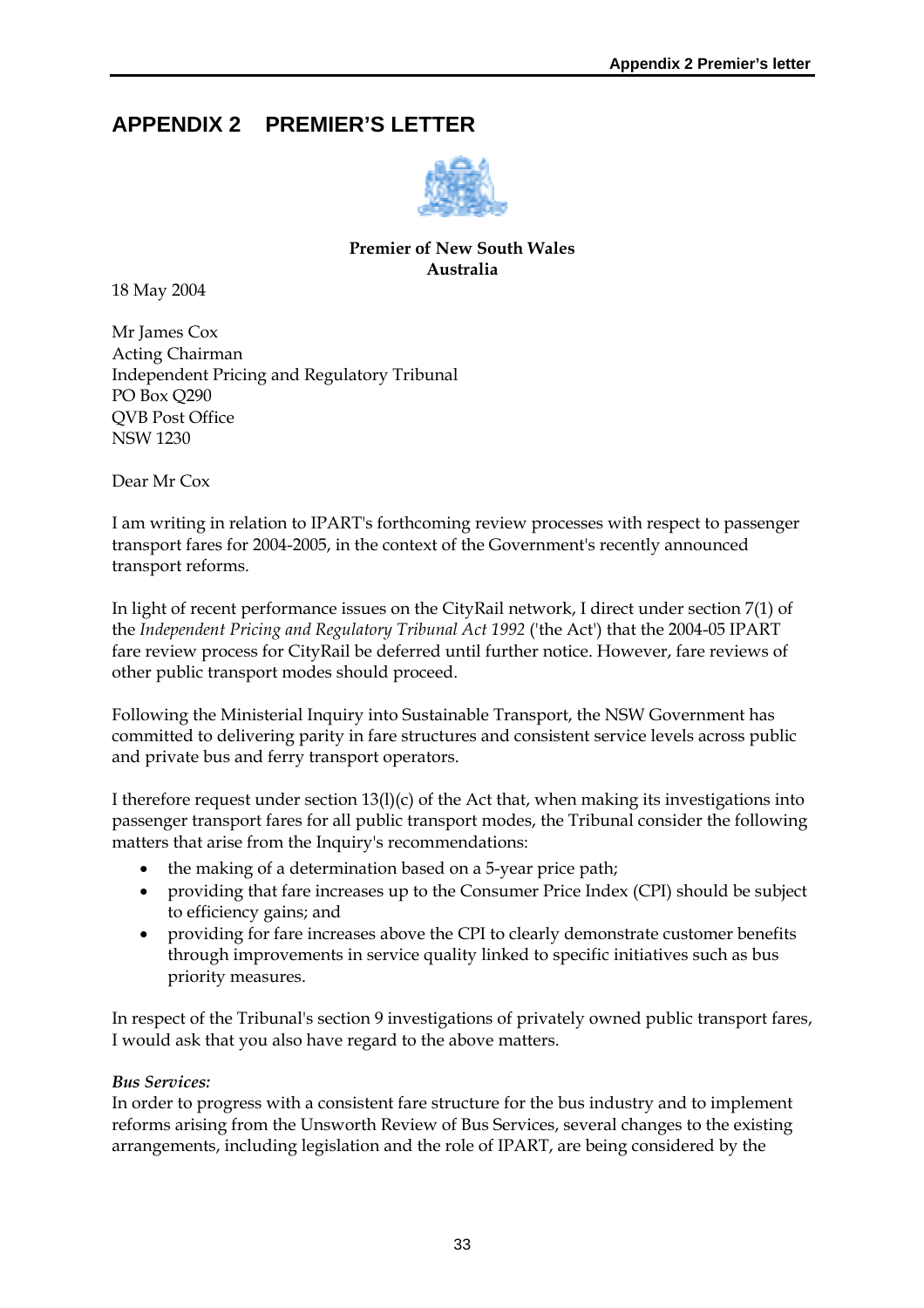Government. The proposed legislative amendments will not commence in the first half of 2004.

When calling for public and industry submissions I request, pursuant to section 13(l)(c) of the Act, that IPART consider the Government's preferred approach of moving to a single fare review, including moving to a single fare change applicable to all bus operators.

I also request that IPART consider whether any State Transit fare increase for 2004-05 and later years should be applied on a "weighted average" basis aimed at better aligning Government and private operator fares. Such an approach would result in IPART determining an overall price change for bus fares. Individual fare products may be adjusted to varying degrees but the changes must, in aggregate, be less than or equal to the overall adjustment determined by IPART.

For non-commercial bus services, the Government is developing a new funding approach along the lines recommended by the Unsworth Review of Bus Services (see p.70 of the Final Report), but this may not be completed for 2004-05. Therefore it may be appropriate that the process used for the 2003-04 review be used in 2004-05.

#### *Ferry Services:*

In respect of ferry services, under section 13(l)(c) of the Act, I also request that IPART consider adopting the same process outlined above (i.e. single fare increase figure for both private and public operators). As there are no relevant legislative changes planned in relation to ferries, I request that in all other respects IPART consider following existing processes for 2004-2005.

I have no objection to the contents of this letter being made publicly available, if you consider it appropriate.

If your officers wish to discuss these matters, they should contact Ms Zoe de Saram, Policy Manager, Economic Development Branch, at The Cabinet Office on (02) 9228 4930.

Yours sincerely

Bob Carr Premier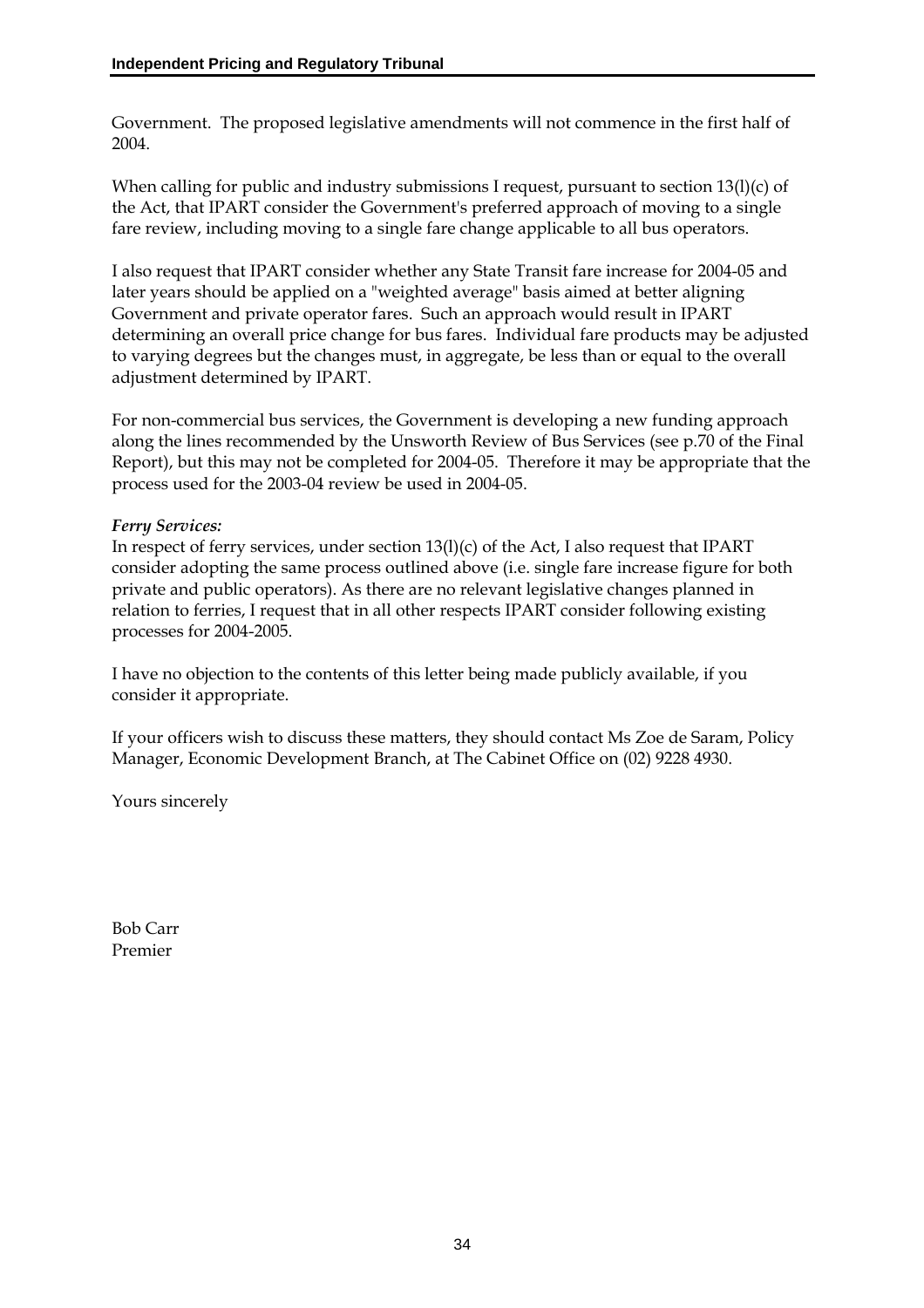# **APPENDIX 3 LIST OF SUBMISSIONS AND HEARING PARTICIPANTS**

The Tribunal received submissions from the following organisations and individuals:

### **Organisations**

Action for Public Transport Bus and Coach Association Blue Mountains Commuter and Transport Users Association Central Coast Regional Organisation of Councils Commuter Council of NSW Engineers Australia Sydney Division, Transport Panel Independent Transport Safety and Reliability Regulator Lower Hunter Councils Transport Group Manly Council Ministry of Transport NSW Council of Social Service Public Interest Advocacy Centre Rockdale City Council Ryde Mental Health Consumer Network Transit Planners Pty Ltd Transport Workers Union Vaucluse Progress Association Western Sydney Community Forum Western Sydney Regional Organisation of Councils

### **Individuals**

Mr James Barry Ms Loma Bridge Mr David Caldwell Mr Chris Dickson Mr Kevin Eadie Mr Mitchell Geddes Mr Giles Heng Mr Stephen Hodgkinson Ms Kristina Keneally Dr Estelle Lazer Mr Peter Mills Mr B. Noad Ms Freda M. Pont Mr Norman Rich Mr Robert Scott Ms Leyla Spencer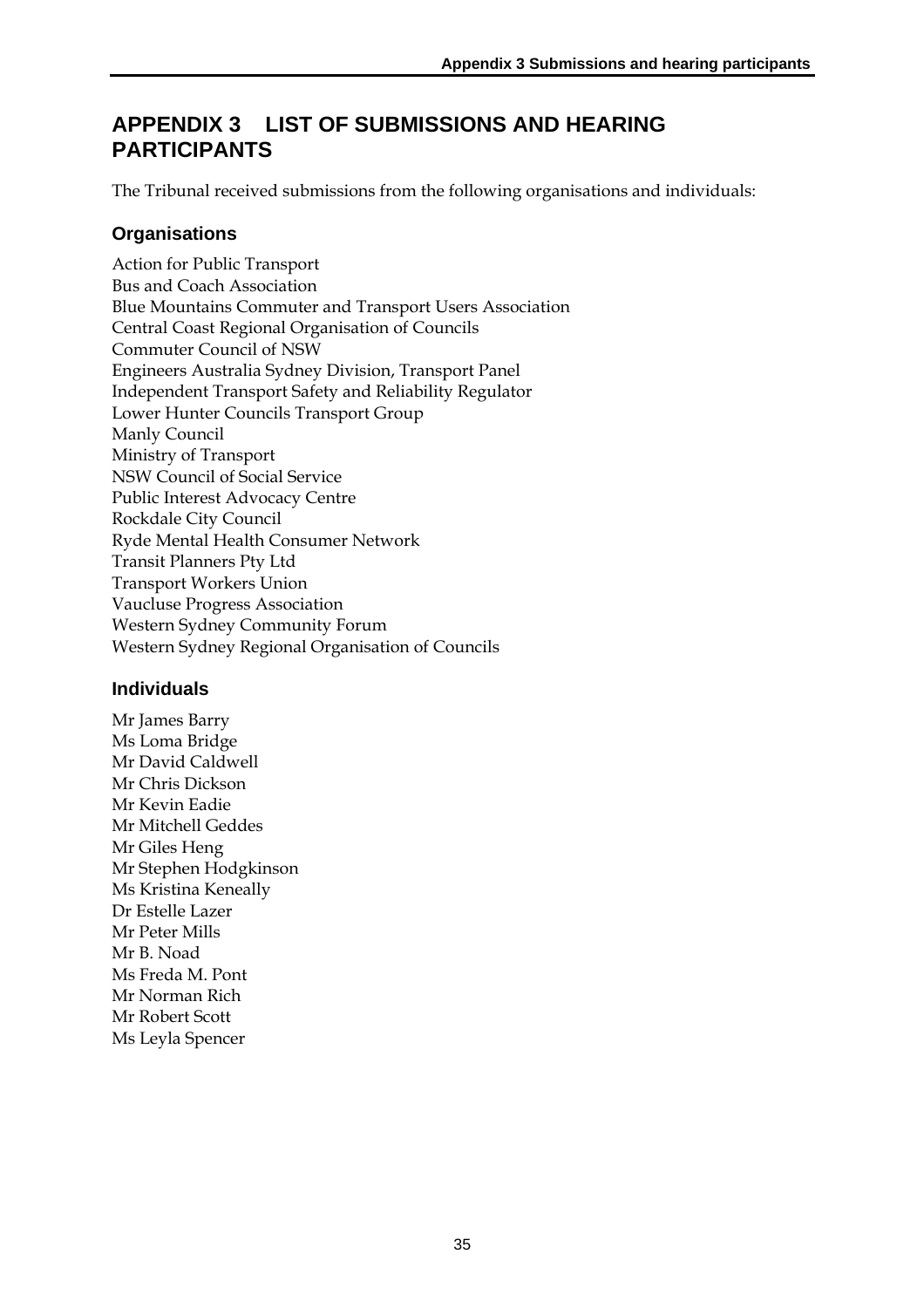The following people attended the Public and Private Bus Public Hearing held at the Tribunal's offices on 14 October 2004:

#### **Representatives of IPART:**

Mr James Cox, Acting Chairman Ms Cristina Cifuentes, Part-time Member Dr Dennis Mahoney, Program Manager, Transport

#### **Hearing participants:**

Mr Mark Duffy, Acting Director-General, Ministry of Transport Mr John Lee, Acting CEO, State Transit Authority Mr Darryl Mellish, BCA NSW Mr Allan Miles, Action for Public Transport Ms Joan Gennery, Western Sydney Community Forum Mr Alex Gooding, Western Sydney Regional Organisation of Councils Mr Dinesh Wadiwel, NSW Council for Social Services

#### **Also attending the hearing were:**

Mr Colin Berwick (Premier Illawarra) Mr David Caldwell Ms Rhonda Daniels (DIPNR) Mr Frank D'Apuzzo (Buslines Group) Mr Paul Dunn (STA) Ms Elissa Freeman (PIAC) Mr Mitchell Geddes Mr Darko Krizmank (Westbus) Mr Richard Langereis (Ministry of Transport) Mr Peter Mills Mr Mick Pieri (TWU) Ms Sheridan Rapmund (IPART) Ms Liz Reedy (ITSRR) Mr Colin Reid (IPART) Ms Pauline Ross (Ministry of Transport) Mr Paul Schuman (STA) Mr Richard Smith (Busways) Ms Nadine Thorburn (CityBus Direct) Mr Peter Threlkeld (Transit First) Mr George Tisse (Busways) Mr Paul Trevaskis (Blue Mountains Commuter and Transport Users Association)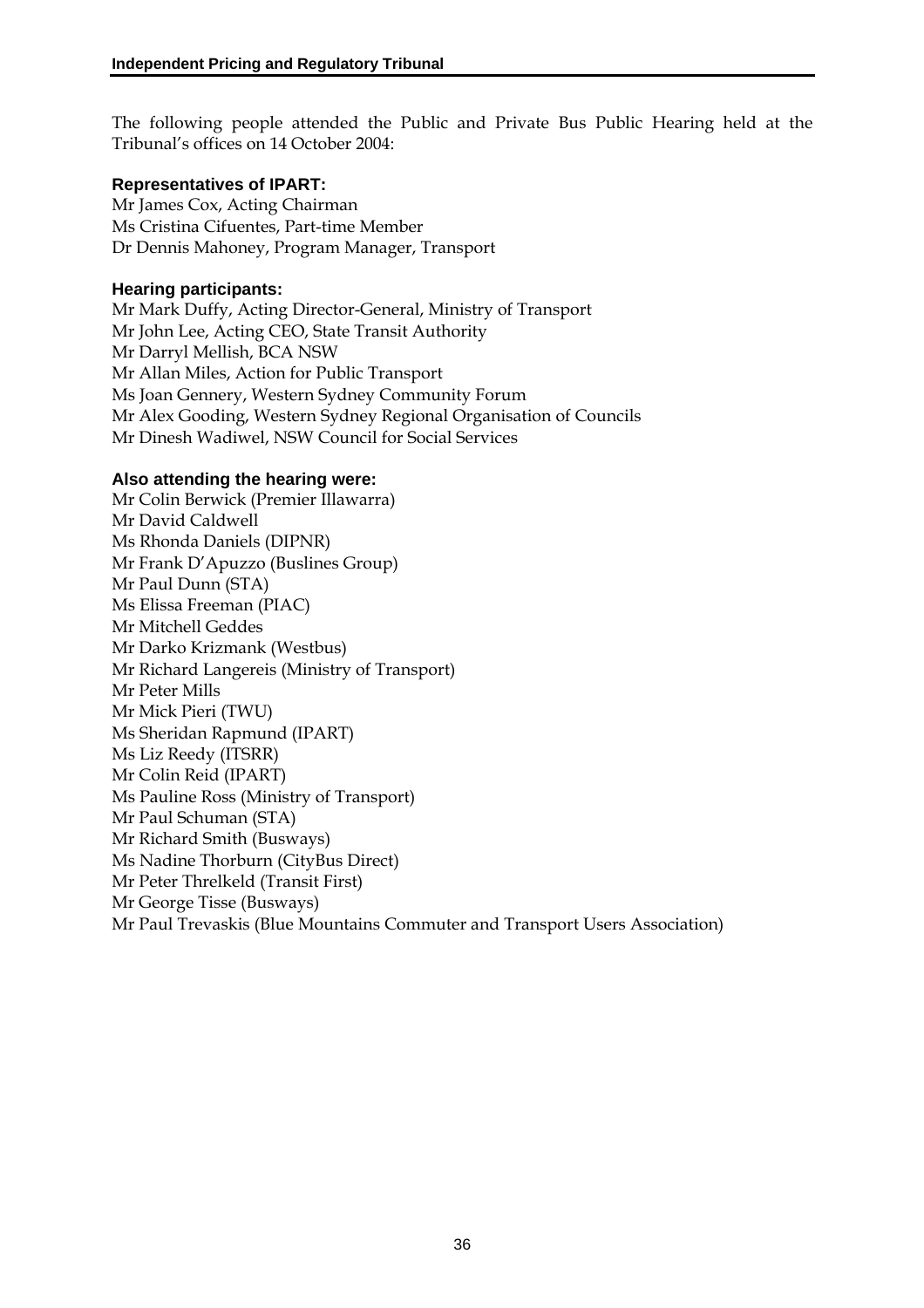### **APPENDIX 4 FARE HARMONISATION PROPOSAL IN FULL**

The specific fares proposed by the MoT are set out in Table A4.1. Also shown are the changes in each fare in both absolute dollars and cents and percentages.

#### **Table A4.1 Individual adult fares proposed by the MoT for 2004/05 and 2005/06**

| <b>PRIVATE BUS FARES</b> |  |
|--------------------------|--|

| <b>SECTION</b> | Current | Proposed | Percentage | <b>Absolute</b> |        |  |
|----------------|---------|----------|------------|-----------------|--------|--|
|                | fare    | fare     | change     |                 | change |  |
| 1              | \$1.20  | \$1.60   | 33%        | \$              | 0.40   |  |
| $\overline{c}$ | \$1.80  | \$1.60   | $-11%$     | -\$             | 0.20   |  |
| 3              | \$2.50  | \$2.70   | 8%         | \$              | 0.20   |  |
| 4              | \$2.90  | \$2.70   | $-7%$      | -\$             | 0.20   |  |
| 5              | \$3.30  | \$2.70   | $-18%$     | -\$             | 0.60   |  |
| $\overline{6}$ | \$3.60  | \$3.60   | 0%         | \$              |        |  |
| $\overline{7}$ | \$3.90  | \$3.60   | $-8%$      | -\$             | 0.30   |  |
| 8              | \$4.20  | \$3.60   | $-14%$     | -\$             | 0.60   |  |
| 9              | \$4.60  | \$3.60   | $-22%$     | -\$             | 1.00   |  |
| 10             | \$4.80  | \$4.30   | $-10%$     | -\$             | 0.50   |  |
| 11             | \$5.10  | \$4.30   | $-16%$     | -\$             | 0.80   |  |
| 12             | \$5.30  | \$4.30   | $-19%$     | -\$             | 1.00   |  |
| 13             | \$5.60  | \$4.30   | $-23%$     | -\$             | 1.30   |  |
| 14             | \$5.80  | \$4.30   | $-26%$     | -\$             | 1.50   |  |
| 15             | \$6.00  | \$4.30   | $-28%$     | $-\frac{6}{2}$  | 1.70   |  |
| 16             | \$6.30  | \$5.20   | $-17%$     | -\$             | 1.10   |  |
| 17             | \$6.50  | \$5.20   | $-20%$     | -\$             | 1.30   |  |
| 18             | \$6.70  | \$5.20   | $-22%$     | -\$             | 1.50   |  |
| 19             | \$6.90  | \$5.20   | $-25%$     | -\$             | 1.70   |  |
| 20             | \$7.10  | \$5.20   | $-27%$     | -\$             | 1.90   |  |
| 21             | \$7.30  | \$5.20   | $-29%$     | -\$             | 2.10   |  |
| 22             | \$7.50  | \$5.20   | $-31%$     | -\$             | 2.30   |  |
| 23             | \$7.70  | \$5.20   | $-32%$     | -\$             | 2.50   |  |
| 24             | \$7.80  | \$5.20   | $-33%$     | -\$             | 2.60   |  |
| 25             | \$8.00  | \$5.20   | $-35%$     | -\$             | 2.80   |  |
| 26             | \$8.20  | \$5.20   | $-37%$     | -\$             | 3.00   |  |
| 27             | \$8.30  | \$5.20   | $-37%$     | -\$             | 3.10   |  |
| 28             | \$8.50  | \$5.20   | $-39%$     | -\$             | 3.30   |  |
| 29             | \$8.70  | \$5.20   | $-40%$     | -\$             | 3.50   |  |
| 30             | \$8.90  | \$5.20   | $-42%$     | -\$             | 3.70   |  |
| 31             | \$9.00  | \$5.20   | $-42%$     | -\$             | 3.80   |  |
| 32             | \$9.20  | \$5.20   | $-43%$     | -\$             | 4.00   |  |
| 33             | \$9.40  | \$5.20   | $-45%$     | -\$             | 4.20   |  |
| 34             | \$9.50  | \$5.20   | $-45%$     | -\$             | 4.30   |  |
| 35             | \$9.70  | \$5.20   | $-46%$     | -\$             | 4.50   |  |
| 36             | \$9.80  | \$5.20   | $-47%$     | -\$             | 4.60   |  |

**STA BUS FARES** 

|                |                | SECTION   Current   Proposed   Percentage | <b>Absolute</b> |           |        |        | SECTION Current   Proposed   Percentage   Absolute |        |
|----------------|----------------|-------------------------------------------|-----------------|-----------|--------|--------|----------------------------------------------------|--------|
| fare           | fare           | change                                    | change          |           | fare   | fare   | change                                             | change |
| \$1.20         | \$1.60         | 33%                                       | 0.40            | $1 - 2$   | \$1.60 | \$1.60 | 0%                                                 |        |
| \$1.80         | \$1.60         | $-11%$                                    | 0.20            | $3 - 5$   | \$2.70 | \$2.70 | 0%                                                 |        |
| \$2.50         | \$2.70         | 8%                                        | 0.20            | 6-9       | \$3.50 | \$3.60 | 3%                                                 | 0.10   |
| \$2.90         | \$2.70         | $-7%$                                     | 0.20            | $10 - 15$ | \$4.00 | \$4.30 | 8%                                                 | 0.30   |
| \$3.30         | \$2.70         | $-18%$                                    | 0.60            | $16+$     | \$4.80 | \$5.20 | 8%                                                 | 0.40   |
| 0 <sub>0</sub> | 0 <sup>0</sup> | $\sim$                                    |                 |           |        |        |                                                    |        |

**STA BUS FARES - TRAVELTENS** 

|    |        | .      |        |   |      |                |         |                           |            |          |          |                 |
|----|--------|--------|--------|---|------|----------------|---------|---------------------------|------------|----------|----------|-----------------|
| 9  | \$4.60 | \$3.60 | $-22%$ |   | .00. | <b>SECTION</b> |         | <b>Current   Proposed</b> | Percentage | Absolute | Current  | Proposed        |
| 10 | \$4.80 | \$4.30 | $-10%$ | ∩ | 0.50 |                | fare    | fare                      | change     | change   | Discount | <b>Discount</b> |
| 11 | \$5.10 | \$4.30 | $-16%$ |   | 0.80 | 1-2            | \$11.80 | \$12.70                   | 8%         | 0.90     | 26%      | 21%             |
| 12 | \$5.30 | \$4.30 | $-19%$ |   | .00. | $3 - 5$        | \$19.70 | \$21.30                   | 8%         | .60      | 27%      | 21%             |
| 13 | \$5.60 | \$4.30 | $-23%$ |   | .30  | $6-9$          | \$24.50 | \$27.90                   | 14%        | 3.40     | 30%      | 23%             |
| 14 | \$5.80 | \$4.30 | $-26%$ |   | .50  | 10-15          | \$33.20 | \$36.10                   | 9%         | 2.90     | 17%      | 16%             |
| 15 | \$6.00 | \$4.30 | $-28%$ |   | .70  | $16+$          | \$41.80 | \$44.70                   | 7%         | 2.90     | 13%      | 14%             |

STA BUS FARES - TRAVELTENS - second stage to get to 15% discount

| 19     | \$6.90        | \$5.20  | $-25%$               |               | .70           | <b>SECTION</b> | Year    | Year 2  | Percentage I |        | Absolute   Proposed |
|--------|---------------|---------|----------------------|---------------|---------------|----------------|---------|---------|--------------|--------|---------------------|
| 20     | \$7.10        | \$5.20  | $-27%$               |               | .90           |                | fare    | fare    | change       | change | <b>Discount</b>     |
| 21     | \$7.30        | \$5.20  | $-29%$               |               | 2.10          | $1 - 2$        | \$12.70 | \$13.90 | 9%           | 1.20   | 15%                 |
| 22     | \$7.50        | \$5.20  | $-31%$               |               | 2.30          | $3 - 5$        | \$21.30 | \$23.50 | 10%          | 2.20   | 15%                 |
| 23     | \$7.70        | \$5.20  | $-32%$               |               | 2.50          | $6-9$          | \$27.90 | \$31.40 | 13%          | 3.50   | 15%                 |
| 24     | \$7.80        | \$5.20  | $-33%$               |               | 2.60          | $10 - 15$      | \$36.10 | \$37.50 | 4%           | 1.40   | 15%                 |
| 25     | \$8.00        | \$5.20  | $-35%$               |               | 2.80          | $16+$          | \$44.70 | \$45.30 | 1%           | 0.60   | 15%                 |
| $\sim$ | $\sim$ $\sim$ | $A - A$ | $\sim$ $\sim$ $\sim$ | $\rightarrow$ | $\sim$ $\sim$ |                |         |         |              |        |                     |

27 \$8.30 \$5.20 -37% 3.10 -\$ **TRANSITWAY BUS FARES**

| -- | -----  | ----   | <b>0000</b> |     | v.vv |                 |                |        |                            |            |       |
|----|--------|--------|-------------|-----|------|-----------------|----------------|--------|----------------------------|------------|-------|
| 29 | \$8.70 | \$5.20 | $-40%$      | -\$ | 3.50 | <b>SECTIONI</b> | <b>Current</b> |        | <b>Proposed Percentage</b> | Absolute I |       |
| 30 | \$8.90 | \$5.20 | $-42%$      | -\$ | 3.70 |                 | fare           | fare   | change                     | change     |       |
| 31 | \$9.00 | \$5.20 | $-42%$      |     | 3.80 | $1 - 2$         | \$1.50         | \$1.60 | 7%                         |            | 0.10  |
| 32 | \$9.20 | \$5.20 | $-43%$      | -\$ | 4.00 | 3-5             | \$2.90         | \$2.70 | $-7%$                      | -\$        | 0.20  |
| 33 | \$9.40 | \$5.20 | $-45%$      | -\$ | 4.20 | $6-9$           | \$4.10         | \$3.60 | $-12%$                     | -\$        | 0.50  |
| 34 | \$9.50 | \$5.20 | $-45%$      | -\$ | 4.30 | $10 - 15$       | \$5.50         | \$4.30 | $-22%$                     | -\$        | 1.20  |
| 35 | \$9.70 | \$5.20 | $-46%$      |     | 4.50 | $16+$           | \$6.60         | \$5.20 | $-21%$                     | -\$        | . .40 |

A section is 1.6 kilometres in length

### **Private bus ticket changes**

Under the MoT proposal, most current (single) ticket prices on the private metro bus network are cut by at least 10 per cent. However, the amalgamation of sections to fit the STA and Transitway section segments created big fare rises for two individual tickets, as Table A4.1 indicates. That said, neither rise exceeded 40 cents.

The overall reduction in private ticket fares, according to MoT calculations, was 5.42 per cent. The Tribunal could not reproduce the figure. A spreadsheet subsequently supplied by MoT indicated that the weighted average fall in private bus single tickets was **5.60** per cent.

The weights used for this calculation are estimates of 2006 revenue from single ticket sales by aggregated sections derived by Saha Consulting (drawing on previous research by Indec Consulting). On the basis of very limited information, the research conducted by the MoT's consultants appeared to be defensible and reasonable.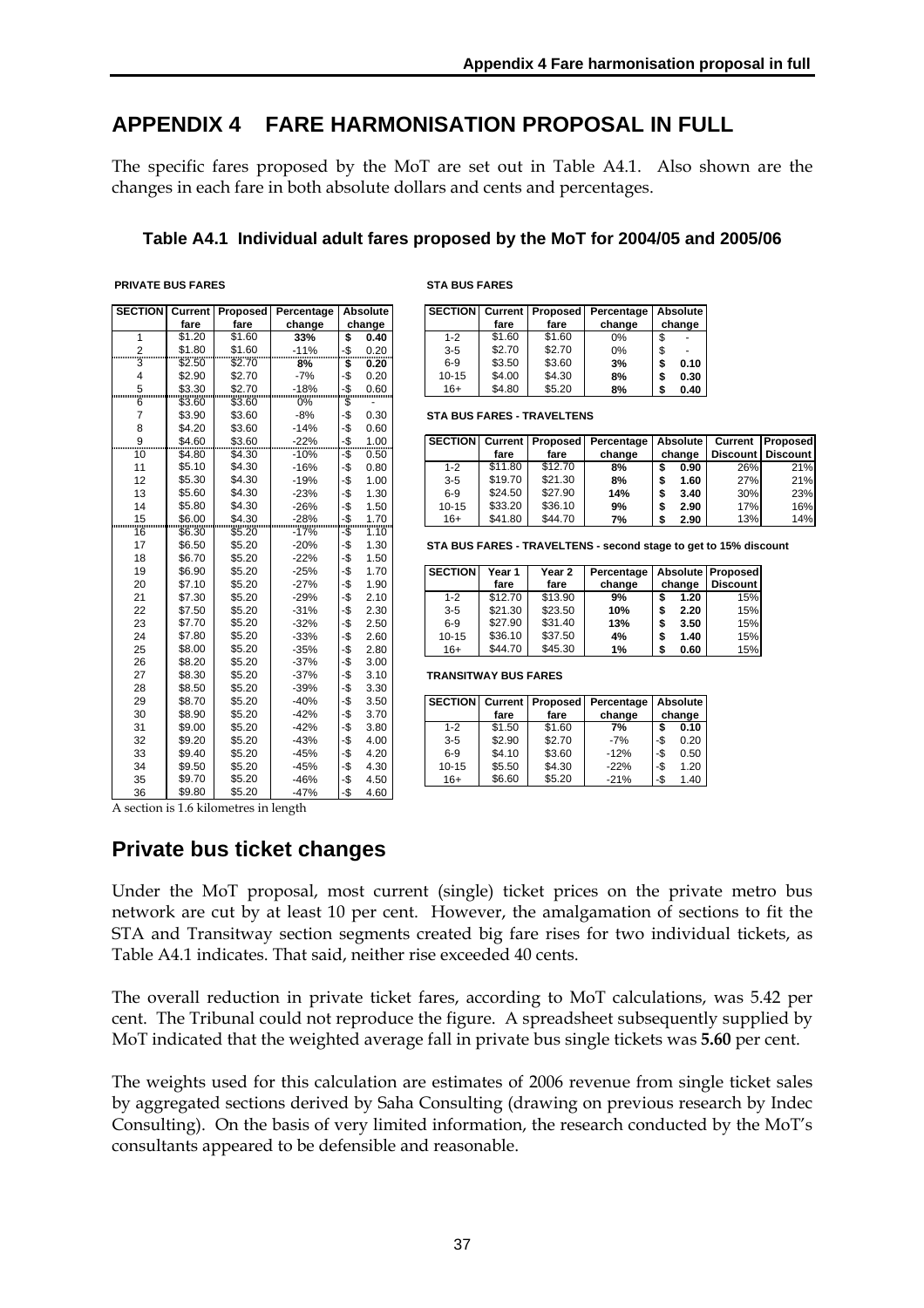However, it is not usual for the Tribunal to weight price changes by forecasts. When the latest available estimates of actual private bus boardings are used as weights (the latest is 2002), the weighted average change in single ticket prices is **-3.02** per cent. (It would be marginally bigger by 0.1 or 0.2 percentage points if the larger price falls beyond 16 sections were included but these cannot be properly weighted because boardings are amalgamated beyond 15 sections.)

# **Sydney Buses ticket changes**

Although the Tribunal did not alter individual ticket prices (with one exception mentioned below), it made several changes to the way average changes across various ticket types were calculated. The changes were:

**1. Correct a small MoT error** Subsequent to its submission, the MoT advised the Tribunal that it had incorrectly calculated the proposed *concession* TravelTen fares. With the correct fares, the weighted average increase of 6.1 per cent was shaved to **6.02** per cent.

**2. Unround MoT roundings** Some 'half fare' fares are greater than half the corresponding adult fare. For example, the MoT proposal increases the Sections 3-5 concession single fare from \$1.30 to \$1.40 but leaves the adult ticket unchanged at \$2.70. This occurs because the MoT has calculated the concession fare by taking half the adult fare and rounding up to the nearest 10 cents.

The Tribunal has determined that STA's traditional and preferred approach - which is to round such fares *down* whenever rounding up would generate a concession fare that was more than half the adult equivalent – will continue to be followed. As a result, some concession fares will be below the fares implied within the MoT proposal. This change reduced the overall increase in STA fares to **5.62** per cent.

**3. Adopt boardings as weights** In previous reviews, the Tribunal has used boardings as weights rather than revenue (again, consistent with past STA practice). When this is done, the weighted average rise in STA single and TravelTen fares is **5.05** per cent.

**4. Determining a smaller rise for the 16+ sections TravelTen.** The Tribunal determined a maximum fare of \$44.20 for this ticket in order to prevent the discount from shrinking below 15 per cent. Taking this into account the weighted average rise in STA single and TravelTen fares is **5.04** per cent (singles rise on average by 1.11 per cent and TravelTens by 9.11 per cent).

On a stand-alone basis, a rise of 5.04 per cent would be substantially above the 2.16 per cent rise in the Sydney CPI in 2003/04 but the Tribunal recognises that such a rise is part of a much broader and fundamental agenda. To derive the overall change in fares for private bus singles and STA singles/TravelTens together, the Tribunal combined the private bus - 3.02 per cent and the STA change of +5.04 per cent to arrive at a weighted average rise of **2.44** per cent. The weights used are the boardings for singles supplied by Saha (for 2002) and for singles and TravelTens supplied by STA (for financial year 2003/04).

The weighted average change in the combined singles and TravelTens (the latter for STA only) of 2.44 per cent is marginally greater than the 2003/04 rises in the national CPI of 2.35 per cent and the Sydney CPI of 2.16 per cent.